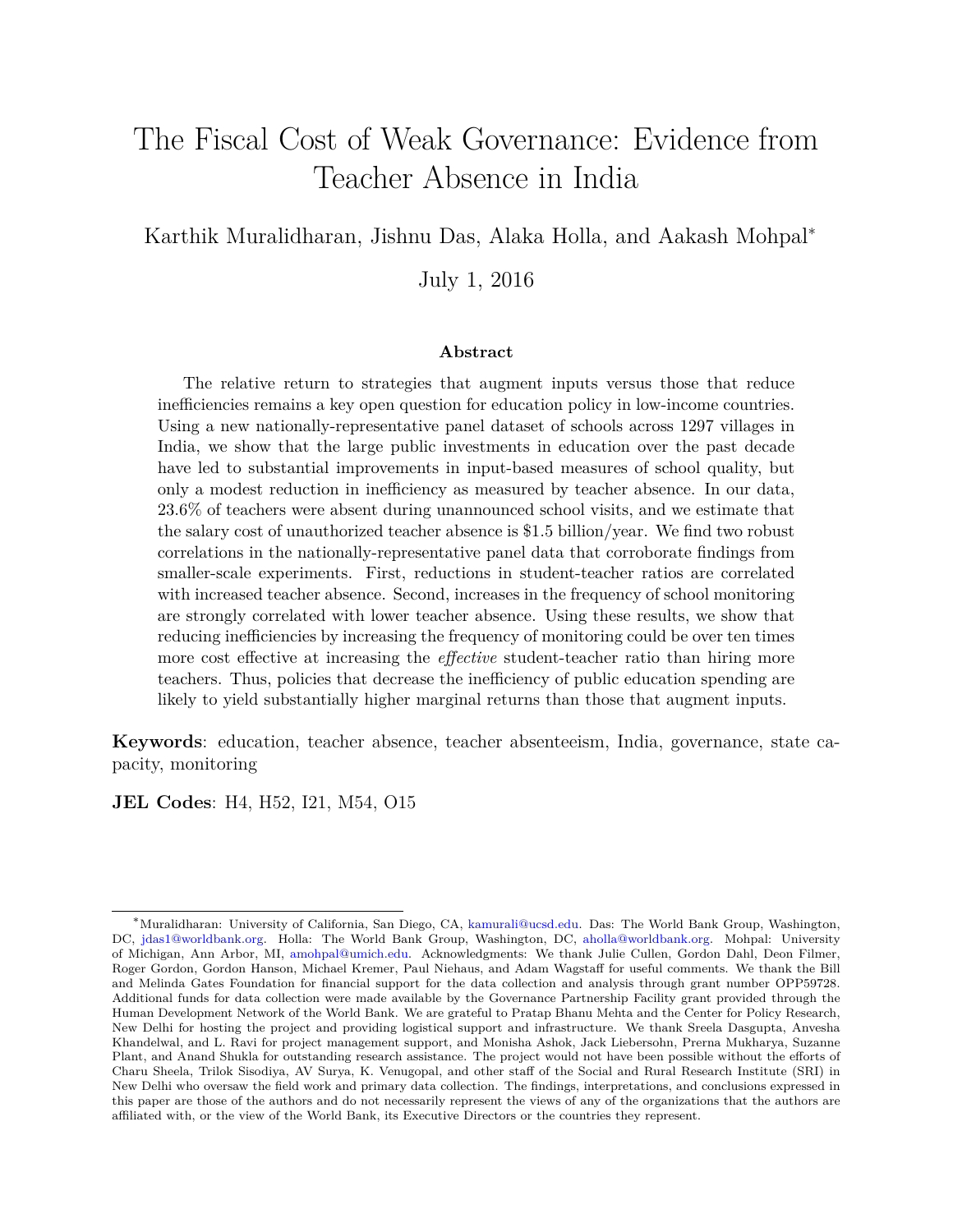### **1 Introduction**

Determining the optimal level and composition of public education spending is a key policy question in most low-income countries. Many education advocates believe that low-income countries need substantial increases in public education spending to meet enrollment and learning goals [\(UNESCO,](#page-24-0) [2014\)](#page-24-0); others argue that public sector inefficiencies leave considerable room for improvement within existing education budgets, and that fiscal constraints make it imperative to improve the efficiency of public expenditure [\(World Bank,](#page-24-1) [2010\)](#page-24-1). However, the data to assess the relative importance of these contentions remains sparse, in part, due to the difficulty in detecting and measuring inefficiencies in public spending.

In this paper, we study one striking measure of public sector inefficiency - teacher absences - with panel data collected 7 years apart in India at a time of sharp increases in education spending. A large portion of this increase was accounted for by the salary cost of hiring teachers to reduce the student-teacher ratio in public schools. As a policy alternative to hiring more teachers, we show that reducing teacher absences by increasing school monitoring could be over ten times more cost effective at reducing *effective* student-teacher ratio (net of teacher absence). Thus, while the default approach to improving education in low-income countries is input-augmentation, our results suggest that investing in reducing inefficiencies may yield much greater returns.

India presents a particularly salient setting for our analysis. It has the largest primary education system in the world, catering to over 200 million children. Further, over the past decade, the Government of India has invested heavily in primary education under the Sarva Shiksha Abhiyan (SSA) or "Education for All Campaign." Partly financed by a special education tax, this national program sought to correct historical inattention to primary education and led to a substantial increase in annual spending on primary education across several major categories of inputs including school infrastructure, teacher quality, student-teacher ratios, and school feeding programs.<sup>[1](#page-0-0)</sup>

However, the public education system in India also faces substantial governance challenges that may limit the extent to which this additional spending translates into improved education outcomes. Our indicator of systemic inefficiency - teacher absence - presents a particularly striking indicator of weak governance. A nationally-representative study of over 3,000 public primary schools across 19 major Indian states found that over 25 percent of teachers were absent from work on a typical working day in 2003 [\(Kremer et al.,](#page-23-0) [2005\)](#page-23-0). Although administrative data from the government's official records<sup>[2](#page-0-0)</sup> suggest that SSA has

<sup>&</sup>lt;sup>1</sup>In the year 2004-2005, India's education budget was Rs.1,528 billion (\$25 billion) and it more than doubled to Rs.3,783 billion (\$60 billion) in 2009-2010 [\(Pratham,](#page-24-2) [2010\)](#page-24-2).

<sup>2</sup>The "District Information System for Education" data (commonly known as the DISE data).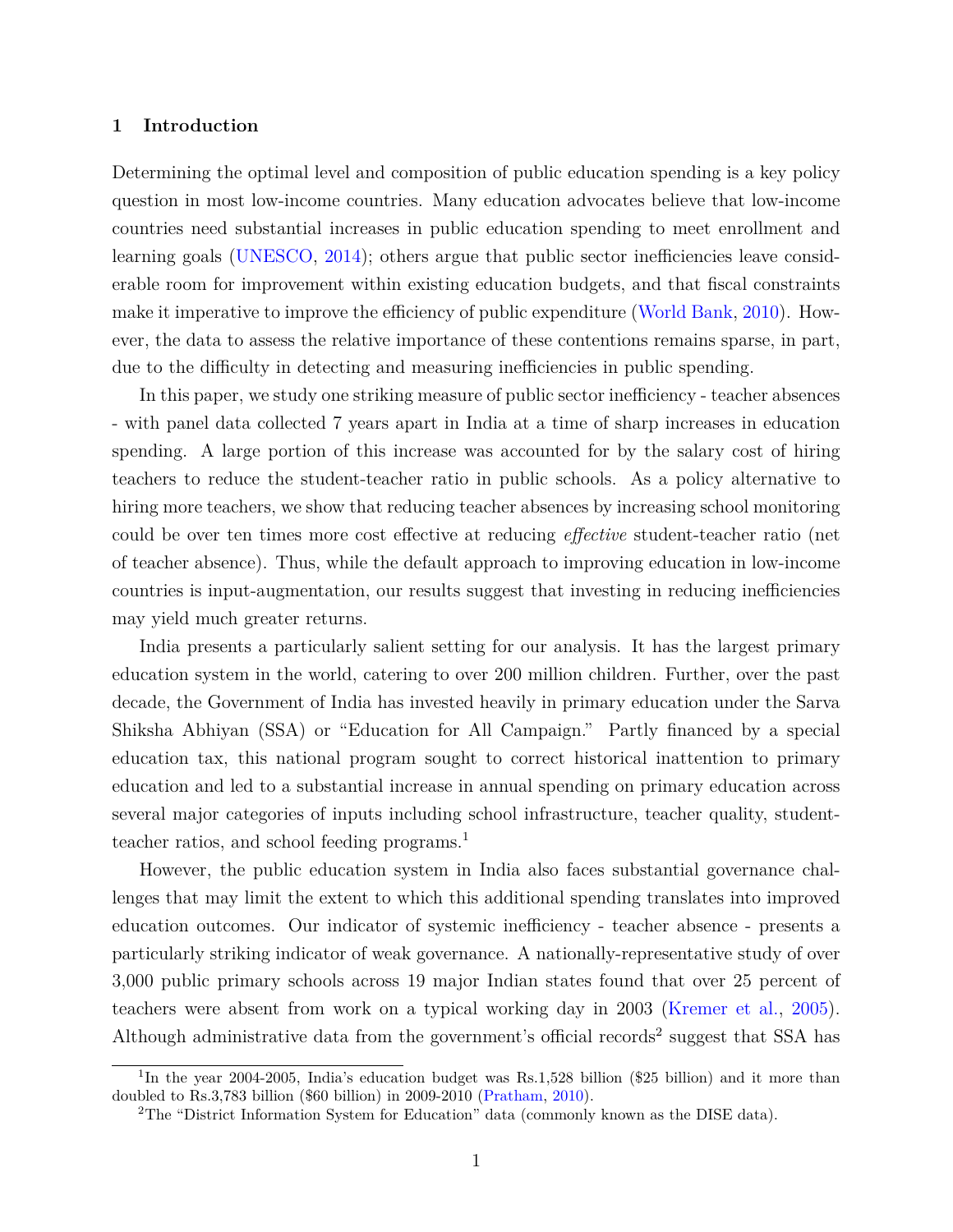led to an improvement in various input-based measures of school quality, there is little evidence on whether these investments have translated into improvements in education system performance, both with respect to intermediate metrics such as teacher absence and final outcomes such as test scores.

Our study of this nationwide campaign to improve school quality in India uses a new nationally-representative panel dataset of education inputs and outcomes that we collected in 2010. We constructed this dataset by revisiting a randomly-sampled subset of the villages originally surveyed in 2003 (see [Kremer et al.](#page-23-0) [\(2005\)](#page-23-0)) and collecting detailed data on school facilities, teachers, community participation, monitoring visits by officials, and teacher absence rates. Thus, in addition to reporting updated estimates of teacher absence, and independently-measured summary statistics on input-based measures of school quality, we are able to correlate changes in input-based measures of school quality with changes in teacher absence. The panel data help mitigate concerns arising from fixed unobserved heterogeneity at the village-level, and let us study how the sharp increases in public education spending over the last decade have affected school quality.

We find significant improvements in almost all input-based measures of school quality between 2003 and 2010. The fraction of schools with toilets and electricity more than doubled, and the fraction serving mid-day meals nearly quadrupled. There were significant increases in the fraction of schools with drinking water, libraries, and a paved road nearby. The fraction of teachers with college degrees increased by 41 percent, and student-teacher ratios (STR) fell by 16 percent. The fraction of teachers not paid on time fell from 51 to 22 percent, and the fraction of teachers reporting the existence of teacher recognition programs increased from 50 to 81 percent. Finally, the frequency of school inspections and parent-teacher association (PTA) meetings increased significantly.

However, reductions in teacher absence rates were more modest. The all-India weighted average teacher absence in rural areas fell from 26.3 to 23.6 percent.[3](#page-0-0) While increased teacher hiring brought the STR down from 47 to below 40, the *effective* STR (ESTR), after accounting for teacher absences was still over 50 (having reduced from 64 in 2003 to 52 in 2010). The variation in teacher absence across states remains high. At one end, several top performing states have teacher absence rates below 15 percent, while at the other end, the poorest performing state, Jharkhand, has a teacher absence rate of 46 percent.

Our panel-data analysis, where we correlate changes in village-level teacher absence with changes in teacher and school characteristics, and administrative and community-level monitoring, yields two robust correlations. First, reductions in the school-level student-teacher

<sup>&</sup>lt;sup>3</sup>The all-India weighted average teacher absence estimated in 2003 was 25.2 percent; the corresponding figure for the rural sample was 26.3 percent. The panel survey only covered the rural sample.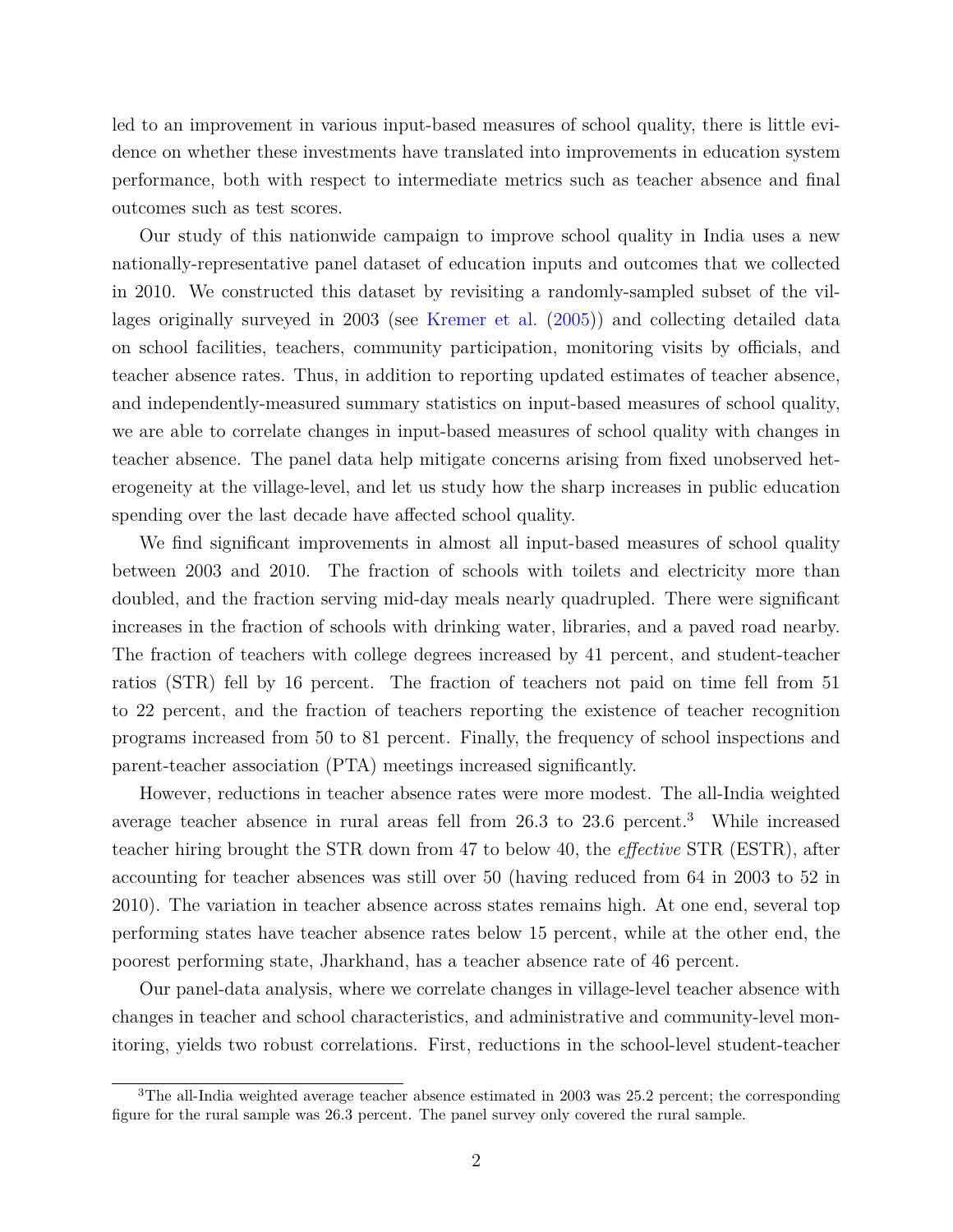ratio (STR) are correlated with an *increase* in teacher absence, suggesting that the potential benefits from investing in more teachers and lower STR may be partly offset by an increase in teacher absence. Second, better top-down administrative monitoring is strongly correlated with lower teacher absence. Absence rates were 6.5 percentage points lower in villages with regular public school inspections relative to those without, which is a  $25\%$  reduction in overall absence and a 40% decline in unauthorized absence.[4](#page-0-0)

One way to estimate the cost of teacher absence is to calculate the salary cost paid by the government to teachers for days of work that they did not attend. We estimate this fiscal cost to be over \$1.5 billion per year, which is around 60 percent of the entire revenue collected from the special education tax used to fund SSA in 2010.<sup>[5](#page-0-0)</sup> Teacher salaries typically account for over 80% of non-capital education spending [\(Dongre, Kapur and Tewary,](#page-23-1) [2014\)](#page-23-1), and the most expensive component of the recently passed Right to Education (RtE) Act in India is a commitment to reduce STR from 40:1 to 30:1, by hiring more teachers at an additional cost of \$5 billion/year. Using the most conservative panel-data estimates of the correlations between increased monitoring and reduced teacher absence, we estimate that improving school governance (by hiring more supervisory staff) could be over *ten times* more cost effective at increasing *effective* student-teacher ratio (net of teacher absence) than hiring more teachers. These calculations suggest that the marginal returns to investing in an inefficiency-reduction strategy (through better monitoring and governance of the education system) are likely to be much higher than a typical input-augmentation strategy.

This paper makes several contributions to the literature on public economics in lowincome countries. First, teacher absence is now widely used as a governance indicator in education in low- and middle-income countries.<sup>[6](#page-0-0)</sup> We update estimates of teacher absence in rural India from 2003 and show that despite substantial increases in education spending over the last decade, improvements on this key measure of governance have been more modest. While corruption in education spending has been shown to hurt learning outcomes [\(Ferraz, Finan and Moreira,](#page-23-2) [2012\)](#page-23-2), our results highlight the importance of also focusing on

<sup>4</sup>These point estimates are significant and similar in both individual and multiple regressions, and in specifications with no fixed effects, with state fixed effects, and with district fixed effects. However, even with the use of panel data, we cannot rule out the possibility of time-varying omitted variables at the villagelevel that are correlated with village-level changes in inspections or STR. To assess the likely bias due to unobserved heterogeneity, we show using the technique developed by [Altonji, Elder and Taber](#page-22-0) [\(2005\)](#page-22-0) that the ratio of unobservable to observable correlates of changes in teacher absence would have to be over 10 for our results to be completely explained by omitted variables. We argue that this is unlikely given our rich data on observable changes in school-quality (see section 4.2.2).

 $5$ See <http://indiabudget.nic.in/budget2012-2013/ub2012-13/rec/tr.pdf>

<sup>6</sup>The World Bank's *World Development Report 2004* provided estimates of provider absence in both health and education for a sample of low-income countries [\(World Bank,](#page-24-3) [2003;](#page-24-3) [Chaudhury et al.,](#page-22-1) [2006\)](#page-22-1). These numbers have been widely cited in policy discussions, and reduction in provider absence rates is often included as an objective in aid agreements between donors and aid recipients.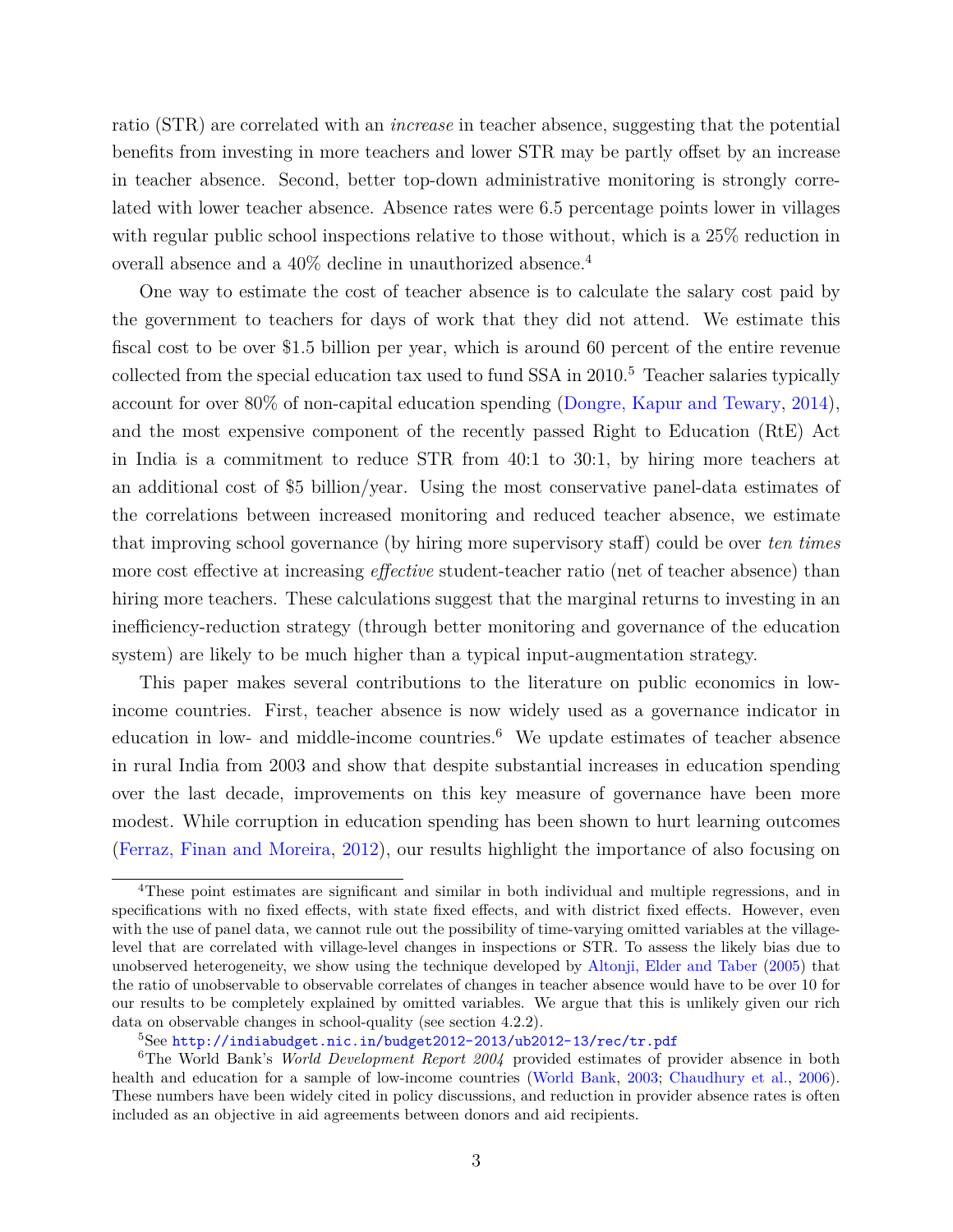governance issues that lead to significant amounts of 'passive' waste and inefficiency on an ongoing annual basis, but may not obtain as much media attention as one-off corruption scandals [\(Bandiera, Prat and Valletti,](#page-22-2) [2009;](#page-22-2) [World Bank,](#page-24-1) [2010\)](#page-24-1).

Second, the fact that decreases in STRs are correlated with *increased* teacher absence underscores the importance of distinguishing between average and marginal rates of corruption and waste in public spending. [Niehaus and Sukhtankar](#page-23-3) [\(2013\)](#page-23-3) propose this terminology in the context of wages paid in a public-works program in India and find that marginal rates of leakage are much higher than average rates. We find the same result in the context of teachers and show that the effective absence rate of the marginal teacher hired is considerably higher than the average absence (because of the increased absence among existing teachers). This result, from a large all-India sample mirrors smaller-sample experimental findings in multiple settings. [Duflo, Dupas and Kremer](#page-23-4) [\(2012\)](#page-23-4), and [Muralidharan and Sundararaman](#page-23-5) [\(2013\)](#page-23-5) present experimental evidence (from Kenya and India) showing that provision of an extra teacher to schools led to an increase in the absence rate of existing teachers in *both* settings. In other words, additional spending on school inputs (of which teacher salaries are the largest component) was correlated with increased inefficiency of spending.

Third, improvements in top-down administrative monitoring (inspections) are more strongly correlated with reduced teacher absence than improvements in bottom-up community monitoring (PTA meetings), consistent with experimental evidence on the relative effectiveness of administrative and community audits on reducing corruption in road construction in Indonesia [\(Olken,](#page-23-6) [2007\)](#page-23-6). More broadly, a growing body of experimental evidence points to the effectiveness of audits and monitoring (accompanied by rewards or sanctions) in improving the performance of public-sector workers and service providers (including [Olken](#page-23-6) [\(2007\)](#page-23-6) in Indonesia; [Duflo, Hanna and Ryan](#page-23-7) [\(2012\)](#page-23-7) in India; and [Zamboni and Litschig](#page-24-4) [\(2013\)](#page-24-4) in Brazil). Our panel-data estimates using data from an "as is" nationwide increase in monitoring of schools provide complementary evidence to smaller-scale experiments and suggest that investing in better governance and monitoring of service providers may be an important component of improving state capacity for service delivery in low-income countries [\(Besley](#page-22-3) [and Persson,](#page-22-3) [2009;](#page-22-3) [Muralidharan, Niehaus and Sukhtankar,](#page-23-8) [2016\)](#page-23-8).

Finally, recent research has pointed to 'misallocation' of capital and labor in low-income countries as an important contributor to lower total factor productivity (TFP) in these settings [\(Hsieh and Klenow,](#page-23-9) [2009\)](#page-23-9), and has also documented that a plausible reason for this misallocation is that 'management quality' is poorer in low-income countries, and that publicsector firms are managed especially poorly [\(Bloom and Van Reenen,](#page-22-4) [2010\)](#page-22-4). Our results provide a striking example of weak management and misallocation in publicly-produced primary education in India (a sector that accounts for over 3% of GDP in spending). In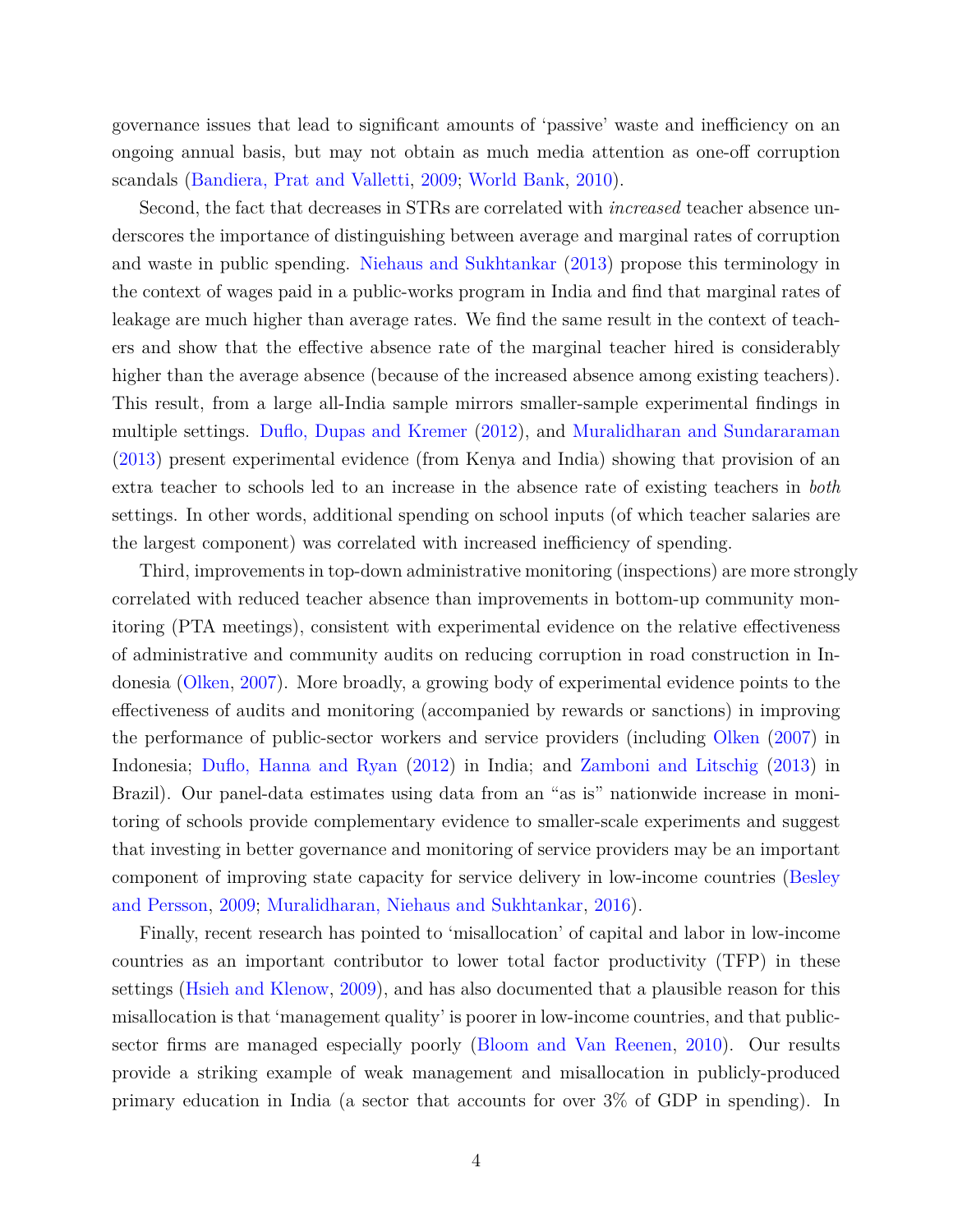particular, our estimates suggest that reallocating a portion of the \$5 Billion/year increase in education spending budgeted for hiring more teachers towards measures focused on reducing teacher absence (for instance, by hiring more supervisory staff) may be a much more cost effective way of increasing effective teacher-student contact time. Thus, misallocation is likely to be a first-order issue in this setting, and reallocating education spending towards better governance may substantially increase TFP in publicly-produced education.<sup>[7](#page-0-0)</sup>

The rest of this paper is organized as follows: Section 2 discusses our empirical methods and analytical framework. Section 3 reports summary statistics on school inputs and teacher absence. Section 4 presents the cross-sectional and panel regression results. Section 5 discusses the fiscal costs of weak governance and compares the returns to investing in better monitoring with that from hiring more teachers. Section 6 discusses policy implications, and Section 7 concludes.

### **2 Data and Analytic Framework**

The nationally-representative sample used for the 2003 surveys, which our current study uses as a base, covered both urban and rural areas across the 19 most populous states of India, except Delhi. This represented over 95 percent of the country's population. The 2010 sample covered only *rural* India. The sampling strategy in 2010 aimed to maintain representativeness of the current landscape of schools in rural India, and to maximize the size of the panel. We met these twin objectives by retaining the villages in the original sample to the extent possible, while re-sampling schools from the full universe of schools in these villages in 2010, and conducting the panel analysis at the village level.<sup>[8](#page-0-0)</sup>

Enumerators first conducted school censuses in each village, from which we sampled up to three schools per village for the absence surveys. During fieldwork, enumerators made three separate visits to each sampled school over a period of 10 months from January - October 2010.[9](#page-0-0) Data on school infrastructure and accessibility, finances, and teacher demographics

<sup>7</sup>Such misallocation in education spending is also seen in other low-income countries. An even more striking example is provided by [de Ree et al.](#page-22-5) [\(2015\)](#page-22-5) who experimentally study the intensive-margin impacts of an Indonesian policy reform that doubled teacher pay across the board (at a similar cost of \$5 billion/year) and find that the teacher pay increase had no impact on student learning.

<sup>8</sup>This is also why the 2010 wave did not include urban areas. Since school-level identifiers from the 2003 survey were not preserved (for confidentiality reasons), the panel needed to be constructed at the town/village level. However, since the fraction of urban schools covered in 2003 (relative to the total number of schools in the sampled towns) was very small, it was not possible to construct a credible panel-data estimate of school quality in towns. In rural areas, this was not a concern because we typically covered all the public schools in a village (in 84.2 percent of the cases) and had a mean coverage rate of 82.7 percent of public schools in the sampled villages.

<sup>9</sup>While the school year is not identical across states, it typically runs from mid-June to mid-April. The three visits therefore spanned two academic years, with the first visit being made during January - March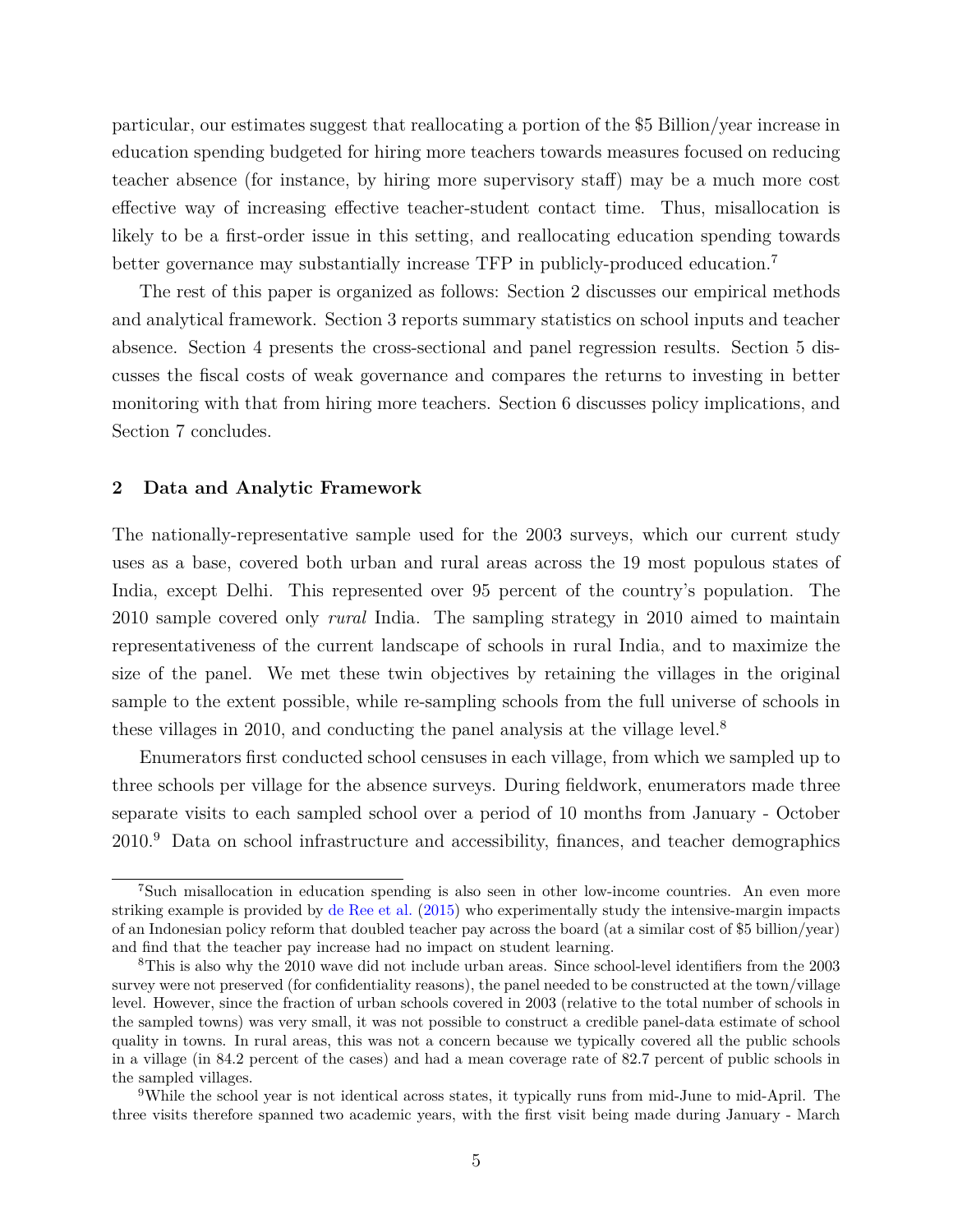were collected once for each school (typically during the first visit, but completed in later visits if necessary), while data on time-varying metrics such as teacher and student attendance and dates of the most recent inspections and PTA meetings were collected in each of the three visits. We also assessed student learning with a test administered to a representative sample of fourth grade students in sampled schools. See Appendix A and Tables A1-A3 for further details on sampling and construction of the village-level panel data set.

Teacher absence was measured by direct physical verification of teacher presence within the first fifteen minutes of a survey visit. Data collected during the school census were used to pre-populate teacher rosters for the sampled schools, so that enumerators could look for teachers and record their attendance and activity immediately after their arrival at the school.[10](#page-0-0) Once teacher attendance was recorded, all other data were collected using interviews of head teachers and individual teachers.<sup>[11](#page-0-0)</sup>

We record teachers as absent on a given visit if they were not found anywhere in the school in the first fifteen minutes after enumerators reached a school. We consider all the teachers in the school to be absent if the school was closed during regular working hours on a school day, and respondents near the school did not know why the school was closed or mentioned that the school was closed because no teacher had arrived or they had all left early.[12](#page-0-0) To be conservative in our measure of absence, we exclude all school closures due to bad weather, school construction/repairs, school functions and alternative uses of school premises (for instance, elections). We also exclude all part-time teachers, teachers who were transferred or deputed elsewhere, or teachers reportedly on a different shift.

We construct a school infrastructure index by adding binary indicators for the presence of drinking water, toilets, electricity, and a library. We construct a remoteness index by taking the average of nine normalized indicators of distance to various amenities including a paved road, bus station, train station, public health facility, private health clinic, university, bank, post-office and Ministry of Education office. A lower score on the remoteness index represents a better connected school. During each survey visit, enumerators referred to written school records to note the date of the most recent school inspection, and the date of the most recent parent-teacher association (PTA) meeting. Average parental education of

<sup>2010,</sup> the second visit being made during June - August, and the third visit during August - October 2010.  $10$ This was important given the widespread possession of cell phones among teachers, which would allow

them to call up absent colleagues on seeing external visitors in the school measuring teacher absence.

<sup>&</sup>lt;sup>11</sup>Not all interviews could be completed. Most non-responses were at the teacher as opposed to the school level (since absent teachers could not be interviewed, whereas school data could be obtained from either the head teacher or any other senior teacher). These non-responses are unlikely to affect the analysis in this paper because the panel-data analysis will focus on aggregated data at the village level as opposed to the individual data at the teacher level.

<sup>&</sup>lt;sup>12</sup>Field teams obtained lists of state and national school holidays in advance of creating the field plans and ensured that no visits were conducted on these days.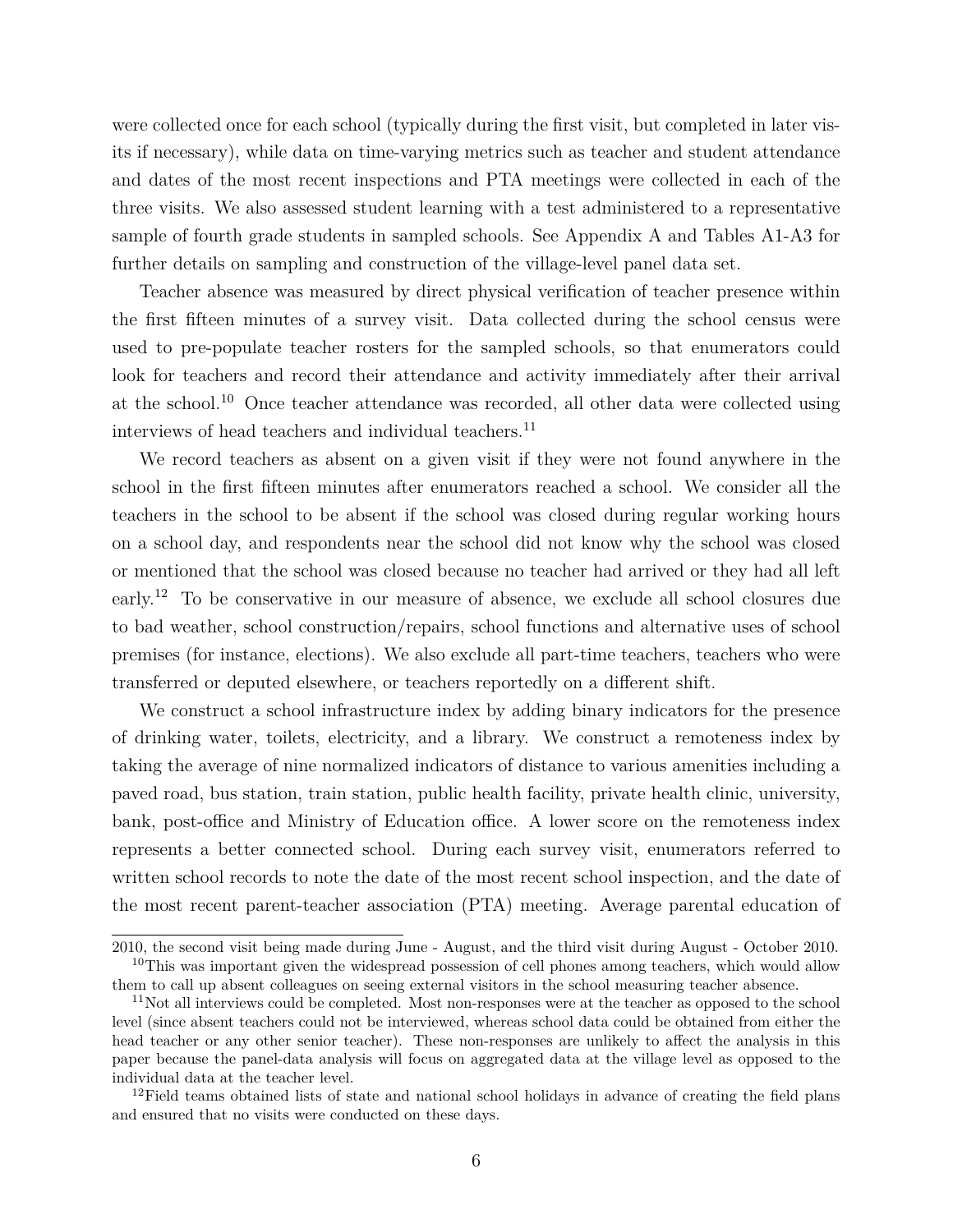children in a school is computed from the basic demographic data collected for the sample of fourth-grade students chosen for assessments of learning outcomes.

For most of the analysis in this paper, we use the village as our unit of analysis and examine mean village-level indicators of both inputs and outcomes because a large number of new schools had been constructed between 2003 and 2010, including in villages that already had schools. This school construction resulted from a policy designed to improve school access by ensuring that every habitation with over 30 school-age children had a school within a distance of one kilometer. Thus, to ensure that our sample was representative in 2010, and at the same time amenable to panel data analysis relative to 2003, we constructed the panel at the village level, with a new representative sample of schools drawn in the sampled villages.<sup>[13](#page-0-0)</sup> All the results reported in this paper are population weighted and are thus representative of the relevant geographic unit (state or all-India).

### **3 Summary Statistics**

#### **3.1 Changes in Inputs**

The data show considerable improvements in school inputs between 2003 and 2010 along three broad categories - teacher qualifications and working conditions, school facilities, and monitoring (Table 1 - Panels A-C). The fraction of teachers with a college degree increased by over 40 percent (from 41 to 58 percent), the fraction reporting that they were getting paid regularly rose by around 60 percent (from 49 to 78 percent), and the fraction reporting the existence of teacher recognition schemes rose by over 60 percent (50 to 81 percent). The fraction of teachers who report a formal teaching credential fell by 12 percent (77 to 68 percent), largely due to a significant increase in the hiring of contract teachers (who are not required to have teaching credentials) in several large states. In our data, the fraction of teachers on a temporary contract or 'contract teachers' increased from 6 to 30 percent.

School facilities and infrastructure improved on almost every measure. The fraction of schools with toilets and electricity more than doubled (from 40 percent to 84 percent for toilets and 22 percent to 45 percent for electricity); the fraction of schools with functioning midday meal programs nearly quadrupled (from 22 percent to 79 percent); the fraction of schools with a library increased by over 35 percent (from 51 percent to 69 percent), and almost all schools now have access to drinking water (96 percent). Initiatives outside the education ministry to increase road construction have also led to increased proximity of

<sup>&</sup>lt;sup>13</sup>Even in the absence of school construction, the survey firm did not retain school and teacher level identifiers from the 2003 survey (complying with data protection norms), which would have made it difficult to construct a school-level panel (especially for villages with multiple schools).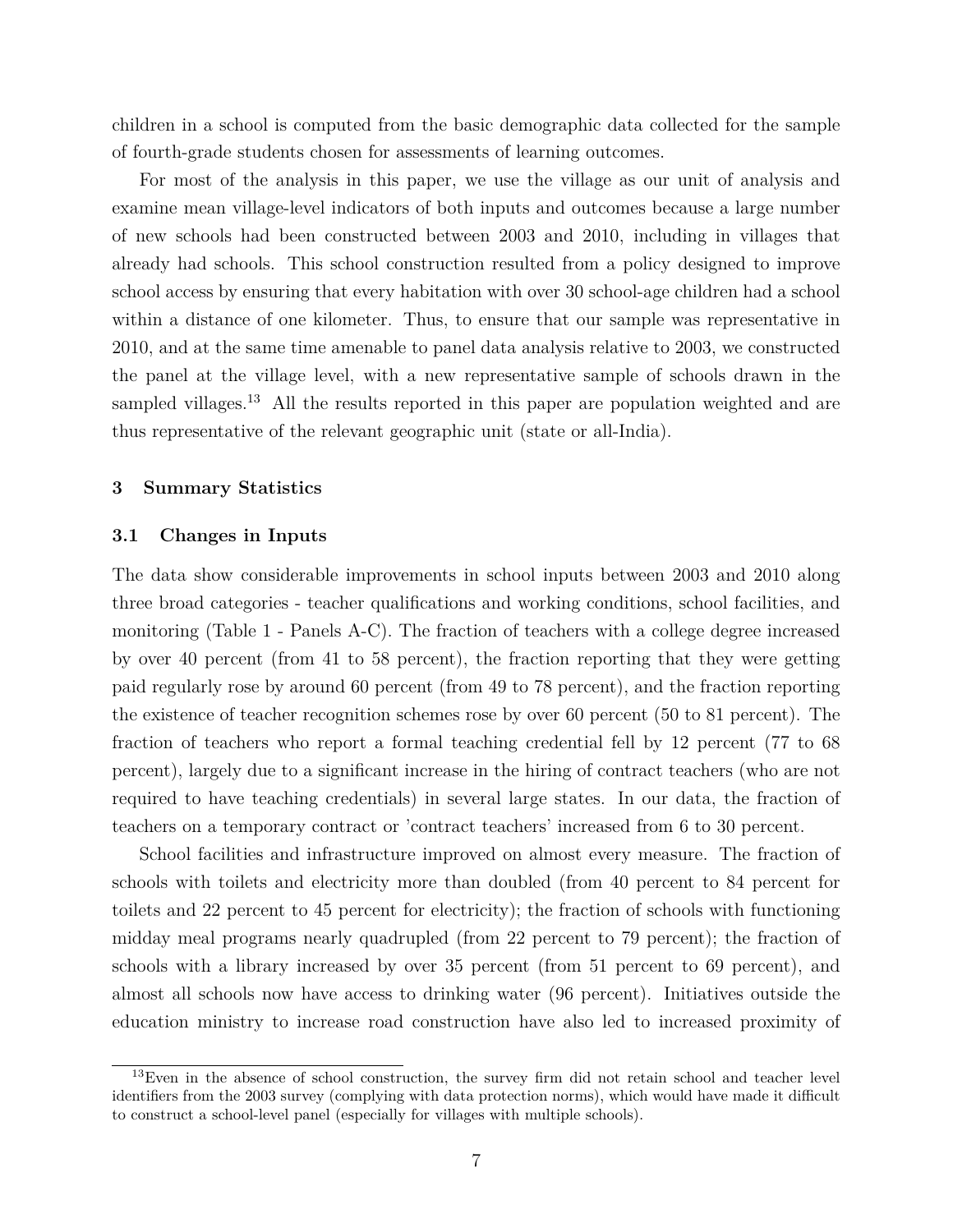schools to paved roads increasing the accessibility of schools for teachers who choose to live farther away. Relative to the distribution observed in 2003, a summary index of school infrastructure improved by 0.9 standard deviations.

We also find improvements in both 'top-down' administrative and 'bottom-up' community monitoring of schools over this period. The fraction of schools inspected in the three months prior to a survey visit increased by over 40 percent (from 38 percent to 56 percent). The extent of community oversight of schools, measured by the frequency of PTA meetings also increased: The probability that a PTA meeting took place during the three months prior to a survey visit increased by 50 percent (from 30 percent to 45 percent). Overall, Table 1 (Panel A-C) confirms that the Government of India's increased focus on primary education in the past decade did lead to significant improvements in input-based measures of school quality, as well as administrative and community monitoring.

## **3.2 Changes in Teacher Absence**

We now turn to changes in teacher absence. Table 1 (Panel D) shows that the populationweighted national average teacher absence rate for rural India fell from 26.3 percent to 23.6 percent, a reduction of 10 percent or 2.64 percentage points. Since students receive reduced teacher attention when teachers are absent, we divide the STR by "1 - teacher absence rate" to obtain the *effective* student teacher ratio (ESTR). Although the all-India STR had been reduced to below 40 in this period, the effective STR after accounting for teacher absence was still over 52. We present state-level data on teacher absence rates, and ESTR for 2003 and 2010 in Table A4.[14](#page-0-0)

[Chaudhury et al.](#page-22-1) [\(2006\)](#page-22-1) find a strong negative correlation between GDP/capita and teacher absence rates (both across countries and within Indian states). Hence, one way to interpret the magnitude of these changes is to compare them with the expected reduction in teacher absence that may be attributed simply to the economic growth that has taken place in this period. Using a growth accounting (as opposed to causal) framework, we can decompose the change in teacher absence into a component explained by changes in GDP/capita (as a proxy for 'inputs') and one explained by a change in governance (a proxy for TFP). Cross-sectional estimates from the 2003 data suggest that a 10 percent increase in

<sup>&</sup>lt;sup>14</sup>We find large variation in teacher absence rates across states ranging from 12.9 percent in Tamilnadu to 45.8 percent in Jharkhand. Teacher absence rates declined in 14 out of 19 states with significant reductions in 12 states, and five states having teacher absence rates below 15 percent. However, the ESTR in 2010 in three of India's most educationally backward states (Bihar, Jharkhand, and Uttar Pradesh) was as high as 97, 79, and 69. Thus, teacher absence can sharply increase the effective STR experienced by students relative to the STR calculated using state-level figures on enrollment and number of teachers.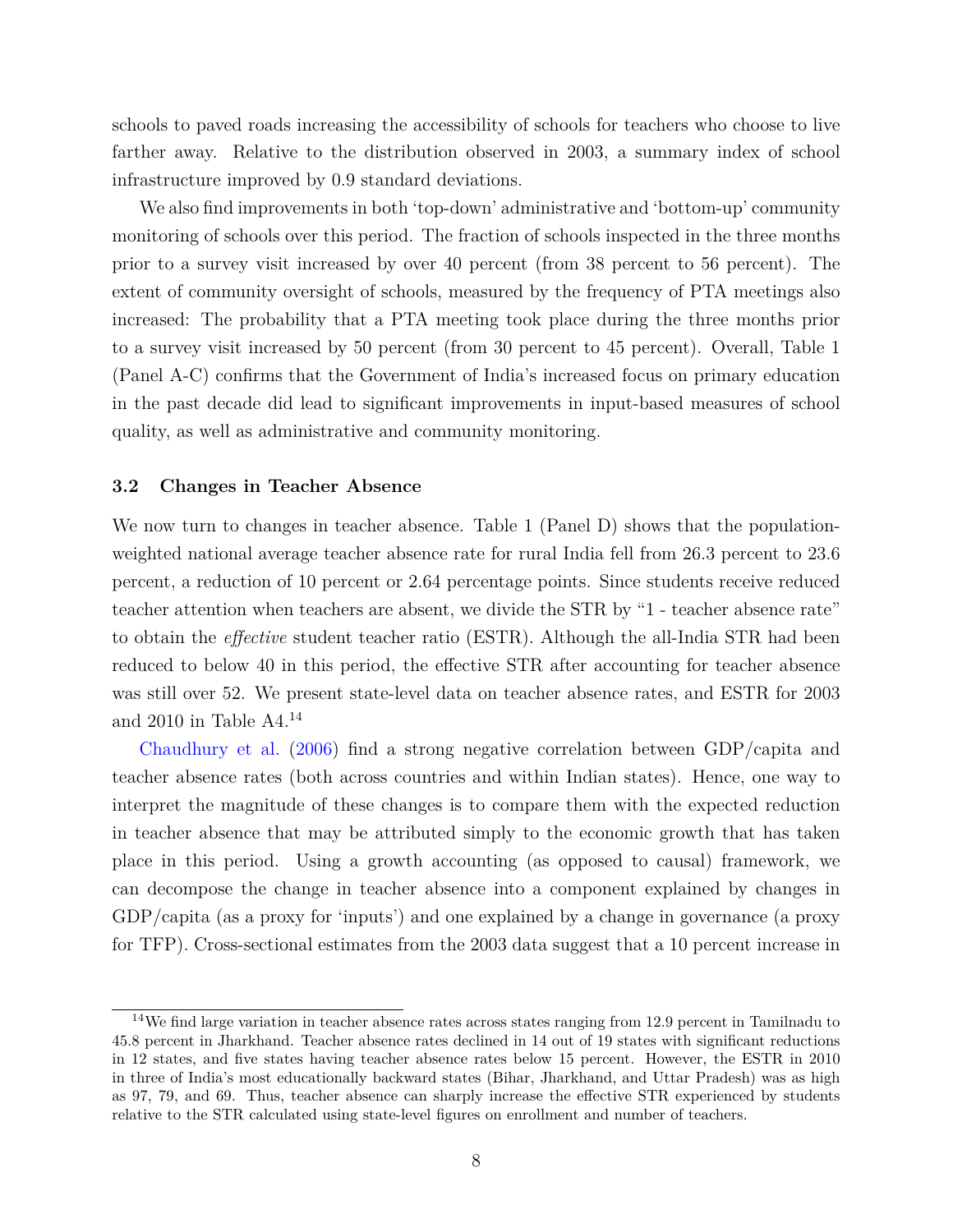$GDP/c$ apita is associated with a 0.6 percentage point reduction in teacher absence.<sup>[15](#page-0-0)</sup> In the period between 2002 and 2010, real GDP/capita in India had grown by 38 percent. Thus, growth in GDP/capita over this period should have by itself contributed to a reduction in teacher absence of 2.4 percent. Our estimate of the change in teacher absence rate is exactly in this range, and suggests that the reduction of teacher absence we document is consistent with a proportional increase in 'inputs' into education, but a limited improvement in TFP in this period. We discuss the policy implications of this result in the conclusion.

### **3.3 Stated Reasons for Absence, Teaching Activity, and Official Records**

In cases where a teacher was not found in the school, enumerators asked the head teacher (or senior-most teacher present) for the reason for absence. These stated reasons are summarized in Table 2 (Panel A). Two categories of clearly unauthorized absence (school closure during working hours and no valid reason for absence) account for just under half the cases of teacher absence (48 percent), which provides a lower bound on the extent of unauthorized absences of 11.3 percentage points. The two other categories of stated absence (authorized leave and official duties) that account for 52 percent of the observed absence are potentially legitimate but cannot be verified.

While head teachers may overstate the extent of official duties to shield absent colleagues, they should have no reason to understate it. We can, therefore, reasonably treat the stated reasons for absence as an upper bound for duty-induced absence. This yields the important finding that one commonly cited reason for teacher absence - namely, that teachers are often asked to perform non-teaching duties such as conducting censuses and monitoring elections - is a very small contributor to the high rate of observed teacher absence. Table 3 - Panel A shows that official non-teaching duties account for less than 1 percent of observations and under 4 percent of the cases of teacher absence (these results are unchanged from 2003).

In cases where the teacher was present, enumerators recorded the activity that the teacher was engaged in at the point of observation: 53 percent of teachers on the payroll were found to be actively teaching, and another 4 percent were coded as passively teaching (defined as minding the class while students do their own work). Just over 19 percent of teachers were in school but were either not in the classroom or not engaged in any teaching activity while in the classroom (Table 2 - Panel B). Thus a total of 42 percent of teachers on the payroll

<sup>&</sup>lt;sup>15</sup>The cross-sectional relationship is estimated by regressing village-level teacher absence on the log of district-level per-capita consumption (from the National Sample Survey) in the 2003 survey. Estimates without state fixed effects are larger (and equal -1.17) whereas estimates with state fixed effects are smaller but still significant (and equal to -0.63). Our default estimate is based on using state-fixed effects since cross-state variation in per-capita income is much more likely to be correlated with unmeasured governance quality. Tables are available on request.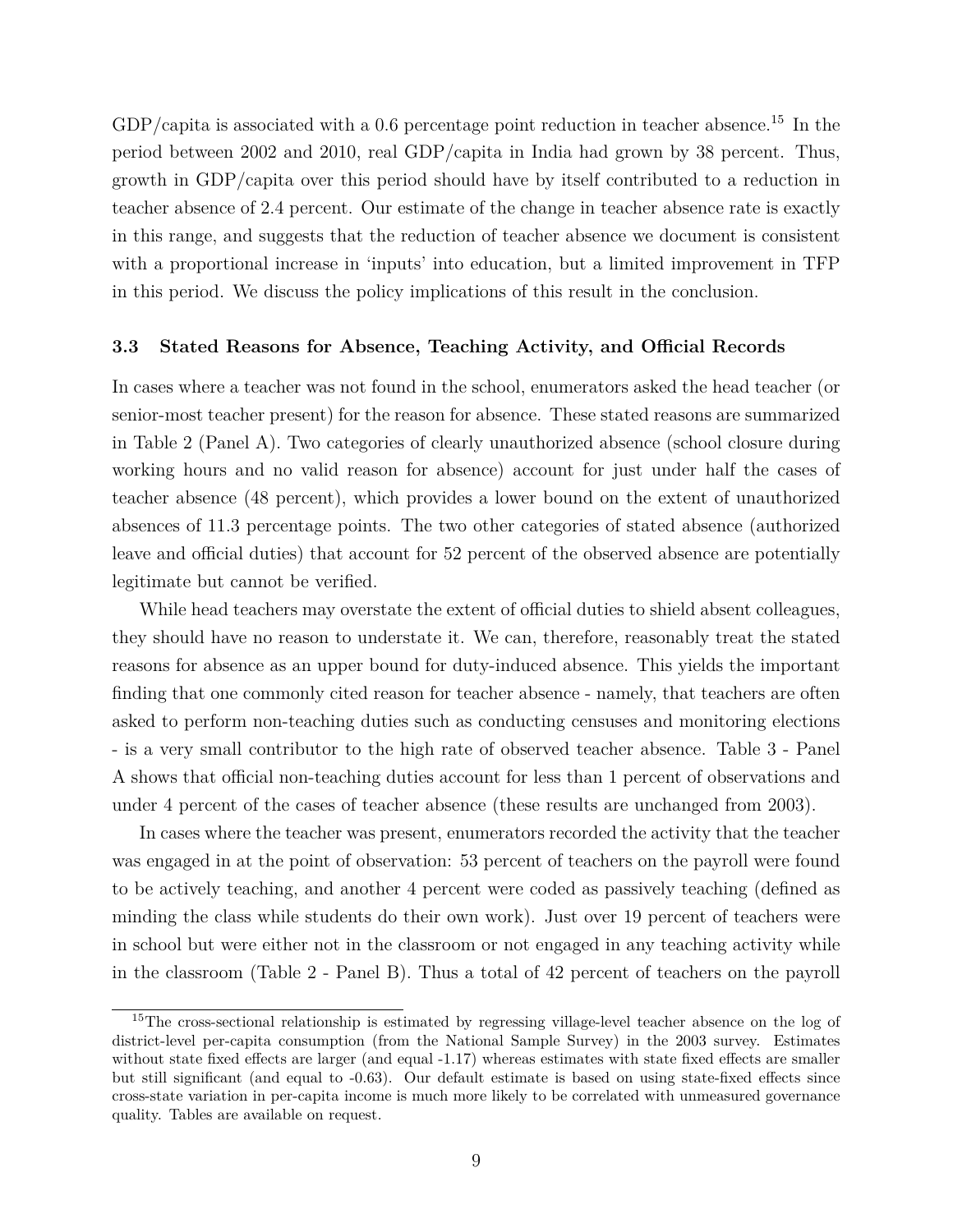were either absent or not teaching at the time of direct observations.<sup>[16](#page-0-0)</sup>

Finally, enumerators also recorded whether a teacher had been marked as present in the log-books on the day of the visit and also on the previous day, and we see in Table 3 - Panel C that going by these records would suggest a much lower teacher absence rate of 16 percent using the same day's records, or as low as 10.2 percent using the previous day's records (this was not collected in 2003). These data highlight the importance of measuring teacher absence by direct physical verification as opposed to official records on log books.

## **4 Cross-section and Panel Regression Results**

## **4.1 Correlates of Teacher Absence in 2010**

Table A5 presents village-level cross-sectional correlations between indicators of school quality and teacher absence in 2010. Column 1 shows the mean level of each covariate in the sample, columns 2-4 present the coefficients on each indicator in individual regressions with the dependent variable being teacher absence, while columns 5-7 do so in multiple regressions that include all the variables shown in Table 1 as regressors.

We first show the correlations with no fixed effects, then with state fixed effects, and finally with district fixed effects. The comparison of results with and without state fixed effects is important for interpretation. Many indicators of school quality vary considerably across states in a manner that is likely to be correlated with other measures of governance and development as well as the history of education investments in these states. On a similar note, while primary education policy is typically made at the state level, there is often important variation across districts within a state based on historical as well as geographical factors [\(Banerjee and Iyer,](#page-22-6) [2005;](#page-22-6) [Iyer,](#page-23-10) [2010\)](#page-23-10). Thus, specifications with district fixed effects that are identified using only within-district variation are least likely to be confounded by omitted variables correlated with historical or geographical factors. However, there may still be important fixed omitted variables across villages (such as the level of interest in education in the community) that are correlated with both measured quality of schools and teachers as well as teacher absence. We therefore present the correlations in Table A5 for completeness and focus our discussion on the village-level panel regressions presented in Table 4.[17](#page-0-0)

<sup>&</sup>lt;sup>16</sup>This is almost surely a lower-bound estimate because in many cases it is easy for a teacher who may not have been teaching to pick up a book and look like he or she is actively teaching when it is known that someone is visiting the school (see [Muralidharan and Sundararaman](#page-23-11) [\(2010\)](#page-23-11) for evidence documenting this).

<sup>&</sup>lt;sup>17</sup>Overall, there are few robust correlations across all specifications except that schools that have been inspected recently have lower rates of absence. One important result in the correlations is that there appears to be no significant relationship between teacher salary and the probability of teacher absence. Since salary data were not collected in the 2003 survey, this variable is not included in the panel analysis below.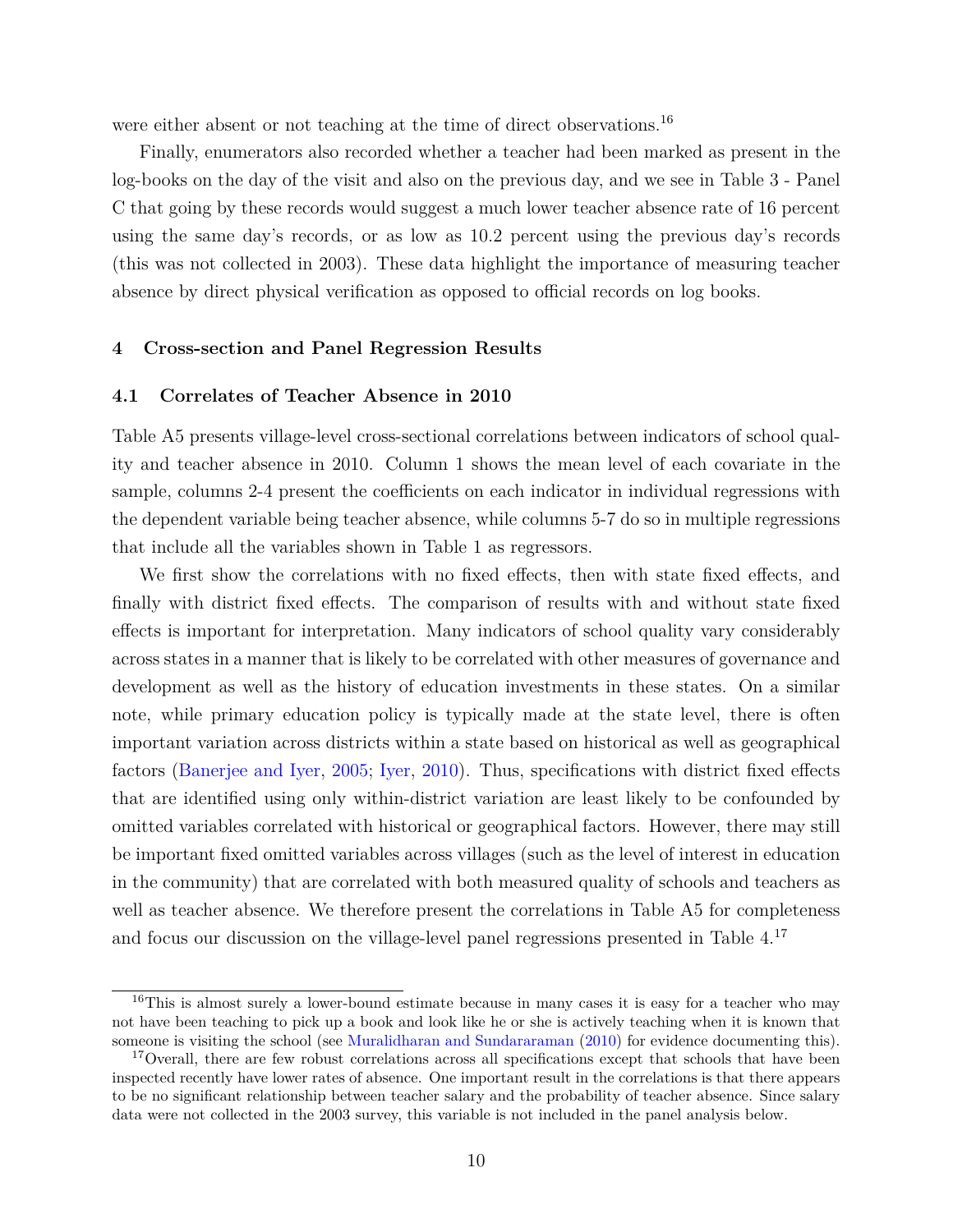#### **4.2 Correlates of Changes in Teacher Absence between 2003 and 2010**

The main identification challenge in the cross-sectional correlations presented in Table A5 (and in [Kremer et al.](#page-23-0) [\(2005\)](#page-23-0)) is that we cannot rule out the possibility that the results are confounded with village-level omitted variables. The use of panel data helps mitigate these concerns since our correlations are now identified using changes in village-level measures of school inputs. Table 3 (columns 4-6) presents results from the following regression:

$$
\Delta Abs_i = \beta_0 + \beta_1 \cdot \Delta T_i + \beta_2 \cdot \Delta S_i + \beta_3 \cdot \Delta M_i + \beta_{Z_i} \cdot Z_i + \epsilon_i
$$
 (1)

where  $\Delta Abs_i$  is the change in the mean teacher absence rate in government schools in village *i* between 2003 and 2010,  $\Delta T_i$  is the change in village-level means of measures of teacher attributes, **∆S<sup>i</sup>** is the change in village-level means of measures of school facilities, and  $\Delta M_i$  is the change in village-level means of measures of school monitoring and supervision.  $\mathbf{Z}_i$  represents different levels of fixed effects (state or district) and  $\epsilon_i$  is the error term. Since changes in the measures of school quality included above may be correlated, we report both individual regressions with only covariate at a time (columns 1-3) as well as multiple regressions that include all of these covariates (columns 4-6).

Since Eq.(1) differences away fixed unobserved heterogeneity at the village level (and therefore at the state and district level as well), the inclusion of state and district fixed effects in the specification controls for average state and district specific *changes* over time in both the left-hand and right-hand side variables. Thus our panel results with state and district fixed effects are least likely to be confounded with time-invariant and time-variant omitted variables.<sup>[18](#page-0-0)</sup> However, it is also worth noting that such a specification biases us against detecting small effects. First, first-differencing leaves us with less variation in the explanatory variables, which will increase standard errors. Second, to the extent there is measurement error in the explanatory variables, first differencing would also increase the attenuation bias. This is why we focus our discussion and interpretation of the results on the ones that are robustly significant and do not treat *absence of evidence* of significant effects as strong *evidence of absence* of effects.

Nevertheless, the results in Table 5 suggest that several plausible narratives for the reasons for teacher absence seen in the cross-sectional data reported in [Kremer et al.](#page-23-0) [\(2005\)](#page-23-0) are not supported in the panel data regressions. In particular, we find no correlation between changes in school infrastructure or proximity to a paved road and teacher absence. We also find no correlation between changes in teacher professional qualifications or professional

<sup>&</sup>lt;sup>18</sup> Another way of interpreting the specifications is that the one with no fixed effects is using all the variation in the nationwide changes over time in left and right-hand side variables, and the ones with state and district fixed effects are estimated using within-state and within-district variation in the changes respectively.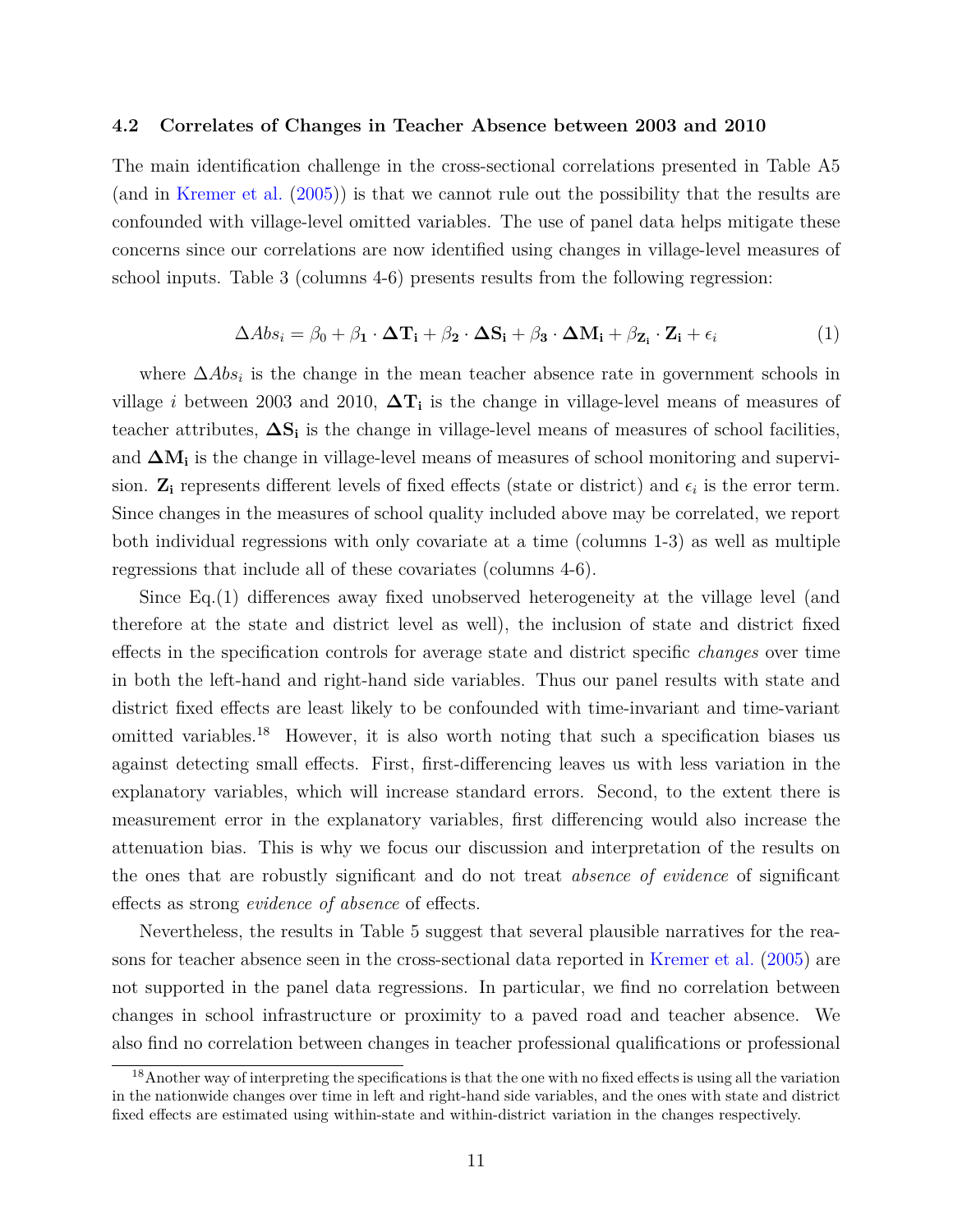conditions (such as regularity of pay) and changes in teacher absence.

We find two robust relationships in the panel regressions, where we define 'robust' as correlations that are significant in both individual and multiple regressions; significant in all three main specifications (no fixed effects, state fixed effects, and district fixed effects) and consistent across all specifications (we cannot reject that the estimates are the same across specifications). We discuss these two results below.

## **4.2.1 Reductions in STR are correlated with increased Teacher Absence**

First, villages that saw a reduction in student-teacher ratio (STR) have significantly *higher* rates of teacher absence. A 10 percent reduction in STR is correlated with a 0.5 percent increase in average teacher absence, and these estimates remain stable when we include state and district fixed effects and are unchanged when we include a full set of controls (also measured in changes).

Changes in STR reflect changes in enrollment as well as in the number of teachers, and a higher STR may reduce teacher absence through both channels. First, having more students enrolled may increase the cost to teachers of being absent since there are more students (and parents) who may complain about teacher absence. Second, the most common outcome for students when their teacher is absent is that they are combined with other classes/grades whose teachers are present.<sup>[19](#page-0-0)</sup> Thus, having more teachers in the school may make it easier for teachers to be absent (since other teachers can handle their class).<sup>[20](#page-0-0)</sup>

These correlations should not be interpreted as causal (for instance, student enrolment may decline in response to increased teacher absence), but they are consistent with a causal relationship between increased teacher hiring and increased absence of existing teachers that has been established experimentally in other low-income countries, such as Kenya [\(Duflo,](#page-23-4) [Dupas and Kremer,](#page-23-4) [2012\)](#page-23-4) and India [\(Muralidharan and Sundararaman,](#page-23-5) [2013\)](#page-23-5). Our results provide complementary evidence and greater external validity to these experimental results, and suggest that the benefits of additional teacher hiring to reduce STR may be attenuated by increased teacher absence (in contexts with weak governance of education systems).

<sup>&</sup>lt;sup>19</sup>Doing so does not deviate from the norm in the context of rural Indian government-run primary schools because our data show that close to 80 percent of schools practice multi-grade teaching (where one teacher simultaneously teaches students across multiple grades at the same time in the same classroom) in any case.

<sup>&</sup>lt;sup>20</sup>In further analysis, we find support for both these channels. Decomposing changes in STR into changes in enrollment and changes in number of teachers, we find that the former are positively correlated with changes in teacher absence and the latter are negatively correlated (results available on request). However, we focus our discussion on the STR because the policy goals for teacher hiring are stated in terms of STR, and because changes in the number of teachers are highly correlated with changes in enrollment.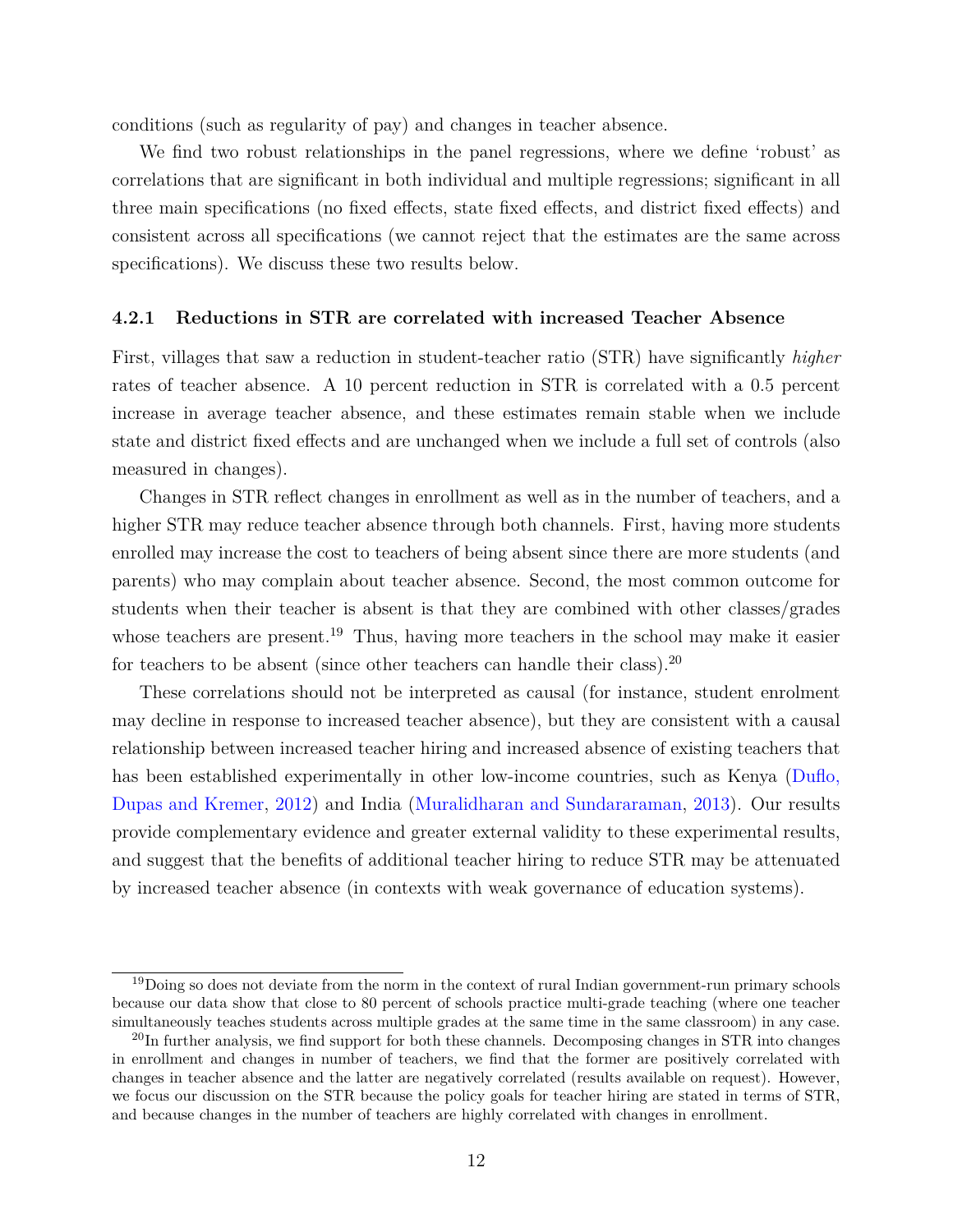#### **4.2.2 Increasing monitoring is correlated with reduced Teacher Absence**

The second robust result in the panel data estimates is the strong negative correlation between improved school monitoring and teacher absence. In each of the three visits to a school, enumerators recorded the date of the most recent inspection, and we average across the three visits across all the sampled schools in the village to construct the variable "Probability of being inspected in last 3 months", which ranges from zero (none of the schools in the village were inspected in the prior three months in any of the three visits) to one (all the schools in the village were inspected in the prior three months in all of the three visits). We find that villages where the probability of inspection in the past three months increased from zero to one had a reduction in average teacher absence of between 6.4 and 8.2 percentage points (a  $27-35$  percent reduction in teacher absence).<sup>[21](#page-0-0)</sup> While these results are based on correlations, we present several pieces of evidence consistent with a causal effect of increased school inspections on reduced teacher absence.

First, we look at the categories of stated reasons for absence (official duty, authorized leave, and unauthorized absence), and find that increases in inspection probability are correlated only with reductions in *unauthorized* teacher absence, but not with reductions in teacher absence due to either official duty or authorized leave (Table 4). Second, we examine the extent to which changes in inspection frequency can be explained by other observable factors, and find that there are no correlations between changes in inspection frequency and changes in other observable measures of school quality that are significant across our three standard specifications (Table A6). Third, we use the technique developed by [\(Altonji, Elder](#page-22-0) [and Taber,](#page-22-0) [2005\)](#page-22-0) to show that the ratio of unobservable to observable correlates of changes in teacher absence would have to be over a factor of 10 for these results to be completely explained by omitted variables (Table A7). Given the very rich data we have on observable changes in school quality, and the fact that our estimates are unchanged even after including state and district fixed effects, this is unlikely to be case.<sup>[22](#page-0-0)</sup>

Finally, these results are also consistent with experimental evidence from India that finds significant reduction in teacher absence in response to improved monitoring and rewards linked to better teacher attendance [\(Duflo, Hanna and Ryan,](#page-23-7) [2012\)](#page-23-7). This experimental study, however, was carried out in a small sample of informal schools in one district in India. Thus, our estimates using nationally-representative panel data of rural public schools across 190 districts provide complementary evidence that improved 'top down' administrative

<sup>21</sup>We also consider two alternative constructions: "Probability of being inspected in last 2 months" and "Probability of being inspected in last 1 month." Results are similar and available upon request.

 $22$ However, since we cannot completely rule out this possibility, our policy recommendations use a decisiontheoretic approach to expanding school monitoring that accounts for this uncertainty (see section 6).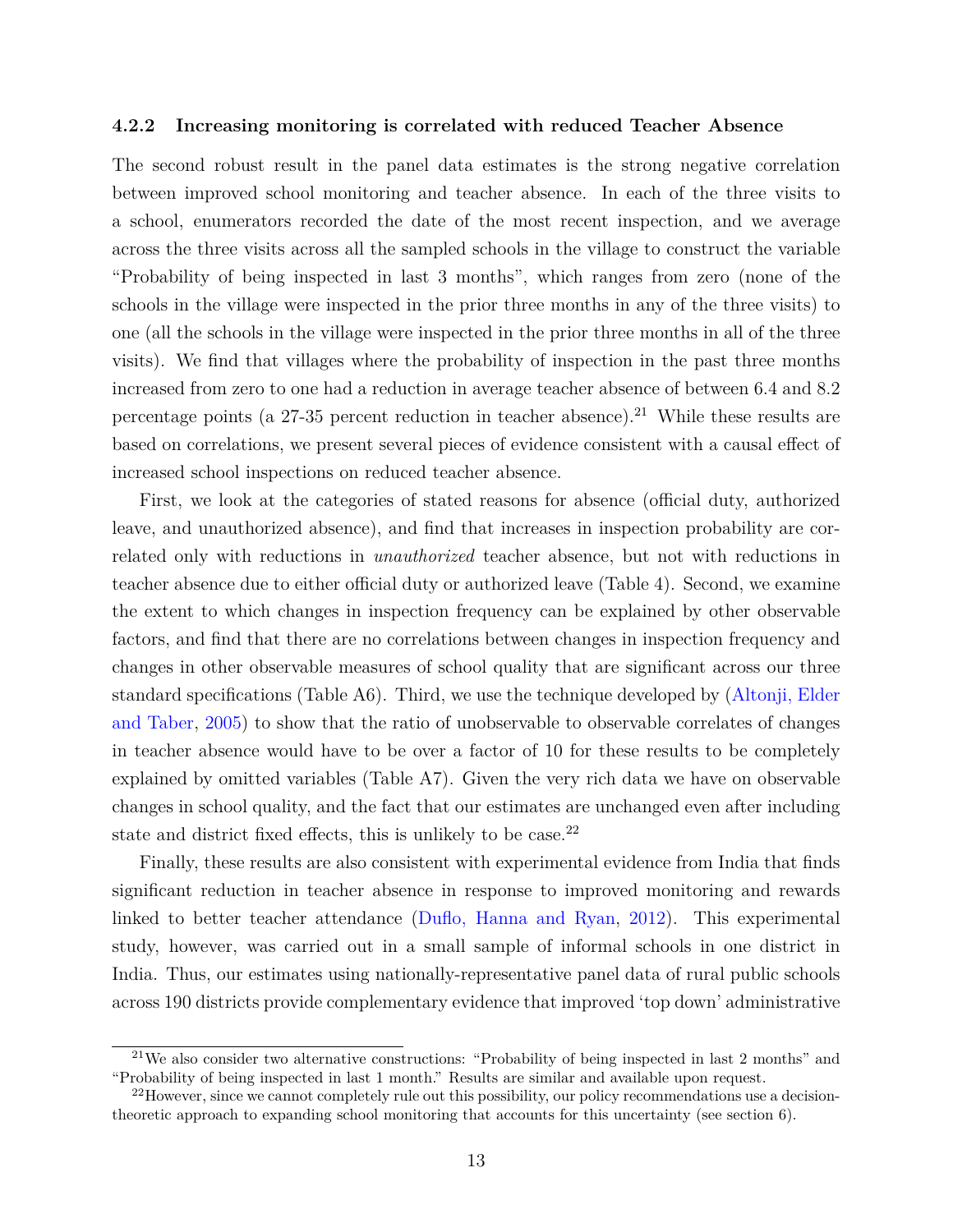monitoring may have a substantial impact on reducing unauthorized teacher absence.

In contrast, there is less evidence that increases in 'bottom up' monitoring by the community (measured by whether the PTA had met in the past 3 months) are correlated with reductions in teacher absence (Table 3). This is consistent with the experimental results reported in [Olken](#page-23-6) [\(2007\)](#page-23-6) on the impacts of monitoring corruption in Indonesia. These results should not be interpreted as suggesting that bottom-up monitoring *cannot* be effective, since it is also likely that they reflect differences in the effective authority over teachers possessed by administrative superiors (high) versus parents (low). PTAs in India typically do not have authority to appoint or retain regular civil-service teachers, and they cannot sanction teachers for absence or non-performance [\(Banerjee et al.,](#page-22-7) [2010\)](#page-22-7).

Inspectors and administrative superiors, on the other hand, possess considerable authority over teachers. Their powers include the ability to demand explanations for absence, to issue verbal or written warnings, to make adverse entries in teachers' performance records, to recommend against a pay increment, to suspend a teacher, and in extreme cases to initiate proceedings to fire a teacher (see [Ministry of Education](#page-23-12) [\(1964-1966\)](#page-23-12) for a detailed discussion of the design of the Indian school inspection system and the powers it provides inspectors). While it is rare for teachers in India to actually get fired for absence [\(Kremer et al.,](#page-23-0) [2005\)](#page-23-0), and also true that politically-connected teachers can evade sanctions for absence [\(De and](#page-22-8) [Dreze,](#page-22-8) [1999;](#page-22-8) [Kingdon et al.,](#page-23-13) [2014\)](#page-23-13), the teacher service rules include several provisions that make it possible for inspectors to significantly raise the costs of teacher absence and thereby reduce it. A striking recent example of how a motivated school inspector in India was able to reduce teacher absence is provided by [Anand](#page-22-9) [\(Feb. 19, 2016\)](#page-22-9).<sup>[23](#page-0-0)</sup>

In interpreting the result on school inspections, it is useful to consider *why* there might be variation in the frequency of inspections across villages and what this would imply for a causal interpretation. One obvious explanation is that inspectors are more likely to visit more accessible villages, but the data do not support this hypothesis since there is no correlation between changes in the remoteness index and changes in inspection rates (Table A6).

District-level interviews on school governance in India suggest two important reasons for

<sup>&</sup>lt;sup>23</sup>In addition to the possibility of formal disciplinary action against absent teachers, an additional channel for the deterrence effect of increased inspections on teacher absence may stem from the possibility that inspectors can extract side payments from absent teachers in return for not making a formal adverse entry on their service record [\(World Bank,](#page-24-3) [2003\)](#page-24-3). Social norms would make it difficult to 'extort' such payments from teachers who are actually present, but it would be much easier to demand a payment from an absent teacher in return for not initiating formal action. Thus, even if the costs of initiating formal disciplinary action are high (and the incidence of such action is low), there may be other informal channels through which more frequent inspections serve as a disincentive for teacher absence. We also test to see if increased inspections are only correlated with reduced absence rates for contract teachers (who have less job security), and find that this is not the case. Increased inspections are significantly correlated with reductions in absence for both regular and contract teachers, and there is no significant difference between the two.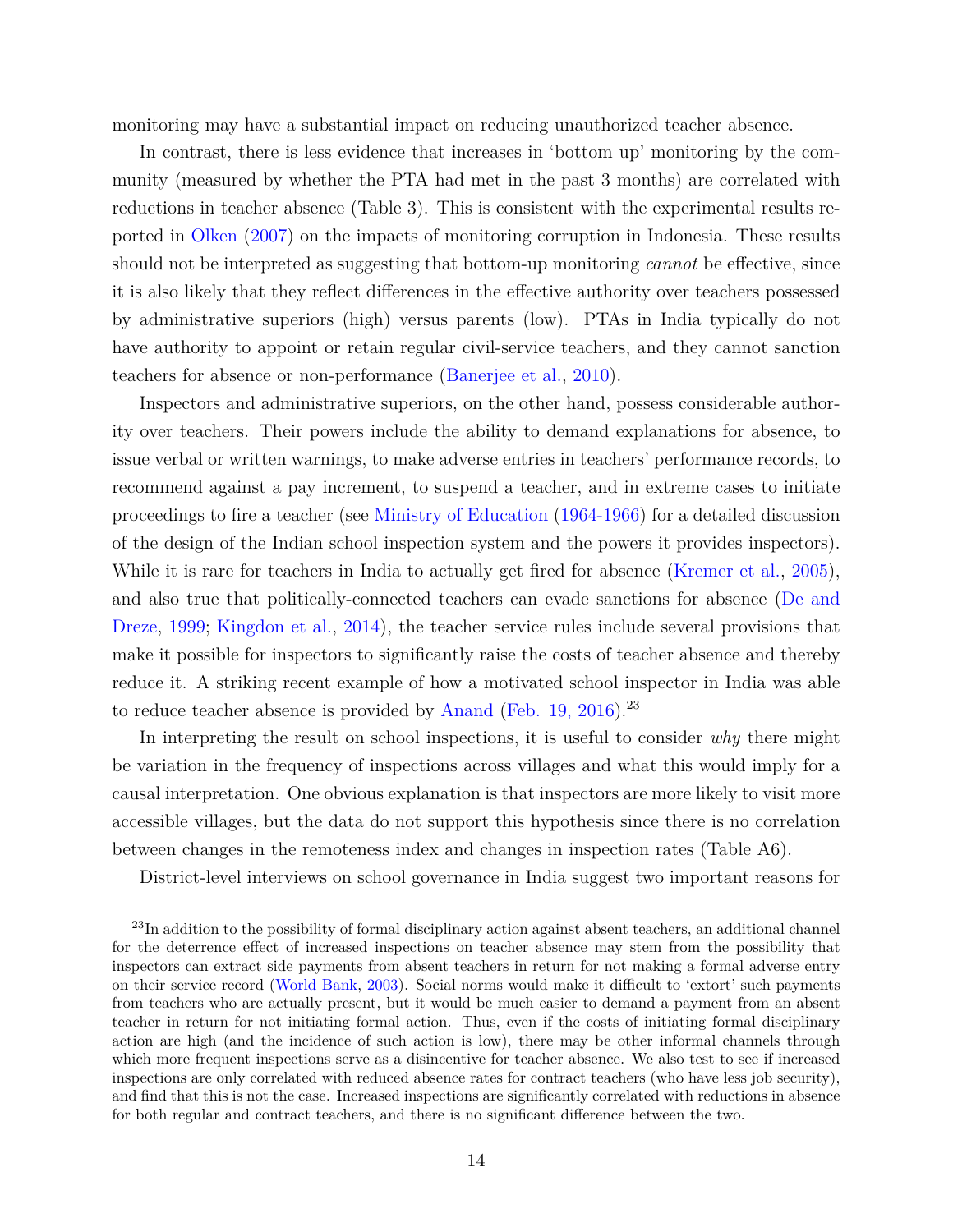the variation in inspection frequency. The first is staffing. Districts are broken down further into administrative blocks, and schools within blocks are organized into clusters. School supervision is typically conducted by "block education officers" and "cluster resource coordinators". We find that a significant fraction of these posts are often unfilled. For instance, in 19 percent of the cases (where we have data) even the position of the "District Education Officer (DEO)", the senior-most education official in a district, was vacant[\(Centre for Pol](#page-22-10)[icy Research,](#page-22-10) [2012\)](#page-22-10).<sup>[24](#page-0-0)</sup> Further, there is high turnover in the education administration (the average DEO had a tenure in office of just one year) creating periods when the positions are vacant during transitions. The lack of supervisory staff at the block-level is even more acute, as 32 percent of these positions were estimated to be vacant in 2010 (the year of our survey) even by an official government report [\(13th JRM Monitoring Report,](#page-22-11) [2011\)](#page-22-11). Our interviews suggest that these staffing gaps at the block and cluster level are the most important source of variation in inspection frequency within districts, since blocks and clusters without supervisory staff are much less likely to get inspected.

The second source of variation in inspections is the diligence of the concerned supervisory officer. Even if all the positions of supervisory staff were filled, there would be variation in the zealousness with which these officers visited villages/schools, which might lead to some areas being inspected more often than others based on whether they were in the coverage area of a more diligent officer or not. However, since supervisors are typically assigned a coverage area of clusters or blocks that comprise many villages, variation in monitoring frequency that is driven by supervisor-level unobservable characteristics is unlikely to be correlated with other village-level characteristics that are also correlated with absence. Of course, this source of variation has implications for thinking about the likely effectiveness of hiring new supervisory staff (some of whom may be less diligent). We discuss these in section 5.3.

## **4.3 Teacher Absence and Student Learning Outcomes**

Teacher absence reduces the effective student-teacher ratio (ESTR) for any given STR. To study the relationship between changes in teacher absence between 2003 and 2010 and changes in student learning outcomes in this period we first estimate:

$$
\Delta TS = \beta_1 \Delta \log(ESTR) + \beta_z Controls + \epsilon \tag{2}
$$

 $^{24}$ This module was designed to complement the school surveys by allowing us to create quantitative measures of district-level education governance. Unfortunately, the non-completion rate for these interviews was very high (over 40 percent) due to non-availability, and non-response of district-level administrators. Since this non-response is clearly not random, we do not use the quantitative measures in regressions. Nevertheless, important qualitative insights can be obtained from these interview transcripts. These results are summarized in a companion policy report [\(Centre for Policy Research,](#page-22-10) [2012\)](#page-22-10).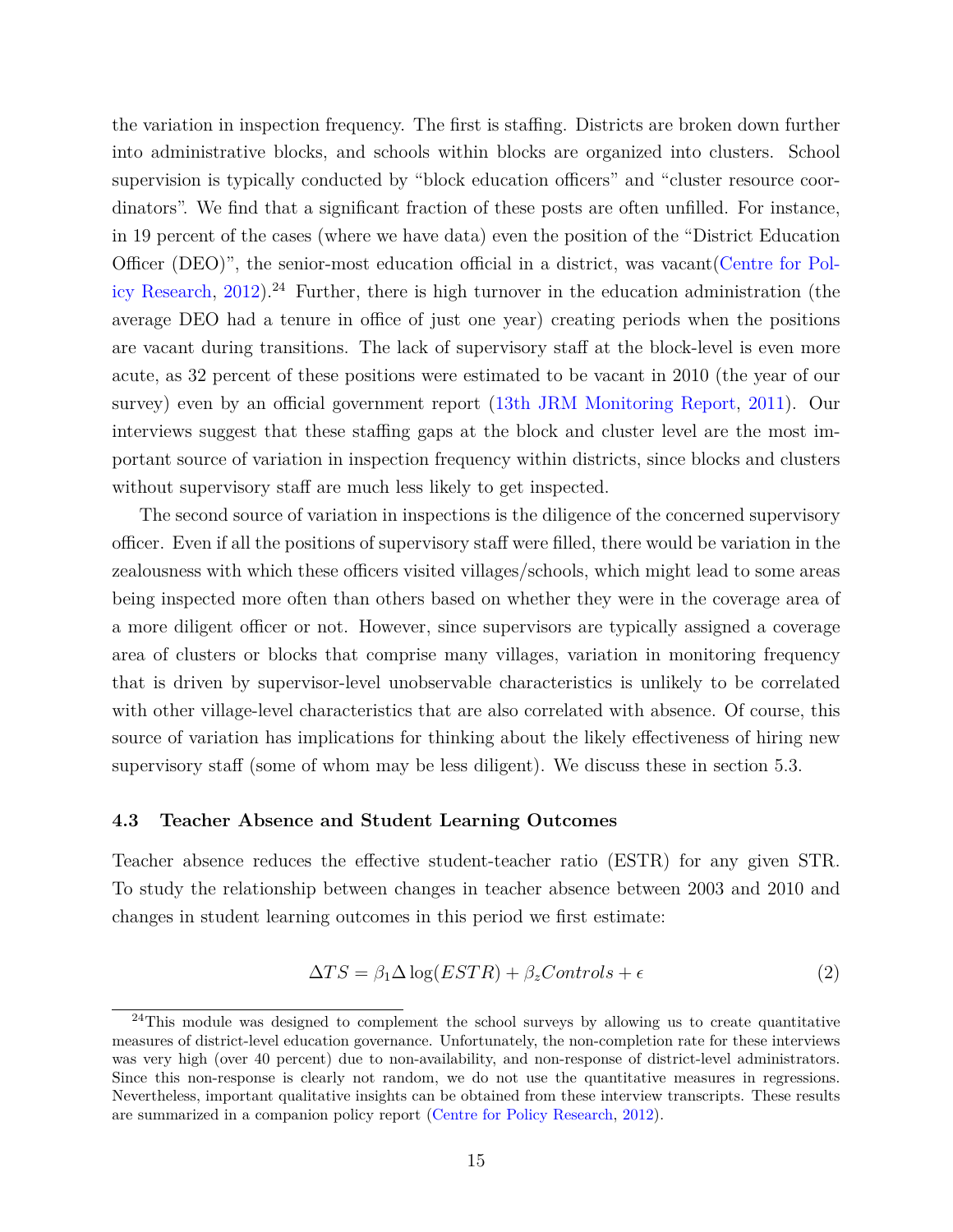where changes in village-level mean normalized math test scores are regressed on changes in village-level ESTR. We find that reductions in ESTR are significantly correlated with increased student test scores (Table 5 - columns 1 and 4).[25](#page-0-0)

Reductions in ESTR can be achieved through reducing STR as well as by reducing teacher absence. Rewriting Eq. (2), we have:

$$
\Delta TS = \beta_1 \Delta \log \left( \frac{STR}{1 - Absence} \right) + \beta_z Controls + \epsilon \tag{3}
$$

If we relax the constraint of equal coefficients on the numerator and denominator in Eq. (3), we can rewrite it as:

$$
\Delta TS = \beta_1 \Delta \log(STR) - \beta_2 \Delta \log(1 - Absence) + \beta_z Controls + \epsilon
$$
\n(4)

While not very precise, the estimates in Table 5 (column 5) suggest that both reductions in *log(STR)*, and reductions in *log(1-Absence)* matter equally for improved test scores. Column 6 of Table 5 shows that once *log(ESTR)* is controlled for there is no independent effect of teacher absence on learning outcomes, suggesting that the main mechanism by which teacher absence affects learning outcomes is through increasing the ESTR. The stronger relationship between teacher absence and student learning outcomes seen in columns 2 and 3 (that do not include state or district fixed effects) suggest that teacher absence is likely correlated with other measures of education governance at the state and district levels, and highlights why our preferred specifications are the ones with district fixed effects.

Our data, which are collected seven years apart and have only mean village-level test scores, are not ideal for studying the impact of teacher absence or other school characteristics on test scores (the ideal specifications would use annual panel data on student test scores matched to these characteristics and estimate value-added models of student learning). But it allows us to present suggestive evidence on the negative correlations between teacher absence and student learning outcomes that are consistent with other studies using better data that find similar results.<sup>[26](#page-0-0)</sup> The results in Table 5 also help illustrate that teacher absence can attenuate the benefits of reducing STR, and that reducing *effective* STR can be done both by reducing STR and by reducing teacher absence. We consider the relative cost effectiveness of these approaches in the next section.

 $^{25}$ Regressions in table 5 include controls for changes in all characteristics reported in Table 3, but those coefficients are not shown since that is not the focus of our analysis. Results are similar without the controls.

 $^{26}$ [Duflo, Hanna and Ryan](#page-23-7) [\(2012\)](#page-23-7) show experimentally that lower teacher absence raises test scores, while [Muralidharan](#page-23-14) [\(2012\)](#page-23-14) shows this in value-added estimates with five years of annual panel data on test scores in the state of Andhra Pradesh matched with the absence rate of the teacher of each student that year. [Das](#page-22-12) [et al.](#page-22-12) [\(2007\)](#page-22-12) show that high teacher absences in Zambia lead to significantly lower student test score gains. See [\(Muralidharan,](#page-23-15) [2013\)](#page-23-15) for a review of this evidence with a focus on India.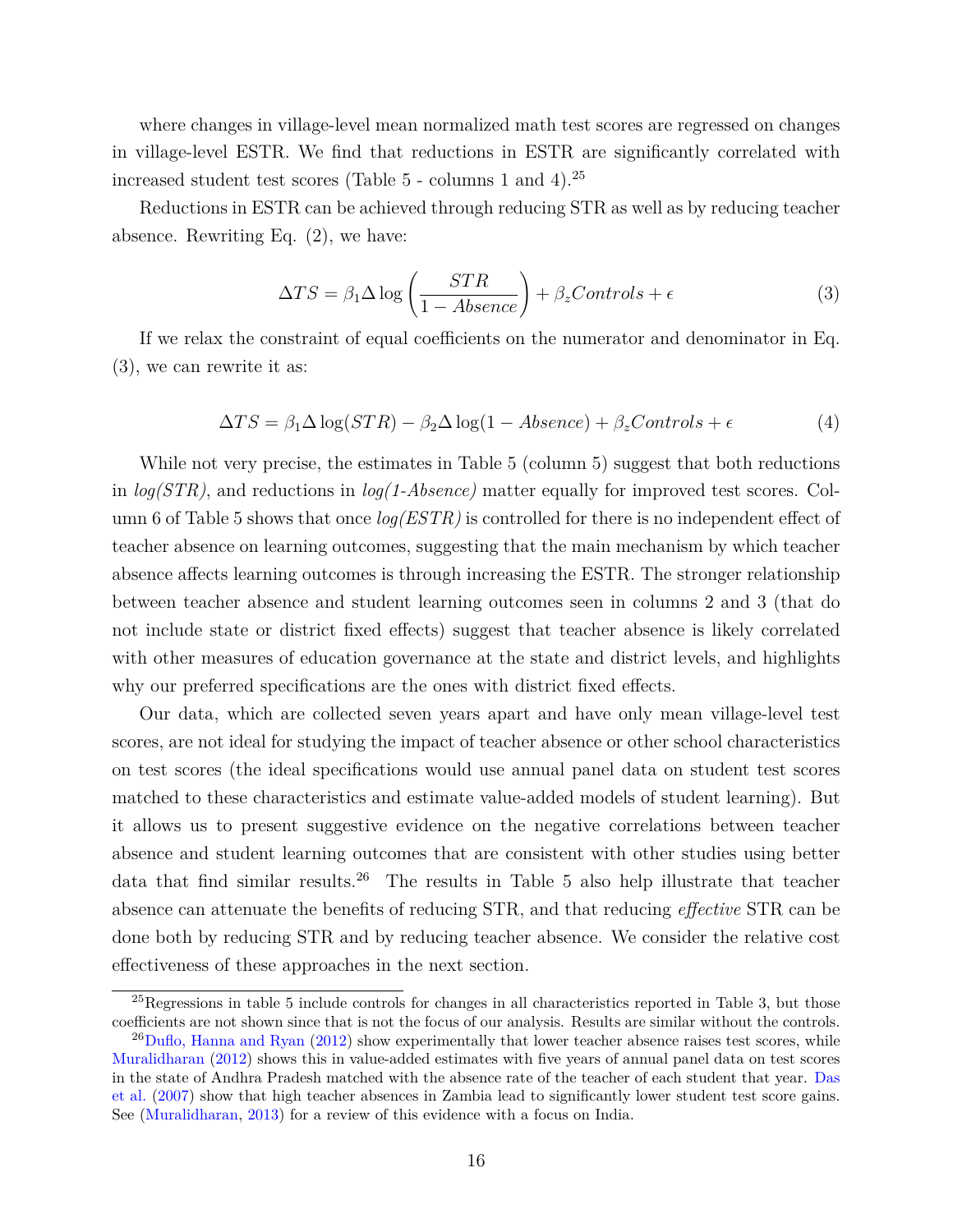## **5 The Fiscal Cost of Weak Governance**

## **5.1 The Fiscal Cost of Teacher Absence**

High levels of teacher absence translate into considerable waste of public funds since teacher salaries are the largest component of education spending in most countries, including India. One way of estimating these costs is to calculate the total salary cost paid to teachers for days of work that they were expected to attend, but do not. Note that this is not a cost that would be saved if teacher absence were to be reduced (since the full teacher salaries would be paid in either case). However, it is standard in the corruption literature to measure the cost of corruption by the amount of public expenditure that does not reach its intended goal (often referred to as 'leakage'), and to measure the impact of interventions to reduce corruption by quantifying the reduction in leakage, even if there is no reduction in fiscal outlay [\(Reinikka and Svensson,](#page-24-5) [2004,](#page-24-5) [2005;](#page-24-6) [Niehaus and Sukhtankar,](#page-23-3) [2013;](#page-23-3) [Muralidharan,](#page-23-8) [Niehaus and Sukhtankar,](#page-23-8)  $2016$ .<sup>[27](#page-0-0)</sup> We follow a similar approach here by first quantifying the salary cost of absence as an estimate of 'leakage' in education spending, and then using these costs as the metric to evaluate alternate policy approaches to reducing ESTR.

Calculating the cost of teacher absence requires us to estimate and exclude the extent of legitimate absence from our calculations. As part of the institutional background work for this project, we obtained teacher policy documents from several states across India. Analysis of these documents indicates that the annual allowance for personal and sick leave is 5 percent on average across states. This is close to the survey estimate of 5.9 percent (Table 2), but we use the official data since the stated reasons may be over-reported.

Estimating the extent of legitimate absence due to 'official duty' (outside the school) is more difficult because there are no standard figures for the 'expected' level of teacher absence for official duties. Policy norms prescribe minimal disruption to teachers during the school day and stipulate that meetings and trainings be carried out on non-school days or outside school hours. Since we are not able to verify the claim that teachers were on official duty, and there is evidence that head teachers try to cover up for teacher absences by claiming that these are due to 'official duties', our default estimate treats half of these cases as legitimate. This gives us a base case of legitimate absence of 8 percent (5 percent authorized leave, and 3 percent official duty). We also consider a more conservative case where the legitimate rate

<sup>&</sup>lt;sup>27</sup>Note that teacher absence per se does not entail an economic cost because it is simply a transfer of resources from the tax payer to absent teachers (just like leakage is a transfer from taxpayers to corrupt officials). Thus, the economic cost of teacher absence is the long-term cost of poor service delivery (such as lower long-term human capital and earnings). In practice, it is difficult to quantify these costs. Further, since voters and tax-payers place intrinsic value on not wasting their money, there is considerable policy interest in reducing leakage. This is why the corruption literature has typically focused on estimating 'leakage' both to quantify corruption, and to use as a metric to study the impacts of interventions to reduce it.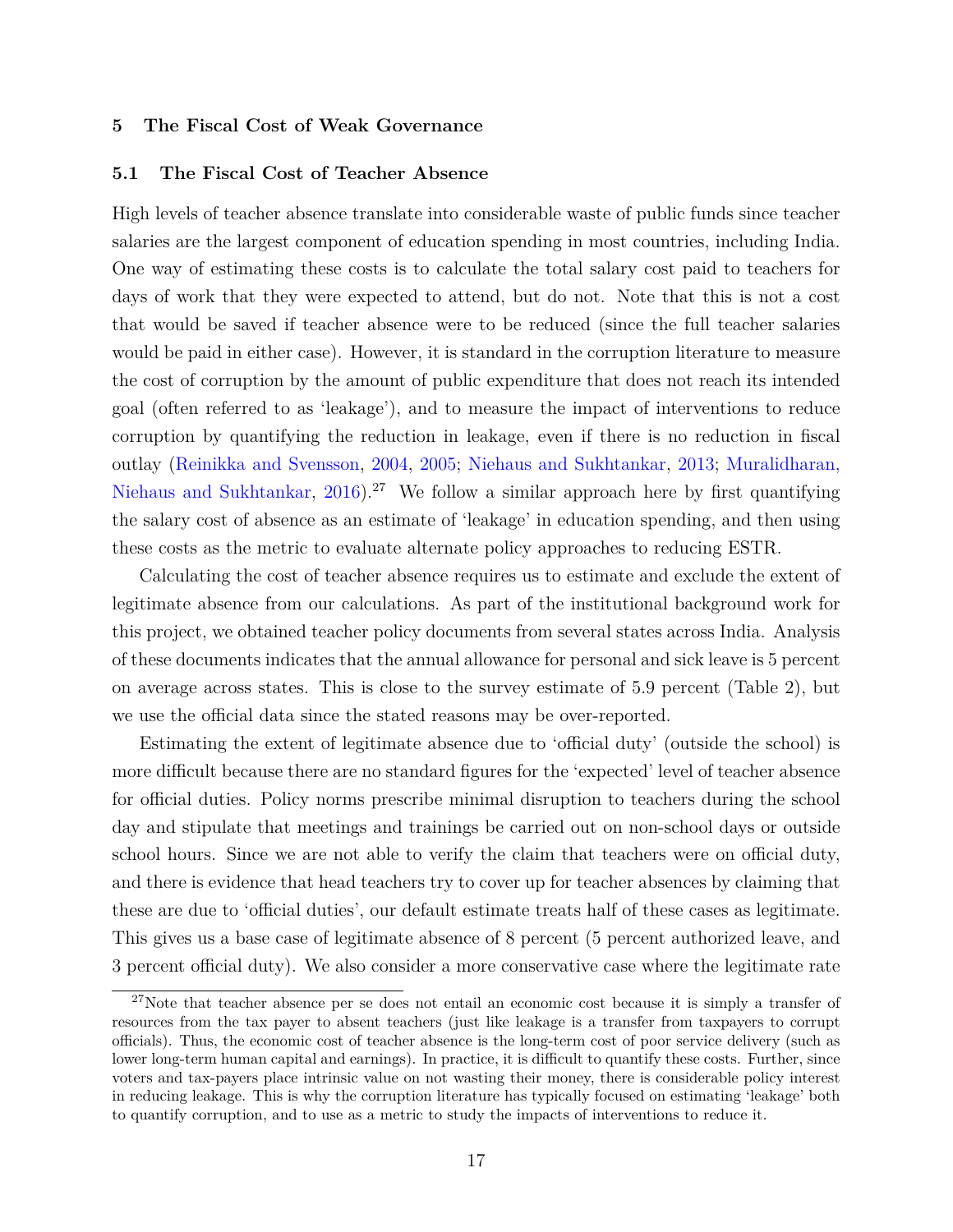of absence is 10 percent. This 8-10 percent range of legitimate absence also makes sense because the fraction of teacher observations that are classified as either 'authorized leave' or 'official duty' is in this range for the five states with the lowest overall absence rates - even treating the stated reasons for absence as being fully true (tables available on request).

To estimate the cost of teacher absence, we use teacher salary data from our surveys and use administrative (DISE) data on the number of primary school teachers by state.<sup>[28](#page-0-0)</sup> We provide three estimates of the fiscal cost of teacher absence based on assuming the rate of legitimate teacher absence to be 8, 9, and 10 percent respectively, and these calculations suggest that the annual fiscal cost of teacher absence is around Rs.81-93 billion, which is around US\$1.4-1.6 billion/year at 2010 exchange rates (Table 6 - Panel A).

## **5.2 Calculating the Returns to Better Governance in Education**

Using the results in Table 3, we calculate the returns to a marginal increase in the probability of a school being inspected. We make the following assumptions: (a) enough supervisory staff are hired to increase the probability of a school being inspected in the past 3 months by 10 percentage points (relative to a current probability of 56 percent); (b) increasing inspection probability by 10 percentage points would reduce mean teacher absence across the schools in a village by 0.64 percentage points (the most conservative estimate of the correlation between increased inspection probability and reduced teacher absence from Table 3); (c) the full cost (salary and travel) of a supervisor is 2.8 times that of a teacher; (d) a supervisor works 200 days per year and can cover 2 schools per day.<sup>[29](#page-0-0)</sup>

The results of this estimation are presented in Table 6 (Panel B) and we see that the cost of hiring enough supervisors to increase the probability of a school being inspected by 10 percentage points is Rs.448 million/year (see Table A9 for state-level calculations). However, the reduction in wasted salary from this investment in terms of reduced teacher absence amounts to Rs.4.5 billion/year, suggesting that investing in better monitoring would lead to a reduction in 'leakage' of teacher salaries (defined as salary payments for days when teachers do not attend work) that is around ten times greater than the cost of increasing monitoring by hiring more supervisory staff.

<sup>&</sup>lt;sup>28</sup>Detailed state-level figures on the number of teachers and their average salaries are presented in Table A8. We augment the salary figures by 10% to reflect government contributions to pensions. This is a conservative estimate since most of the older cohorts of teachers are covered by a more expensive defined benefits pension plan. No adjustment is made for medical benefits.

<sup>&</sup>lt;sup>29</sup>We use DISE data on the number of schools in each state to calculate the number of supervisors who will be required to increase the probability of inspections in a 3-month interval by 10 percentage points. The cost estimates are conservative and assume that the salary costs are double that of a teacher and that the travel costs are equal to 80 percent of a full months' salary (which is higher than the typical travel and daily allowance provided to education department employees to travel to/from a village to district headquarters).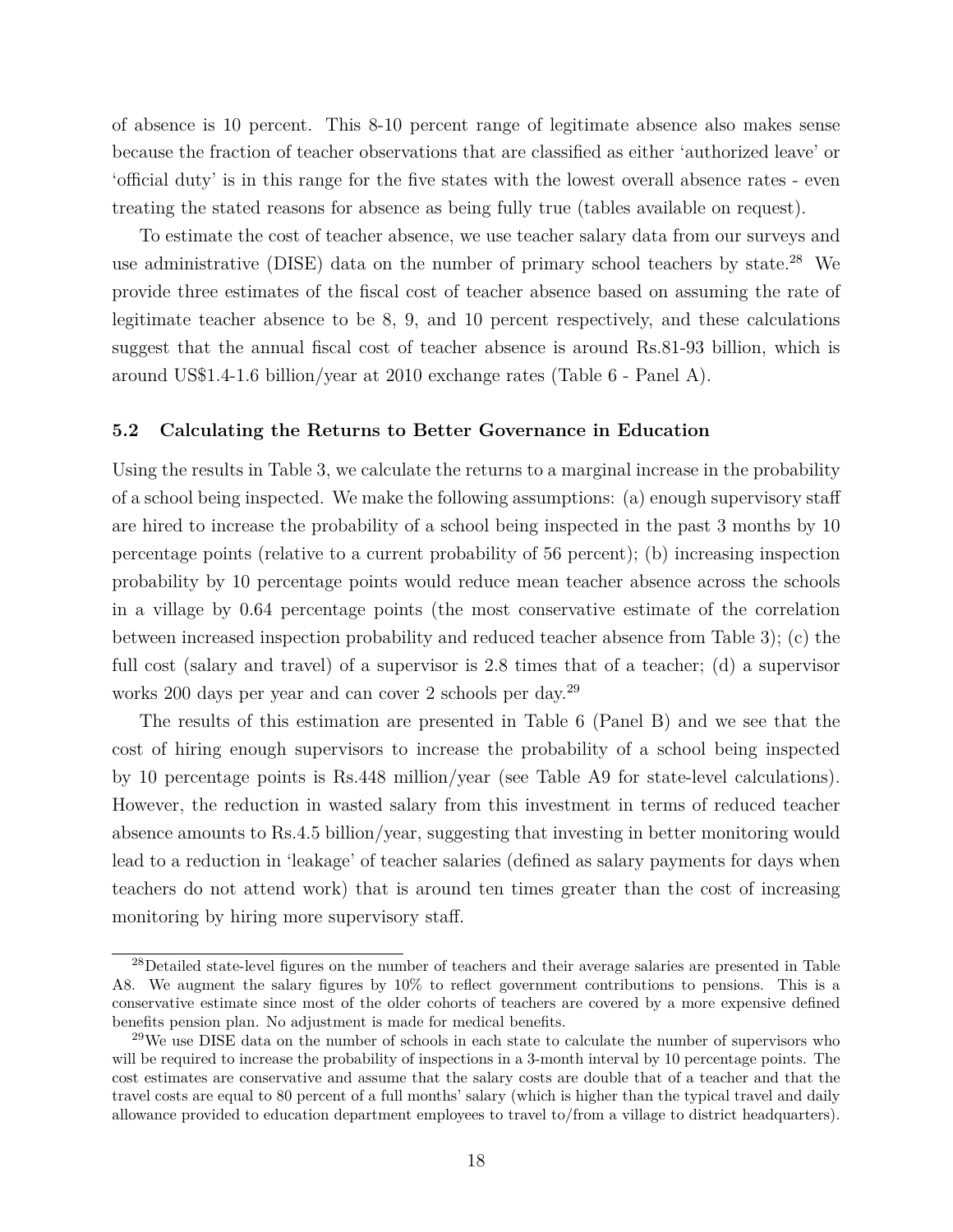#### **5.3 Input Augmentation versus Inefficiency Reduction**

To compare the relative cost effectiveness of hiring more teachers (input augmentation) versus hiring more supervisors to reduce teacher absence (inefficiency reduction) as a way of reducing the ESTR, we calculate the salary cost of hiring more teachers to achieve the same reduction in ESTR that we estimate would be obtained by increasing the inspection probability by 10 percentage points. We estimate this to be Rs. 5.7 billion/year (Table 6 - Panel B; Table A9 provides detailed state-level calculations), and see that increasing the probability of inspection would be 12.8 times more cost effective at reducing ESTR than doing so by hiring more teachers (on the current margin).<sup>[30](#page-0-0)</sup>

The difference in the relative cost effectiveness of the two policy options is large enough that hiring more supervisors rather than teachers is likely to be a more cost effective way of reducing ESTR (on the current margin) even if the supervisors were to work less efficiently than assumed in these calculations. For instance, if supervisors were absent at the same rate as teachers (say 25 percent), allocating marginal funds to hire an additional supervisor would still be nearly ten times more cost effective at reducing ESTR than using those funds to hire an additional teacher.

## **6 Policy Implications**

The main caveat to using our results to recommend a universal policy of hiring more supervisors to scale up the frequency of school inspections is that our estimates are based on correlations and may not be convincing enough to warrant a universal scale up. Nevertheless, it is worth noting that both our key results - the correlation between increased monitoring and reduced teacher absence, and the correlation between lower STR and increased teacher absence - are consistent with experimental evidence from smaller-scale, which increases our confidence in their validity. Further, our estimates are based on an expansion of existing system of inspections, and use nationwide panel data (which mitigates omitted variables concerns) representing close to a billion people, and complement results from smaller-scale randomized experiments warranting them greater external validity for several reasons.

First, while our results support results from smaller randomized experiments, there is evidence that experimentally-estimated positive results of interventions that are implemented

 $30$ Note that the estimated cost of achieving a given ESTR reduction through hiring more teachers is higher than the cost of achieving a proportional STR reduction, because our estimates suggest that reducing STR will increase the absence rates of the existing teachers (we use the most conservative estimate from Table 3 for this calculation). In other words, this figure accounts for the fact that we estimate that reducing STR is correlated with increased teacher absence rates, suggesting that increased spending on hiring teachers is correlated with an *increase* in inefficiency as seen from the discussion in Section 4.2.1.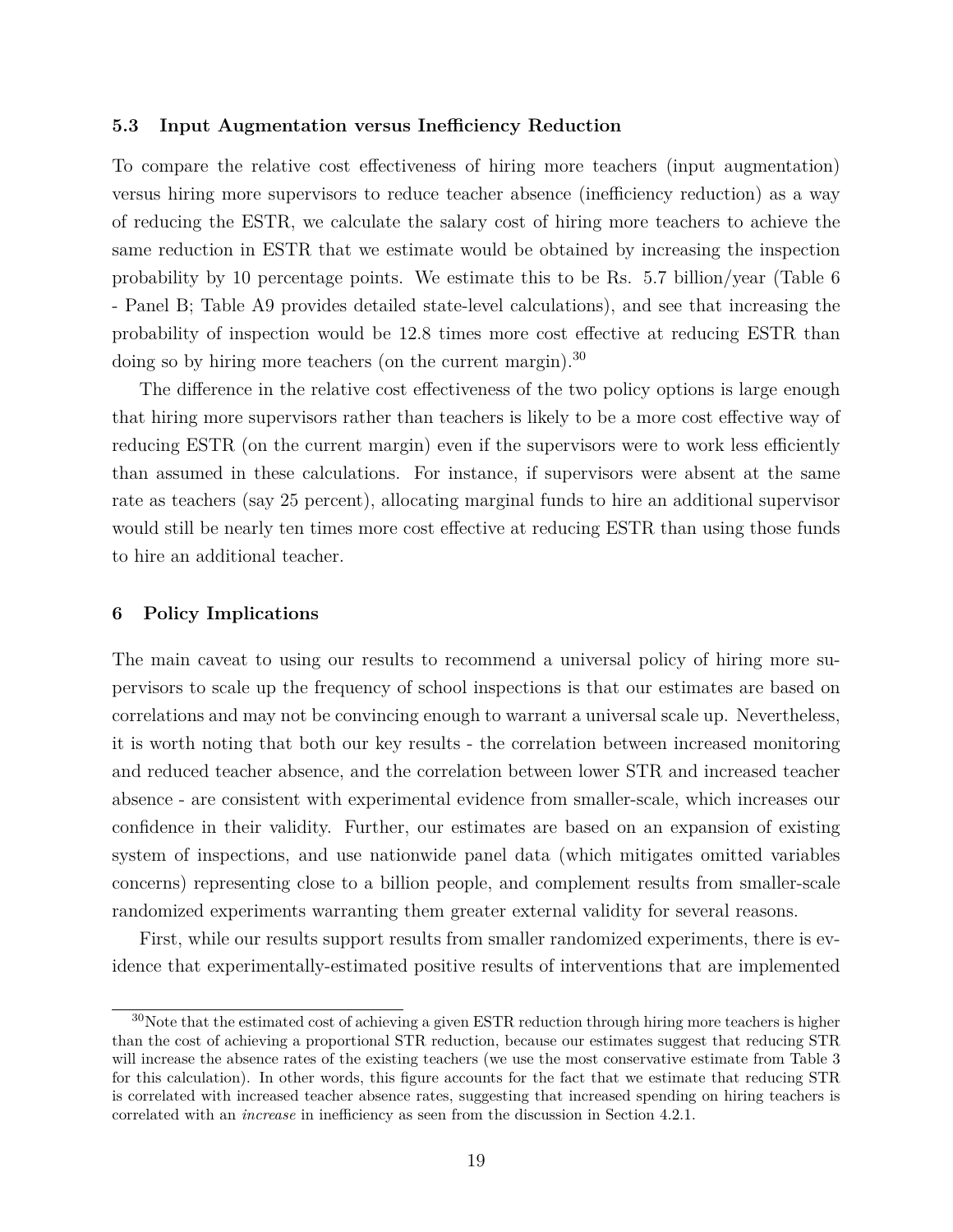by NGOs may not be replicated when the programs are implemented by governments [\(Baner](#page-22-13)[jee, Duflo and Glennerster,](#page-22-13) [2008\)](#page-22-13). Second, there is also evidence of site-selection bias where implementing partners are more likely to be willing to rigorously evaluate programs in locations where they are more likely to be successful [\(Allcott,](#page-22-14) [2015\)](#page-22-14). Finally, even in the absence of such a bias, most experiments are conducted in very few sites, and may yield imprecise treatment effects (for inference over a larger population) in a setting where unobserved site-specific covariates may interact with the treatment [\(Pritchett and Sandefur,](#page-24-7) [2013\)](#page-24-7).<sup>[31](#page-0-0)</sup>

Thus, even if small-scale experiments are unbiased within sample, they may be biased and also imprecise for population-level inference. In other words, there is likely to be a trade-off between the potential omitted variable bias in our panel-data estimates on one hand, and the advantages of greater precision, "as is" implementation, and unbiased site selection on the other. We do not attempt to quantify this trade-off in this paper (since we have no objective basis of doing so). However, one way of reconciling this trade-off is to conduct a substantial nationwide expansion of school inspections by hiring more staff in the context of a large experimental evaluation. From a decision-theoretic perspective, our results are strong enough to support such a policy even if there is only a 1% chance that our estimates are causal. In Appendix B, we formally show that, barring extreme priors, a policy-maker interested in lowering effective student-teacher ratio will find it cost-effective to invest in or scale-up monitoring of teachers.

### **7 Conclusions**

The central and state governments in India have considerably increased spending on primary education over the past decade. We contribute towards understanding the impact of these substantial nationwide investments in primary education in India by constructing a unique nationally-representative panel data set on education quality in rural India. We find that there has been a substantial improvement in several measures of school quality including infrastructure, student-teacher ratios, and monitoring. However, teacher absence rates continue to be high, with 23.6 percent of teachers in public schools across rural India being absent during unannounced visits to schools.

Using village-level panel data, we find two robust correlations in the panel data that provide external validity in nationally-representative data to results established in smallerscale experiments. First, reductions in student-teacher ratios are strongly correlated with

<sup>&</sup>lt;sup>31</sup>The largest education experiments to date that we know of have been conducted over five districts in one state of India [\(Muralidharan and Sundararaman,](#page-23-11) [2010,](#page-23-11) [2011,](#page-23-16) [2013\)](#page-23-5). While these experiments feature random assignment in representative samples of schools (in a state with over 80 million people), they still come from just one state, compared to the estimates in this paper that use panel data from 190 districts across 19 states.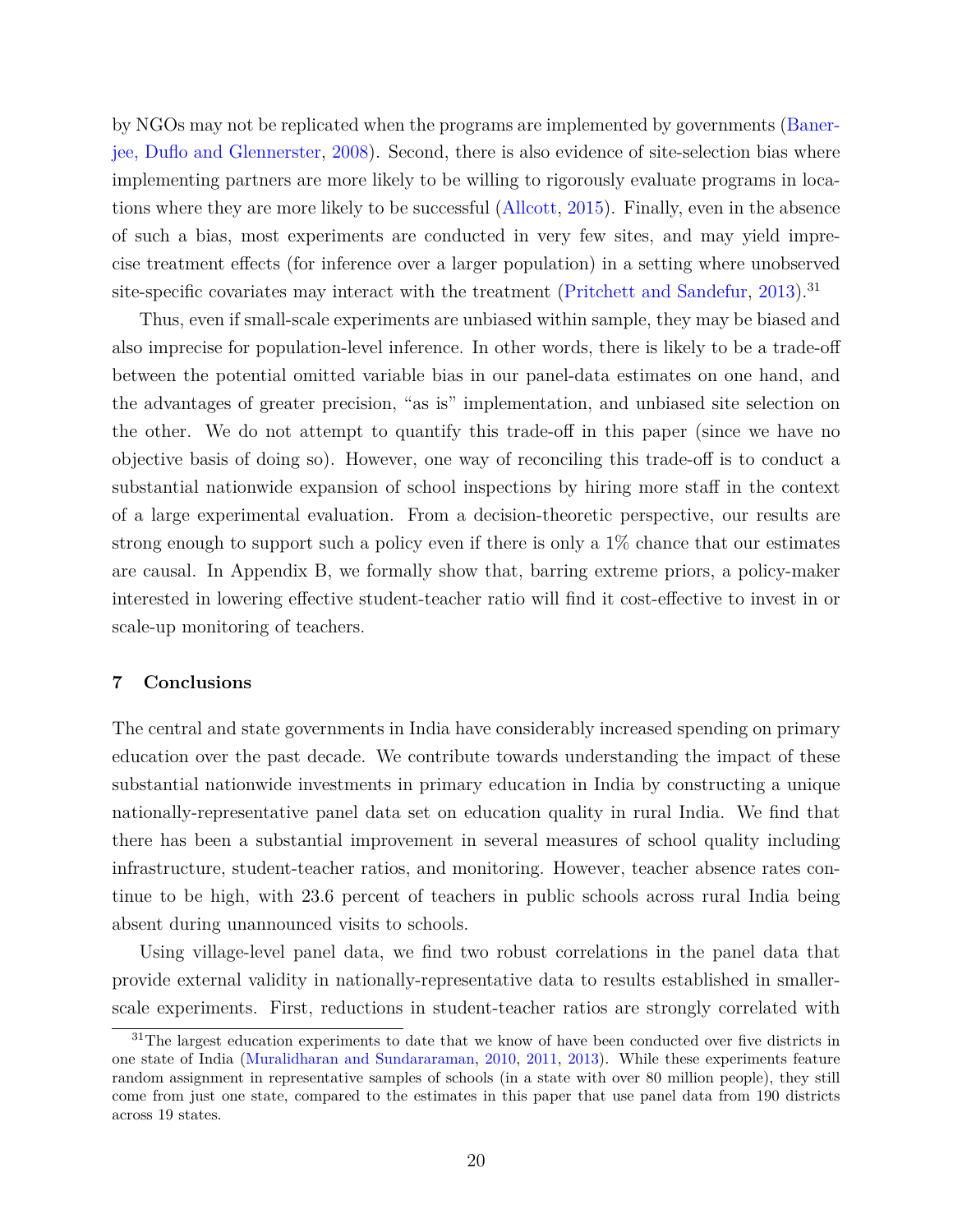increased teacher absence, suggesting that increased spending on hiring additional teachers was accompanied by increased inefficiency, which may limit the extent to which additional spending may improve outcomes. Second, increases in the frequency of inspections are strongly correlated with lower teacher absence, suggesting that of all the investments in improving school quality, the one that was most effective in reducing teacher absence was improved administrative monitoring of schools and teachers. We calculate that the fiscal cost of teacher absence is over \$1.5 billion per year, and estimate that investing in improved governance by increasing the frequency of monitoring would be over ten times more cost effective at increasing student-teacher contact time than doing so by hiring additional teachers.

In interpreting our results, it may be useful to think of the performance of the education system (measured by the level of teacher absence) as comprising two components - 'inputs' into the production of education that expand with income growth (such as school infrastructure, class size, and teacher salaries), and the efficiency of the use of these inputs (which would correspond to the TFP of education production). Our results suggest that the Indian education system has made significant progress on the former, but made less progress on the latter. Using this growth accounting perspective, we see that the reduction in teacher absence observed between 2003 and 2010 is exactly in line with what we would expect from the growth in per-capita income that has taken place during this period. This is consistent with the growth in income enabling an expansion of a broad range of inputs into education that was for the most part an increase along existing spending patterns. On the other hand, a strategic reallocation of resources to governance and monitoring (as indicated by our results) may achieve a greater reduction in effective student-teacher ratio for a given level of GDP/capita. Such a reduction of misallocation of spending may significantly improve the TFP of public spending on education.

Our results suggest that one promising way of improving school governance and achieving such a reallocation of resources would be to expand the existing system of administrative monitoring of teachers and schools by hiring more supervisory staff. Our calculations indicate that such a marginal expansion could (on the current margin) have a significant impact on reducing teacher absence, and that this would be highly cost effective in terms of reducing the fiscal cost of weak governance. More broadly, our results suggest that the returns to investing in state capacity to better monitor the implementation of social programs in low-income countries may be quite high, and that at the very least there is a strong case for expanding such programs in the context of large experimental evaluations of "as is" implementation to obtain more precise estimates of their benefits.[32](#page-0-0)

<sup>32</sup>[Muralidharan, Niehaus and Sukhtankar](#page-23-8) [\(2016\)](#page-23-8) is an example of just such an experimental evaluation, in the context of an ambitious initiative by the Government of Andhra Pradesh (AP) to improve governance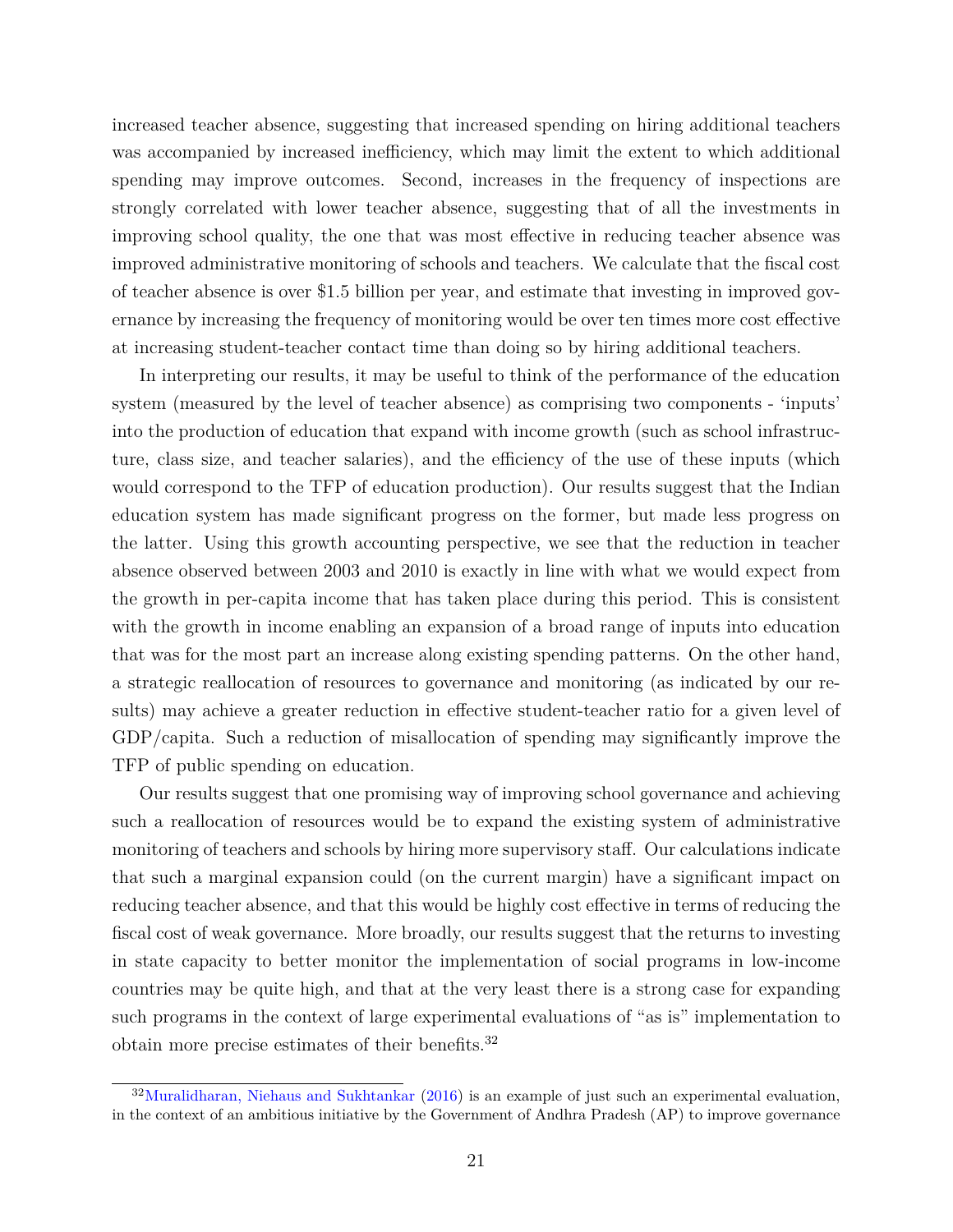#### **References**

- <span id="page-22-11"></span>**13th JRM Monitoring Report.** 2011. "13th Joint Review Mission (JRM) Report of Sarva Shiksha Abhiyan."
- <span id="page-22-14"></span>**Allcott, Hunt.** 2015. "Site Selection Bias in Program Evaluation." *Quarterly Journal of Economics*, 130(3): 1117–1165.
- <span id="page-22-0"></span>**Altonji, Joseph G, Todd E Elder, and Christopher R Taber.** 2005. "Selection on Observed and Unobserved Variables: Assessing the Effectiveness of Catholic Schools." *Journal of Political Economy*, 113(1): 151–184.
- <span id="page-22-9"></span>**Anand, Geeta.** Feb. 19, 2016. "Fighting Truancy Among India's Teachers, With a Pistol and a Stick." *The New York Times*.
- <span id="page-22-2"></span>**Bandiera, Oriana, Andrea Prat, and Tommaso Valletti.** 2009. "Active and Passive Waste in Government Spending: Evidence from a Policy Experiment." *American Economic Review*, 99(4): 1278–1308.
- <span id="page-22-6"></span>**Banerjee, Abhijit, and Lakshmi Iyer.** 2005. "History, Institutions, and Economic Performance: The Legacy of Colonial Land Tenure in India." *American Economic Review*, 95(4): 1190–1213.
- <span id="page-22-13"></span>**Banerjee, Abhijit, Esther Duflo, and Rachel Glennerster.** 2008. "Putting a Band-Aid on a Corpse: Incentives for Nurses in the Indian Public Health Care System." *Journal of the European Economic Association*, 6(2-3): 487–500.
- <span id="page-22-7"></span>**Banerjee, Abhijit, Rukmini Banerjee, Esther Duflo, Rachel Glennerster, and Stuti Khemani.** 2010. "Pitfalls of Participatory Programs: Evidence from a Randomized Evaluation in Education in India." *American Economic Journal: Economic Policy*, 2(1): 1–30.
- <span id="page-22-3"></span>**Besley, Timothy, and Torsten Persson.** 2009. "The Origins of State Capacity: Property Rights, Taxation, and Politics." *American Economic Review*, 99(4): 1218–1244.
- <span id="page-22-4"></span>**Bloom, Nicholas, and John Van Reenen.** 2010. "Why Do Managment Practices Differ across Firms and Countries?" *Journal of Economic Perspectives*, 24(1): 203–224.
- <span id="page-22-10"></span>**Centre for Policy Research.** 2012. "Quality of Education in Rural India (QuERI): Governance Report." Centre for Policy Research, New Delhi.
- <span id="page-22-1"></span>**Chaudhury, Nazmul, Jeffrey Hammer, Michael Kremer, Karthik Muralidharan, and F. Halsey Rogers.** 2006. "Missing in Action: Teacher and Health Worker Absence in Developing Countries." *Journal of Economic Perspectives*, 20(1): 90–116.
- <span id="page-22-12"></span>**Das, Jishnu, Stefan Dercon, James Habyarimana, and Pramila Krishnan.** 2007. "Teacher Shocks and Student Learning: Evidence from Zambia." *Journal of Human Resources*, 42(4): 820–862.
- <span id="page-22-8"></span>**De, Anuradha, and Jean Dreze.** 1999. *Public Report on Basic Education in India (PROBE).* Oxford University Press.
- <span id="page-22-5"></span>**de Ree, Joppe, Karthik Muralidharan, Menno Pradhan, and F. Halsey Rogers.** 2015. "Double for Nothing: Experimental Evidence on the Impact of an Unconditional Teacher Salary Increase on Student Performance in Indonesia." *UC San Diego*.

in public welfare programs through biometric payments infrastructure. Working with the government of AP, they randomize the rollout of the new biometric payments infrastructure over a potential universe of 20 million beneficiaries, and estimate that the program reduced 'leakage' in the rural employment guarantee scheme by an amount that was nine times the cost of the program. Interestingly, this effect is of a similar magnitude to the returns that we estimate to investing in better monitoring of teachers in this paper.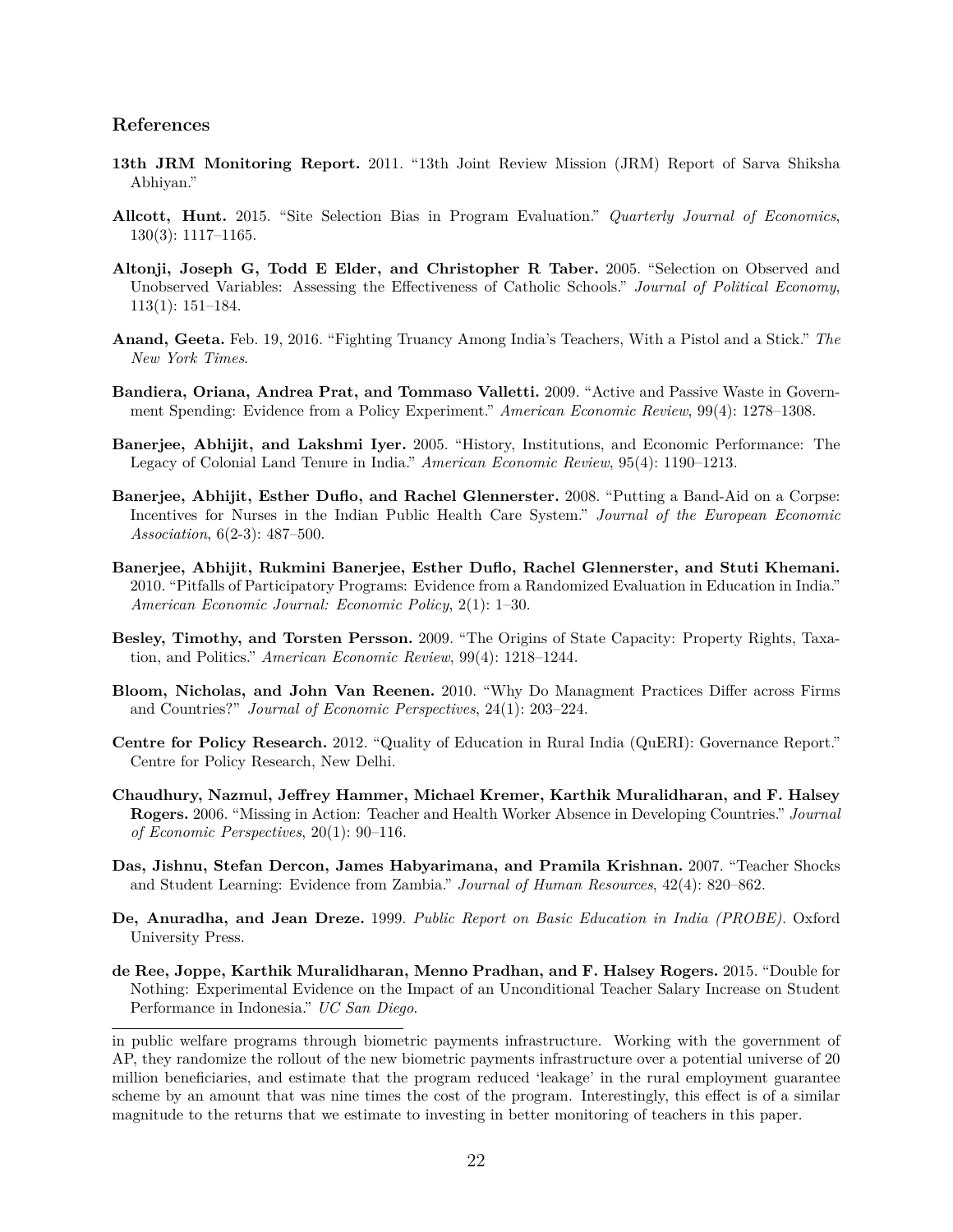- <span id="page-23-1"></span>**Dongre, Ambrish A, Avani Kapur, and Vibhu Tewary.** 2014. *How much does India Spend per Student on Elementary Education?* New Delhi:Accountability Initiative, Centre for Policy Research.
- <span id="page-23-4"></span>**Duflo, Esther, Pascaline Dupas, and Michael Kremer.** 2012. "School Governance, Teacher Incentives, and Pupil-Teacher Ratios: Experimental Evidence from Kenyan Primary Schools." *National Bureau of Economic Research, Working Paper 17939*.
- <span id="page-23-7"></span>**Duflo, Esther, Rema Hanna, and Stephen Ryan.** 2012. "Incentives Work: Getting Teachers to Come to School." *American Economic Review*, 102(4): 1241–1278.
- <span id="page-23-2"></span>**Ferraz, Claudio, Frederico Finan, and Diana B Moreira.** 2012. "Corrupting learning: Evidence from missing federal education funds in Brazil." *Journal of Public Economics*, 96(9-10): 712–726.
- <span id="page-23-17"></span>**Foster, Andrew D, and Mark R Rosenzweig.** 1996. "Technical Change and Human-Capital Returns and Investments: Evidence from the Green Revolution." *American Economic Review*, 86(4): 931–953.
- <span id="page-23-9"></span>**Hsieh, Chang-Tai, and Peter J. Klenow.** 2009. "Misallocation and Manufacturing TFP in China and India." *Quarterly Journal of Economics*, 124(4): 1403–1448.
- <span id="page-23-10"></span>**Iyer, Lakshmi.** 2010. "Direct versus Indirect Colonial Rule in India: Long-term Consequences." *Review of Economics and Statistics*, 92(4): 693–713.
- <span id="page-23-13"></span>**Kingdon, Geeta Gandhi, Angela Little, Monazza Aslam, Shenila Rawal, Terry Moe, Harry Patrinos, Tara Beteille, Rukmini Banerjee, Brent Parton, and Shailendra K Sharma.** 2014. "A rigorous review of the political economy of education systems in developing countries." *Institute of Education, University of London*.
- <span id="page-23-0"></span>**Kremer, Michael, Karthik Muralidharan, Nazmul Chaudhury, F. Halsey Rogers, and Jeffrey Hammer.** 2005. "Teacher Absence in India: A Snapshot." *Journal of the European Economic Association*, 3(2-3): 658–667.
- <span id="page-23-12"></span>**Ministry of Education.** 1964-1966. "Education Commission, 1964 Report." *Government of India*.
- <span id="page-23-14"></span>**Muralidharan, Karthik.** 2012. "Long Term Effects of Teacher Performance Pay: Experimental Evidence from India." *UC San Diego*.
- <span id="page-23-15"></span>**Muralidharan, Karthik.** 2013. "Priorities for Primary Education Policy in India's 12th Five-year Plan." *India Policy Forum*, 9: 1–46.
- <span id="page-23-11"></span>**Muralidharan, Karthik, and Venkatesh Sundararaman.** 2010. "The Impact of Diagnostic Feedback to Teachers on Student Learning: Experimental Evidence from India." *Economic Journal*, 120(546): F187– F203.
- <span id="page-23-16"></span>**Muralidharan, Karthik, and Venkatesh Sundararaman.** 2011. "Teacher Performance Pay: Experimental Evidence from India." *Journal of Political Economy*, 119(1): 39–77.
- <span id="page-23-5"></span>**Muralidharan, Karthik, and Venkatesh Sundararaman.** 2013. "Contract Teachers: Experimental Evidence from India." *National Bureau of Economic Research, Working Paper 19440*.
- <span id="page-23-8"></span>**Muralidharan, Karthik, Paul Niehaus, and Sandip Sukhtankar.** 2016. "Building State Capacity: Evidence from Biometric Smartcards in India." *American Economic Review (forthcoming)*.
- <span id="page-23-3"></span>**Niehaus, Paul, and Sandip Sukhtankar.** 2013. "The Marginal Rate of Corruption in Public Programs: Evidence from India." *Journal of Public Economics*, 104: 52–64.
- <span id="page-23-6"></span>**Olken, Benjamin.** 2007. "Monitoring Corruption: Evidence from a Field Experiment in Indonesia." *Journal of Political Economy*, 115(2): 200–249.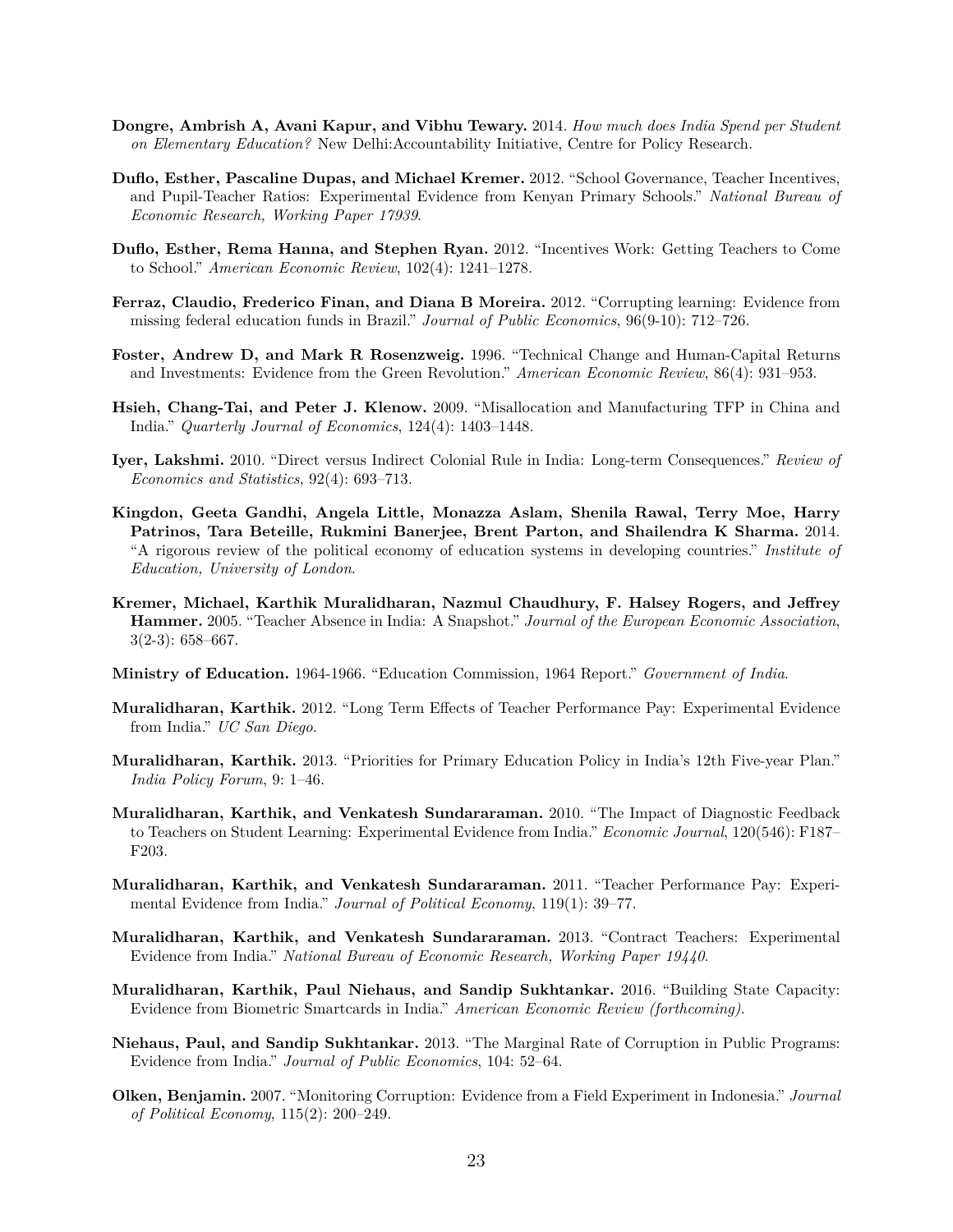<span id="page-24-2"></span>**Pratham.** 2010. "Annual Status of Education Report."

- <span id="page-24-7"></span>**Pritchett, Lant, and Justin Sandefur.** 2013. "Context Matters for Size: Why External Validity Claims and Development Practice Don't Mix." *Center for Global Development, Working Paper 336*.
- <span id="page-24-5"></span>**Reinikka, Ritva, and Jakob Svensson.** 2004. "Local Capture: Evidence From a Central Government Transfer Program in Uganda." *The Quarterly Journal of Economics*, 119(2): 678–704.
- <span id="page-24-6"></span>**Reinikka, Ritva, and Jakob Svensson.** 2005. "Fighting Corruption to Improve Schooling: Evidence from a Newspaper Campaign in Uganda." *Journal of the European Economic Association*, 3(2-3): 259–267.
- <span id="page-24-0"></span>**UNESCO.** 2014. *Teaching and Learning: Achieving Quality for All.* Paris, France:UNESCO.
- <span id="page-24-3"></span>**World Bank.** 2003. *World Development Report 2004: Making Services Work for Poor People.* Washington DC:Oxford University Press for the World Bank.
- <span id="page-24-1"></span>**World Bank.** 2010. *Silent and lethal: How quiet corruption undermines Africa's development efforts.* Washington DC:World Bank.
- <span id="page-24-4"></span>**Zamboni, Yves, and Stephan Litschig.** 2013. "Audit Risk and Rent Extraction: Evidence from a Randomized Evaluation in Brazil." *Universitat Pompeu Fabra*.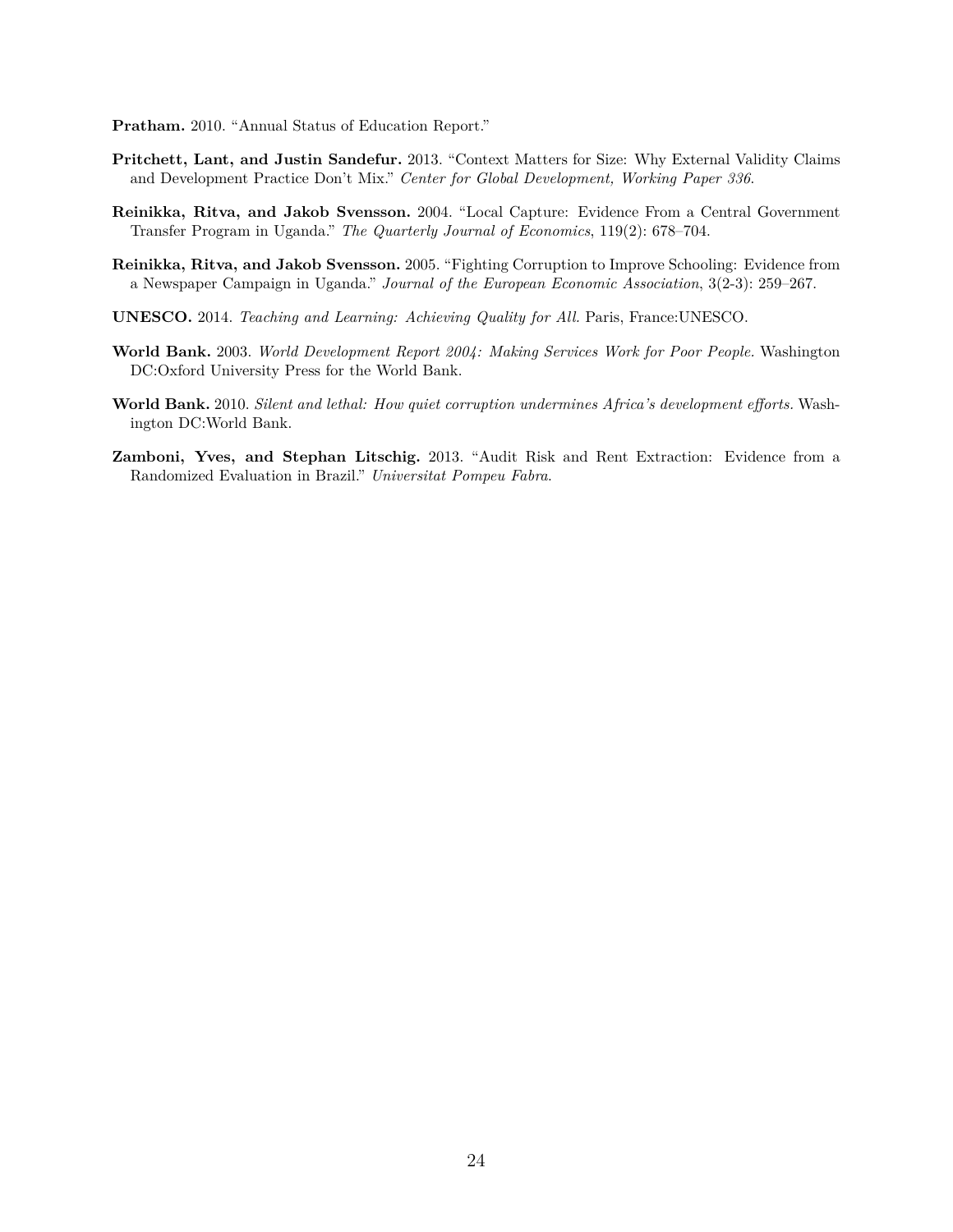# **Main Tables**

|                                             |           | ◡                         |                   |
|---------------------------------------------|-----------|---------------------------|-------------------|
|                                             | (1)       | (2)                       | (3)               |
|                                             |           | <b>Summary Statistics</b> | <b>Difference</b> |
|                                             | Year 2003 | Year 2010                 | (Ho: No diff)     |
| A. Teacher variables                        |           |                           |                   |
| Have bachelors degree                       | 0.41      | 0.58                      | $0.174***$        |
| Have teacher training                       | 0.77      | 0.68                      | $-0.085***$       |
| Are contract teachers                       | 0.06      | 0.30                      | $0.233***$        |
| Are paid regularly                          | 0.49      | 0.78                      | $0.285***$        |
| Recognition scheme exists                   | 0.50      | 0.81                      | $0.309***$        |
| <b>B.</b> School variables                  |           |                           |                   |
| Student-teacher ratio (STR)                 | 47.19     | 39.80                     | $-7.388***$       |
| Mid-day meals                               | 0.22      | 0.79                      | $0.576***$        |
| Infrastructure index (0-4)                  | 2.14      | 3.35                      | 1.205***          |
| Has drinking water                          | 0.80      | 0.96                      | $0.160***$        |
| Has toilets                                 | 0.40      | 0.84                      | $0.440***$        |
| Has electricity                             | 0.22      | 0.45                      | $0.236***$        |
| Has library                                 | 0.51      | 0.69                      | $0.183***$        |
| C. Monitoring and community variables       |           |                           |                   |
| Road is within 1km                          | 0.69      | 0.78                      | $0.092***$        |
| Probability of inspection in last 3 months  | 0.38      | 0.56                      | $0.176***$        |
| Probability of inspection in last 2 months  | 0.31      | 0.50                      | $0.189***$        |
| Probability of inspection in last 1 months  | 0.22      | 0.38                      | $0.155***$        |
| Probability of PTA meeting in last 3 months | 0.30      | 0.45                      | $0.153***$        |
| Mean parental education (1-7 scale)         | 2.03      | 2.43                      | $0.394***$        |
| State per-capita GDP (thousands of Rs.)     | 14.74     | 30.21                     | 15.473***         |
| D. Absence variables                        |           |                           |                   |
| Teacher absence rate (%)                    | 26.29     | 23.64                     | $-2.64***$        |
| Effective student-teacher ratio (ESTR)      | 64.02     | 52.13                     | $-11.89+$         |

Table 1: Changes in Key Variables Between 2003 and 2010, Village-Level Data

*Source:* Authors' calculations; Central Statistical Organization, India. *Notes* : Summary statistics (except Studentteacher ratio) are weighted by rural population of Socio-Cultural Regions (SCRs) in Census 2001. Student-teacher ratio is weighted by SCR school enrolment. Data for number of days since inspection and truncated at 99th percentile. State per-capita GDP figures are in 2004-2005 prices. Absence figures for 2003 differ slightly from the figures in the Kremer et al. (2005) paper. This is because the urban schools are removed from the sample. † We do not conduct inference on the changes in "Effective Student-Teacher Ratio" because the data on total number of teachers are obtained from administrative (DISE) data. \*\*\* significant at 1%, \*\* significant at 5%, \* significant at  $10\%$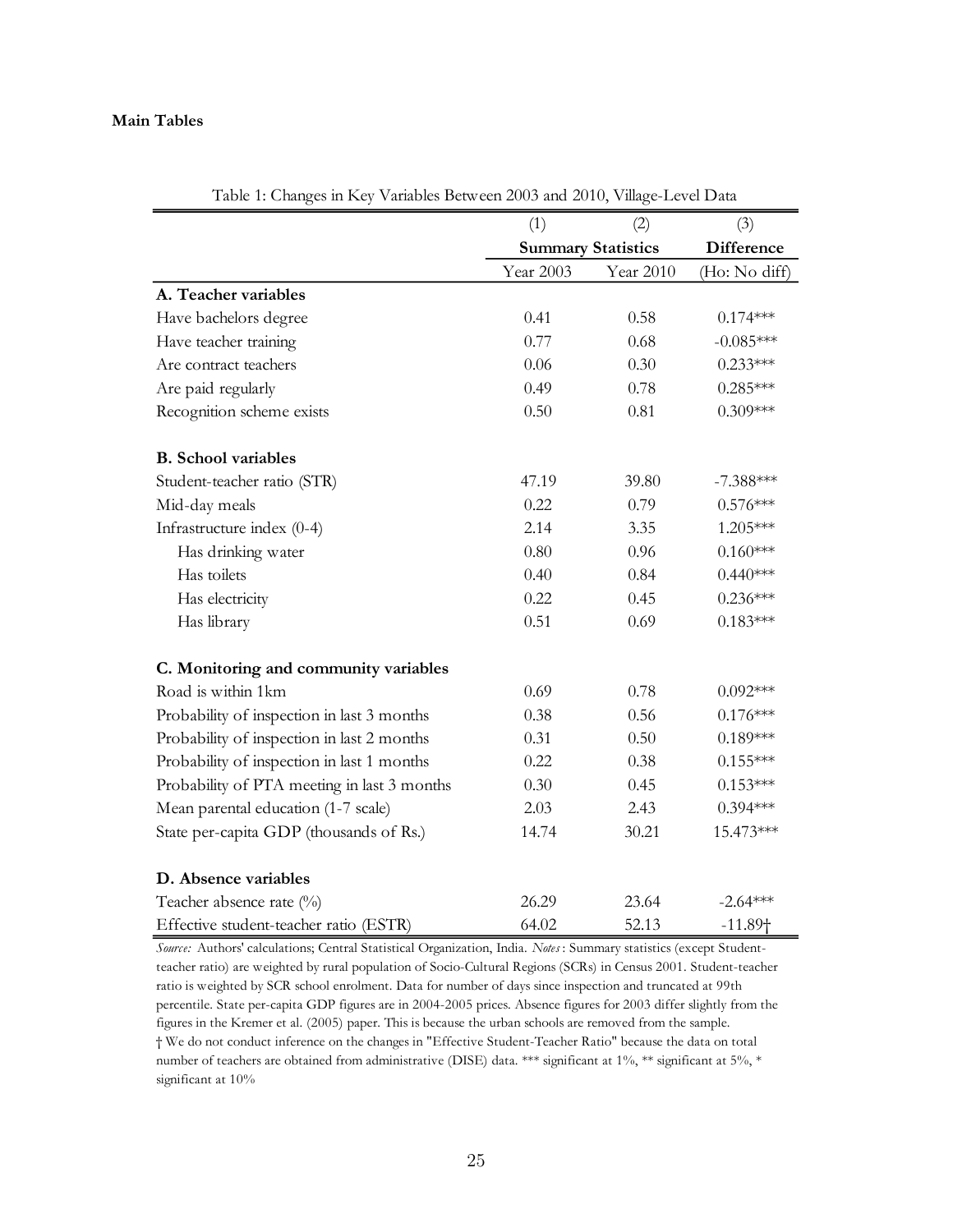| Table 2: Teacher Activity and Reasons for Absence (%)                |           |           |  |  |  |  |  |  |  |
|----------------------------------------------------------------------|-----------|-----------|--|--|--|--|--|--|--|
|                                                                      | (1)       | (2)       |  |  |  |  |  |  |  |
|                                                                      | Year 2003 | Year 2010 |  |  |  |  |  |  |  |
| A. Physical verification: Absent                                     | 26.29     | 23.64     |  |  |  |  |  |  |  |
| School closed                                                        | 6.08      | 6.60      |  |  |  |  |  |  |  |
| Official teaching related duties (trainings, meetings, etc.)         | 5.93      | 5.21      |  |  |  |  |  |  |  |
| Official non-teaching duties (education, health campaigns, etc.)     | 0.95      | 0.93      |  |  |  |  |  |  |  |
| Official other duties (panchayat meetings, political meetings, etc.) | 0.31      | 0.29      |  |  |  |  |  |  |  |
| Authorized leave                                                     | 7.62      | 5.91      |  |  |  |  |  |  |  |
| No reason                                                            | 5.40      | 4.70      |  |  |  |  |  |  |  |
| <b>B.</b> Physical verification: Present                             | 73.71     | 76.36     |  |  |  |  |  |  |  |
| In classroom, actively teaching                                      | 42.93     | 53.08     |  |  |  |  |  |  |  |
| In classroom, passively teaching                                     | 5.56      | 4.16      |  |  |  |  |  |  |  |
| In classroom, not teaching                                           | 15.88     | 8.96      |  |  |  |  |  |  |  |
| Found outside classroom                                              | 9.35      | 10.15     |  |  |  |  |  |  |  |
| C. Logbook records                                                   |           |           |  |  |  |  |  |  |  |
| Present today                                                        | 80.93     | 84.06     |  |  |  |  |  |  |  |
| Present last working day                                             |           | 89.76     |  |  |  |  |  |  |  |

| Table 2: Teacher Activity and Reasons for Absence (%) |  |  |  |  |  |  |
|-------------------------------------------------------|--|--|--|--|--|--|
|-------------------------------------------------------|--|--|--|--|--|--|

*Source:* Authors' calculations. *Notes:* All figures are weighted by SCR's rural population. In 0.37 percent of cases, respondents said that a log-book was not maintained in the school, 0.23 percent refused to show log-book. In the year 2003, logbook records for previous working day was not collected. The full list of activities under for not teaching are doing administrative/paper work, talking to/accompanying the surveyor, chatting/talking (with teachers, others), reading magazines/newspapers, sleeping, watching TV/listening to radio, doing other personal work, idle. Reasons for school closed are - opening hours but no one has arrived yet, opening hours but everyone left, and no reason.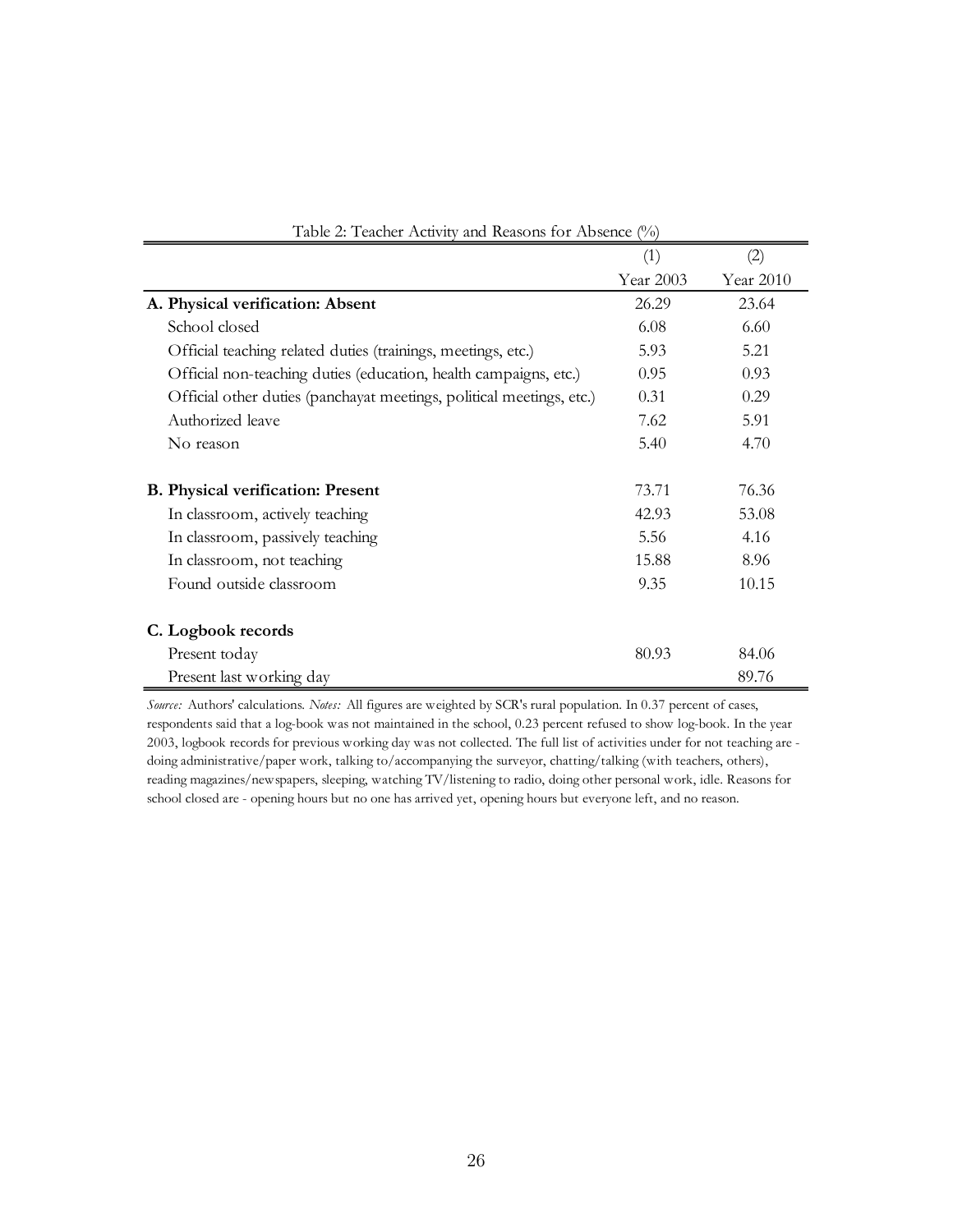|                                               | (1)        | (2)                           | (3)                         | (4)        | (5)                  | (6)                         |
|-----------------------------------------------|------------|-------------------------------|-----------------------------|------------|----------------------|-----------------------------|
|                                               |            | <b>Individual regressions</b> |                             |            | Multiple regressions |                             |
|                                               | no fixed   | $w/$ state                    | w/ district                 | no fixed   | $w/$ state           | w/ district                 |
|                                               | effects    |                               | fixed effects fixed effects | effects    |                      | fixed effects fixed effects |
| Changes in teacher variables                  |            |                               |                             |            |                      |                             |
| Have bachelors degree                         | $-0.42$    | $-1.69$                       | $-3.69$                     | $-1.68$    | $-2.31$              | $-4.71$                     |
|                                               | (2.55)     | (2.52)                        | (2.91)                      | (2.51)     | (2.57)               | (3.04)                      |
| Have teacher training                         | 1.10       | 1.12                          | 0.52                        | 1.08       | 0.79                 | 1.53                        |
|                                               | (2.51)     | (2.76)                        | (3.12)                      | (2.81)     | (2.85)               | (3.19)                      |
| Are contract teachers                         | $-4.89$    | $-3.39$                       | $-0.86$                     | $-5.26$    | $-3.84$              | $-0.83$                     |
|                                               | (3.20)     | (3.41)                        | (3.52)                      | (3.37)     | (3.60)               | (4.03)                      |
| Are paid regularly                            | $-0.18$    | $-0.83$                       | $-1.47$                     | $-0.28$    | $-0.97$              | $-0.56$                     |
|                                               | (1.70)     | (1.81)                        | (2.11)                      | (1.67)     | (1.77)               | (2.24)                      |
| Recognition scheme exists                     | $-3.87**$  | $-3.34*$                      | $-3.69**$                   | $-3.06*$   | $-2.03$              | $-3.34$                     |
|                                               | (1.76)     | (1.75)                        | (1.87)                      | (1.71)     | (1.69)               | (2.23)                      |
| Changes in school variables                   |            |                               |                             |            |                      |                             |
| Log student-teacher ratio                     | $-5.33***$ | $-4.89***$                    | $-4.48**$                   | $-5.56***$ | $-4.95***$           | $-4.69***$                  |
|                                               | (1.83)     | (1.68)                        | (1.91)                      | (1.81)     | (1.57)               | (1.78)                      |
| Mid-day meals                                 | 1.31       | 1.81                          | 4.19                        | 1.62       | 0.95                 | 2.14                        |
|                                               | (1.73)     | (2.09)                        | (2.59)                      | (1.73)     | (2.08)               | (2.85)                      |
| Infrastructure index (0-4)                    | $-1.10*$   | $-0.97$                       | $-1.01$                     | $-0.97$    | $-0.68$              | $-0.96$                     |
|                                               | (0.66)     | (0.69)                        | (0.76)                      | (0.66)     | (0.66)               | (0.78)                      |
| Remoteness index (normalized)                 | $-1.16$    | $-0.93$                       | $-0.55$                     | $-1.25$    | $-1.04$              | $-0.81$                     |
|                                               | (1.05)     | (1.06)                        | (1.08)                      | (1.00)     | (0.95)               | (1.13)                      |
| Changes in monitoring and community variables |            |                               |                             |            |                      |                             |
| Probability of inspection in last 3 months    | $-8.23***$ | $-7.31***$                    | $-6.60***$                  | $-7.35***$ | $-6.56***$           | $-6.41***$                  |
|                                               | (1.94)     | (1.98)                        | (1.91)                      | (1.83)     | (1.83)               | (2.01)                      |
| Probability of PTA meeting in last 3 months   | $-1.65$    | $-3.18*$                      | $-3.80**$                   | $-1.71$    | $-2.08$              | $-2.96$                     |
|                                               | (1.74)     | (1.63)                        | (1.72)                      | (1.67)     | (1.64)               | (2.02)                      |
| Mean parental education (1-7 scale)           | $-1.29$    | $-0.09$                       | 0.48                        | $-1.13$    | $-0.46$              | 0.51                        |
|                                               | (1.40)     | (1.38)                        | (1.44)                      | (1.29)     | (1.32)               | (1.46)                      |
| Log state per-capita GDP                      | $-4.69$    |                               |                             | $-6.18$    |                      |                             |
|                                               | (7.39)     |                               |                             | (7.18)     |                      |                             |
| <b>Regression statistics</b>                  |            |                               |                             |            |                      |                             |
| Constant                                      |            |                               |                             | 3.43       |                      |                             |
|                                               |            |                               |                             | (5.50)     |                      |                             |
| R-squared                                     |            |                               |                             | 0.071      | 0.143                | 0.346                       |
| Adjusted R-squared                            |            |                               |                             | 0.054      | 0.115                | 0.188                       |
| $F$ -statistic (Inspected = PTA met)          |            |                               |                             | 4.419**    | $2.921*$             | 1.268                       |
| Number of villages                            |            |                               |                             | 1,297      | 1,297                | 1,297                       |

Table 3: Panel OLS Regression Results, Village-Level (Dependent Variable: Percentage Points Change in Teacher Absence)

*Source:* Authors' calculations. *Notes:* In summary statistics, standard deviations are in parentheses; in bivariate and multiple regressions, robust standard errors clustered at the district-level are in parentheses. In individual regressions (Columns 1-3), each cell is a separate regression of the row variables with the dependent variable being the change in teacher absence rate in percentage points at the village-level. In multiple regressions (Columns 4-6), each column is a single regression on all row variables. Infrastructure index variable uses availability of four items (drinking water, toilets, electricity, and library) with higher values representing better infrastructure; similarly remoteness index uses distances to nine sets of facilities, with higher values representing more remote villages. Regressions are weighted by SCR's population. \*\*\* significant at 1%, \*\* significant at 5%, \* significant at 10%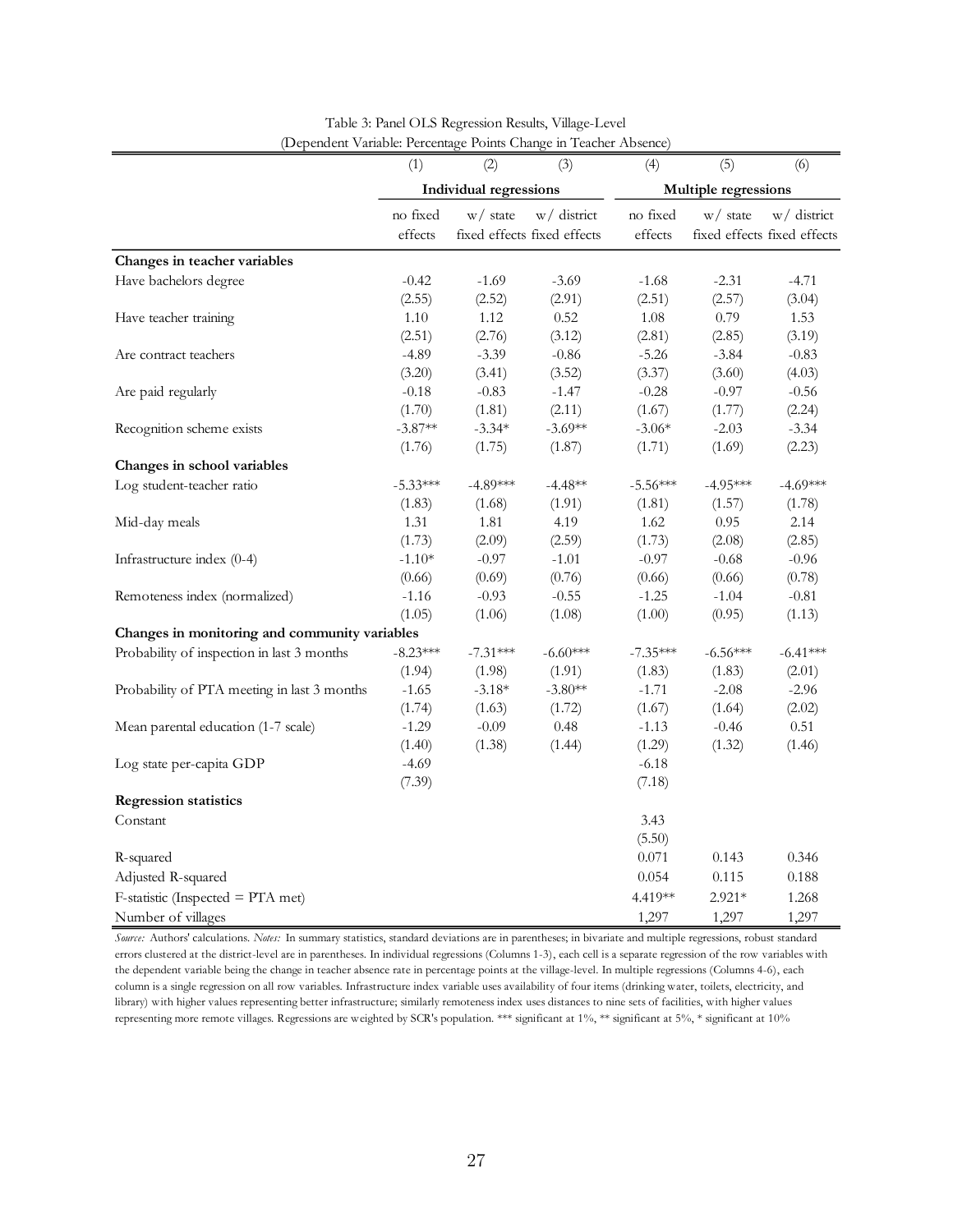| $1 \text{ and } 20 \text{ and } 30 \text{ and } 20 \text{ and } 30 \text{ and } 30 \text{ and } 30 \text{ and } 30 \text{ and } 30 \text{ and } 30 \text{ and } 30 \text{ and } 30 \text{ and } 30 \text{ and } 30 \text{ and } 30 \text{ and } 30 \text{ and } 30 \text{ and } 30 \text{ and } 30 \text{ and } 30 \text{ and } 30 \text{ and } 30 \text{ and } 30 \text{ and } 30 \text{ and } 30 \text{ and } 30 \text{ and } 30 \text{ and } 30 \text{$ |            |                        |               |            |                             |               |  |  |  |  |
|------------------------------------------------------------------------------------------------------------------------------------------------------------------------------------------------------------------------------------------------------------------------------------------------------------------------------------------------------------------------------------------------------------------------------------------------------------|------------|------------------------|---------------|------------|-----------------------------|---------------|--|--|--|--|
|                                                                                                                                                                                                                                                                                                                                                                                                                                                            | (1)        | (2)                    | (3)           | (4)        | (5)                         | (6)           |  |  |  |  |
|                                                                                                                                                                                                                                                                                                                                                                                                                                                            |            | Individual regressions |               |            | <b>Multiple regressions</b> |               |  |  |  |  |
|                                                                                                                                                                                                                                                                                                                                                                                                                                                            | no fixed   | w/ state               | $w/d$ istrict | no fixed   | w/ state                    | $w/d$ istrict |  |  |  |  |
|                                                                                                                                                                                                                                                                                                                                                                                                                                                            | effects    | fixed effects          | fixed effects | effects    | fixed effects               | fixed effects |  |  |  |  |
| Panel A: Change in teacher absence due to official duty                                                                                                                                                                                                                                                                                                                                                                                                    |            |                        |               |            |                             |               |  |  |  |  |
| Change in Probability of Inspection                                                                                                                                                                                                                                                                                                                                                                                                                        | $-1.77*$   | $-1.05$                | $-1.45$       | $-1.43$    | $-1.00$                     | $-1.49$       |  |  |  |  |
|                                                                                                                                                                                                                                                                                                                                                                                                                                                            | (0.92)     | (0.85)                 | (0.97)        | (0.91)     | (0.83)                      | (0.96)        |  |  |  |  |
| Panel B: Change in teacher absence due to authorized leave                                                                                                                                                                                                                                                                                                                                                                                                 |            |                        |               |            |                             |               |  |  |  |  |
| Change in Probability of Inspection                                                                                                                                                                                                                                                                                                                                                                                                                        | 0.77       | 0.42                   | 0.59          | 0.59       | 0.33                        | 0.50          |  |  |  |  |
|                                                                                                                                                                                                                                                                                                                                                                                                                                                            | (0.83)     | (0.84)                 | (0.91)        | (0.85)     | (0.84)                      | (0.91)        |  |  |  |  |
| Panel C: Change in teacher absence due to unauthorized leave                                                                                                                                                                                                                                                                                                                                                                                               |            |                        |               |            |                             |               |  |  |  |  |
| Change in Probability of Inspection                                                                                                                                                                                                                                                                                                                                                                                                                        | $-7.22***$ | $-6.68***$             | $-5.74***$    | $-6.51***$ | $-6.07***$                  | $-5.41***$    |  |  |  |  |
|                                                                                                                                                                                                                                                                                                                                                                                                                                                            | (1.69)     | (1.86)                 | (1.78)        | (1.66)     | (1.79)                      | (1.75)        |  |  |  |  |
| $A = 1$ $A = 1$ $A = 1$<br>$NT - T$                                                                                                                                                                                                                                                                                                                                                                                                                        |            | 1. 1. 1. 1. 1. 1. 1.   |               | $\cdot$ n  | 1.1100m1                    |               |  |  |  |  |

Table 4: Correlation between Inspection Frequency and Teacher Absence by Reason (Panel analysis: Year 2003 and Year 2010 data)

*Source* : Authors' calculations. *Notes* : Robust standard errors clustered at the district-level are in parenthesis. Regressions are weighted by SCR's population. Multiple regressions include full set of controls as Table 3, coefficients not shown for brevity. \*\*\* significant at 1%, \*\* significant at 5%, \*

significant at 10%

|                                | (1)         | (2)                  | (3)        | (4)                    | (5)       | (6)       |  |  |
|--------------------------------|-------------|----------------------|------------|------------------------|-----------|-----------|--|--|
|                                |             | Multiple regressions |            | Multiple regressions   |           |           |  |  |
|                                |             | no fixed effects     |            | district fixed effects |           |           |  |  |
| Change in Log ESTR             | $-0.199***$ |                      | $-0.097$   | $-0.147**$             |           | $-0.142*$ |  |  |
|                                | (0.069)     |                      | (0.083)    | (0.071)                |           | (0.082)   |  |  |
| Change in log STR              |             | $-0.100$             |            |                        | $-0.149*$ |           |  |  |
|                                |             | (0.083)              |            | (0.083)                |           |           |  |  |
| Change in log (1-absence)      |             | $0.369***$           |            |                        | 0.127     |           |  |  |
|                                |             | (0.106)              |            | (0.115)                |           |           |  |  |
| Change in Absence Rate         |             |                      | $-0.005**$ |                        |           | $-0.000$  |  |  |
|                                |             |                      | (0.002)    |                        |           | (0.002)   |  |  |
| Controls                       | yes         | yes                  | yes        | yes                    | yes       | yes       |  |  |
| F-statistic and p-value:       |             | 4.35                 |            |                        | 0.03      |           |  |  |
| $dlogSTR = -dlog(1 - Absence)$ |             | (0.0381)             |            |                        | (0.8707)  |           |  |  |
| R-squared                      | 0.053       | 0.058                | 0.060      | 0.432                  | 0.433     | 0.432     |  |  |
| Number of villages             | 1,149       | 1,150                | 1,149      | 1,149                  | 1,150     | 1,149     |  |  |

# Table 5: Panel OLS Regression Results, Village-Level (Dependent Variable: Change in Normalized Math Score)

*Source:* Authors' calculations. *Notes:* Robust standard errors clustered at the district level are in parethesis. All regressions are weighted by SCR population. Regressions include the full set of controls as Table 3, coefficients not shown for brevity. \*\*\* Significant at 1%, \*\* Significant at 5%, \* Significant at 10%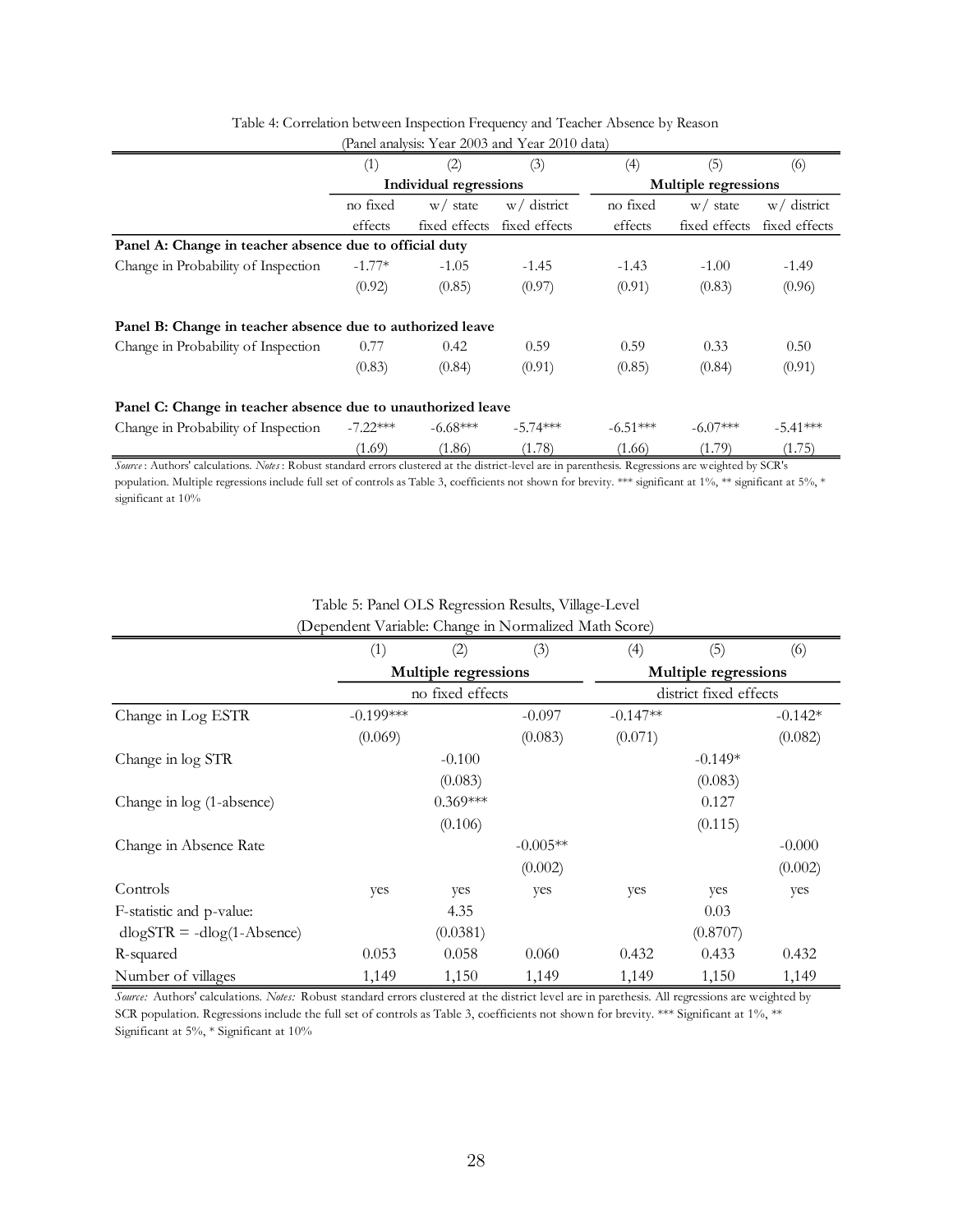|                                                                   | $\left( 1\right)$ |
|-------------------------------------------------------------------|-------------------|
| Panel A: Fiscal cost of absence                                   |                   |
| Average monthly salary (Rs).                                      | 11,368            |
| Number of teachers                                                | 3,949,338         |
| Total loss due to absence (Rs. millions)                          |                   |
| Allowed absence $(8\%)$                                           | 92,699            |
| Allowed absence $(9\%)$                                           | 86,773            |
| Allowed absence $(10\%)$                                          | 80,847            |
| Panel B: Marginal returns to investing in governance              |                   |
| Student teacher ratio (STR)                                       | 31.7              |
| Effective student teacher ratio (ESTR)                            | 41.5              |
| Effect of increase inspection probability by 10 percentage points |                   |
| Annual cost (Rs. millions)                                        | 448.0             |
| Annual savings from reduced teacher absence (Rs. millions)        | 4509.6            |
| Expected effective student teacher ratio                          | 41.1              |
| Cost to produce equal effect through teacher hiring               | 5742.0            |

Table 6: The Fiscal Cost of Absence (Year 2010)

*Source:* Authors' calculations; DISE. *Notes:* All figures are in 2010 prices. Teacher salaries data are from Teacher Long and School Census Data. Data on number of teachers, number of schools, and enrollment are from DISE State Report Cards. Simulation assumes that one inspection every 3 months reduces absence linearly by 6.4 percentage points. Inspector costs are assumed to be two times teacher salaries, travel costs are assumed to be 80 percent of monthly salary, and an inspector is assumed to work 200 days a year and inspect two schools every day. Detailed calculations are available in appendix tables A9 and A10.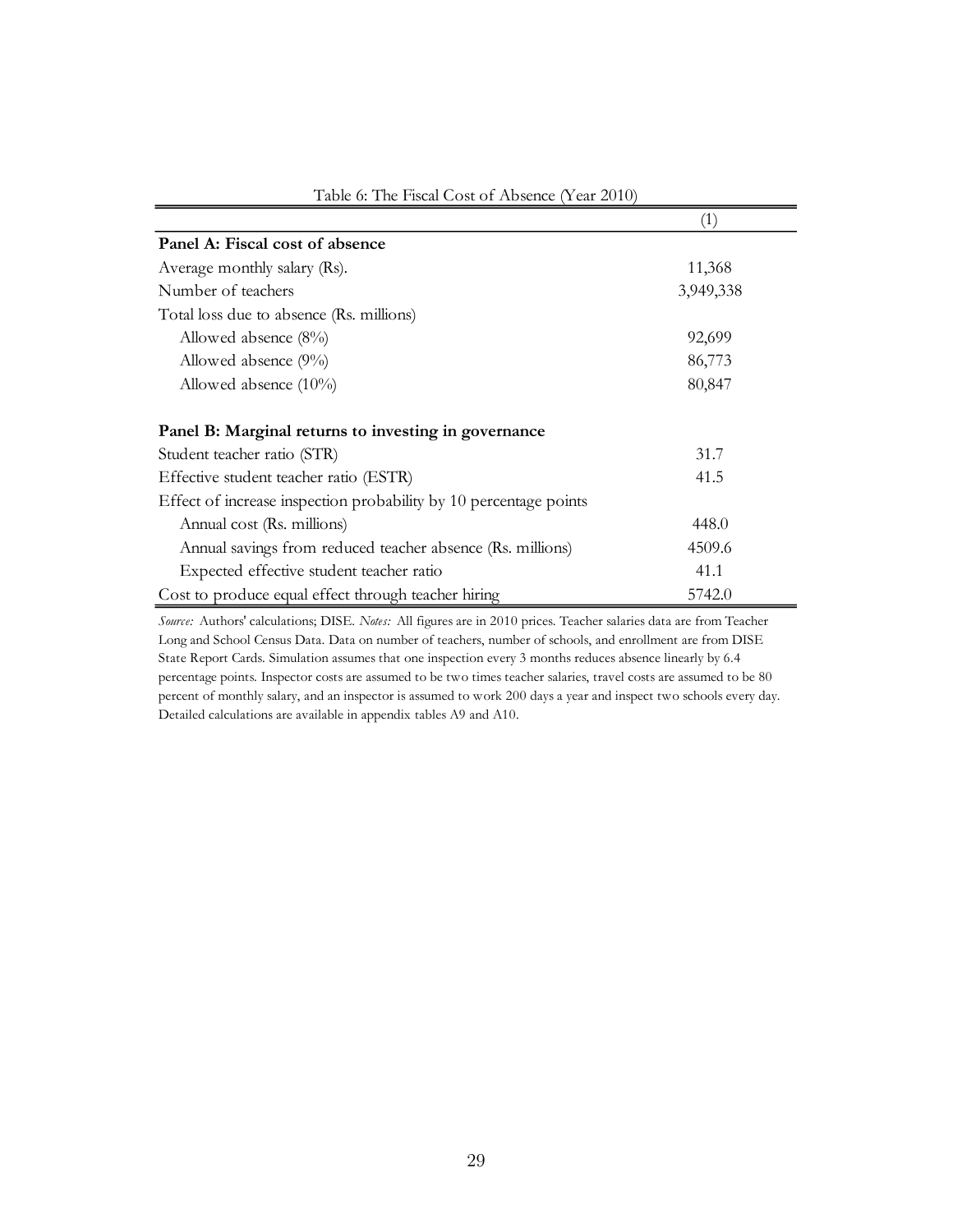The Fiscal Cost of Weak Governance: Evidence from Teacher Absence in India

Karthik Muralidharan, Jishnu Das, Alaka Holla, and Aakash Mohpal

## **Appendices**

## **A Sampling and Construction of Village-Level Panel Dataset**

The original survey in 2003 covered the 19 largest states of India by population (except Delhi). Within each state, 10 districts were sampled using Probability Proportional to Size (PPS) and within each district, 10 primary sampling units (PSUs, which could be villages or towns) were sampled by PPS, thereby yielding a nationally representative sample of 1,900 PSUs across 190 districts (including towns and villages). The exception is Uttar Pradesh where 11 districts were sampled and Uttaranchal where 9 districts were sampled (since Uttaranchal had only 9 districts, and Uttar Pradesh is the largest state in India). Additionally, to account for the considerable geographic diversity within Indian states, the sample was stratified by geographic socio-cultural region (SCRs), and the 10 districts in each state were allocated to SCRs proportional to the population of the SCRs. Similarly, the 10 PSUs within each district were allocated to villages/towns proportional to the rural/urban population split in the district. All sampling was done on the basis of the 1991 census, since that was the latest Census data available at the time of the study.

The 2003 sample was augmented to include 241 villages from the REDS survey [\(Foster](#page-23-17) [and Rosenzweig,](#page-23-17) [1996\)](#page-23-17). Since the REDS villages are drawn as a representative sample within districts, including these villages does not change the representativeness of the sample. If a REDS district was in our main sample, the REDS villages were included (typically 2 to 4 per REDS district) and additional villages were sampled randomly to make up the total desired sample size. If a REDS district was not in our sample, those villages were covered in addition to our core sample. Including these villages provides more precise estimates of outcomes in the SCRs where they are located. All analysis is weighted by SCR populations, so the final estimates continue to be nationally-representative on a population weighted basis.

The final sample in 2003 comprised of 2,141 rural and urban PSUs across 19 states of India. In 2010, since the survey only covered rural areas, the sample size was reduced from 10 to 8 villages per district. All districts in the 2003 sample were retained in the 2010 study, with three exceptions where full-urban districts sampled in 2003 were replaced with a new PPS sampled district from the same SCR. The three replaced districts are Hyderabad in Andhra Pradesh, Ahmedabad in Gujarat, and Greater Bombay in Maharashtra, which are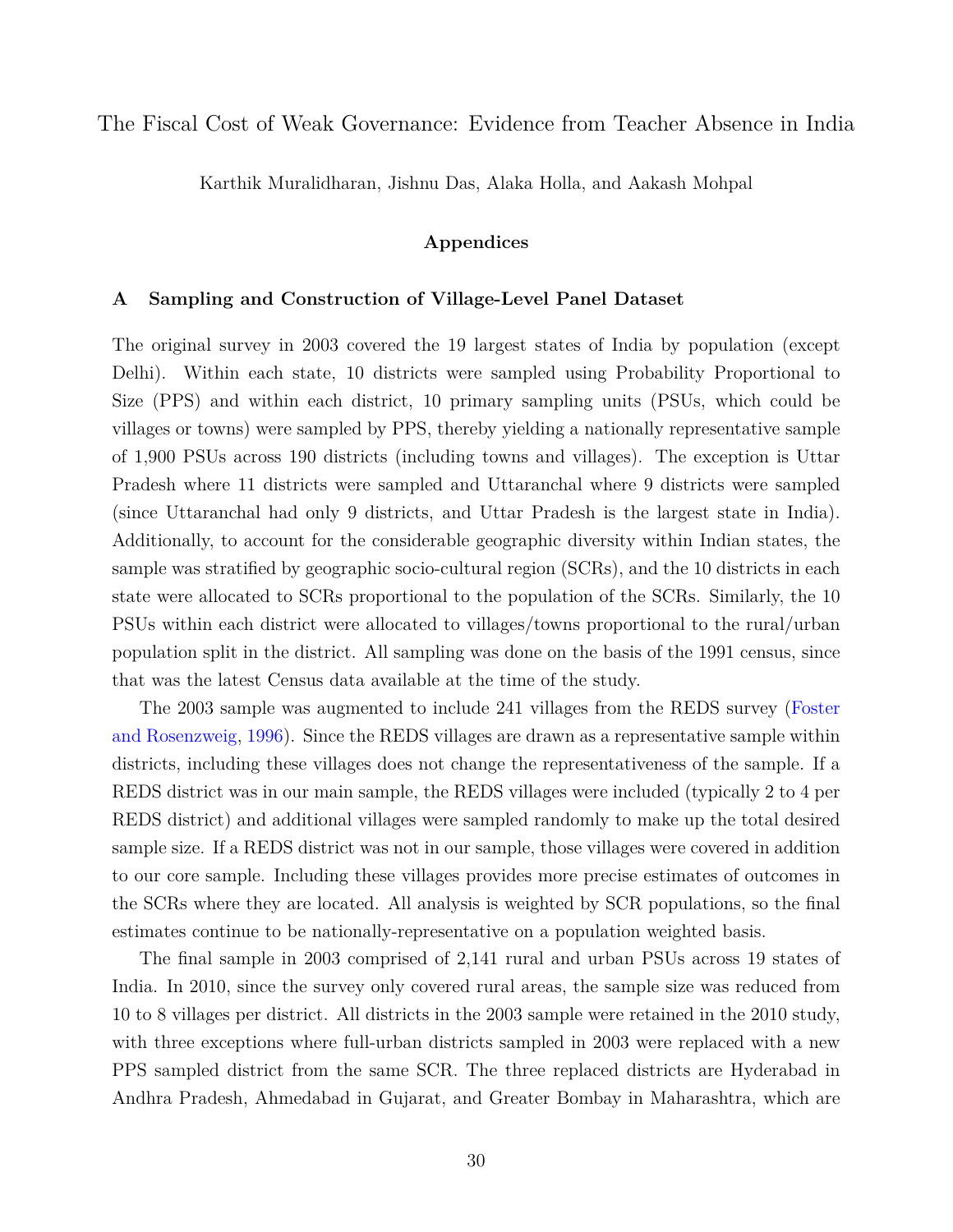highly urban districts containing their respective state capitals.

As we highlight in the paper, to meet our objective to maintain both representativeness of the current landscape of schools in rural India and to maximize the size of the panel, we retain villages from the 2003 study to the extent possible. In Column 1 of Table A1, we provide state-wise counts of rural PSUs that were sampled in the 2003 study. After removing PSUs in the three replaced districts altogether and all other urban PSUs from the 2003 study, the maximum panel size we could draw, including the REDS villages was 1,668. We sampled a 2003 village by default as long as the village had a population between 250 and 10,000 as per the 1991 Census, and we could locate the village in the 2001 Census.<sup>[33](#page-0-0)</sup> In districts where we had more than 8 rural PSUs in 2003, we sampled 8 PSUs randomly. The lower cutoff on population was based on the Government of India's mandate that all rural habitations exceeding 250 people should have a school with 1 km. Since villages and hamlets can be absorbed into expanding cities over time, we match the originally sampled 1991 village to the villages in the 2001 Census to make sure that the sampled village still exists.

From the 2003 list of 1,668 villages, we had to remove 249 from the 2010 sampling frame for reasons we discuss below (see Columns 5 through 9 of Table A1 for the distribution of these villages across states). 69 villages were dropped because they fall in districts that had more than 8 villages in the 2003 round. A further 129 villages were removed either because their population was below 250, or had far exceeded 10,000 in the 2001 Census (20,000 for Kerala). A total of 36 villages could not be located in the 2001 Census (suggesting that they had either been depopulated or absorbed into nearby towns). Finally, 15 villages were replaced due to safety, logistical and accessibility reasons. Thus, our sample consists of 1,419 villages from 2003 (Table A1 - column 3).

In districts where we had fewer than 8 villages in the 2003 sample (recall that the rural/urban sampling within districts was done on the basis of population ratios, and thus districts where over 25% of the population in 1991 was urban would have fewer than 8 villages), we sample more villages as required to reach a minimum sample size of 8 villages per district for the 2010 survey. The new villages were sampled PPS from the universe of eligible villages in the 2001 Census that were not already sampled. The cross-section sample (including REDS villages) thus consists of 1,650 villages (Table A1 - column 2).

Of the 1,650 villages that comprise our 2010 sample, data from 1,555 villages were included in the analysis presented in this paper (Table A2 - column 2). First, we found that 29 of the 1,650 villages have no schools in the village. A large proportion of these villages

 $33$ The exception to this is Kerala, which has a much higher population density, where the upper cut-off was 20,000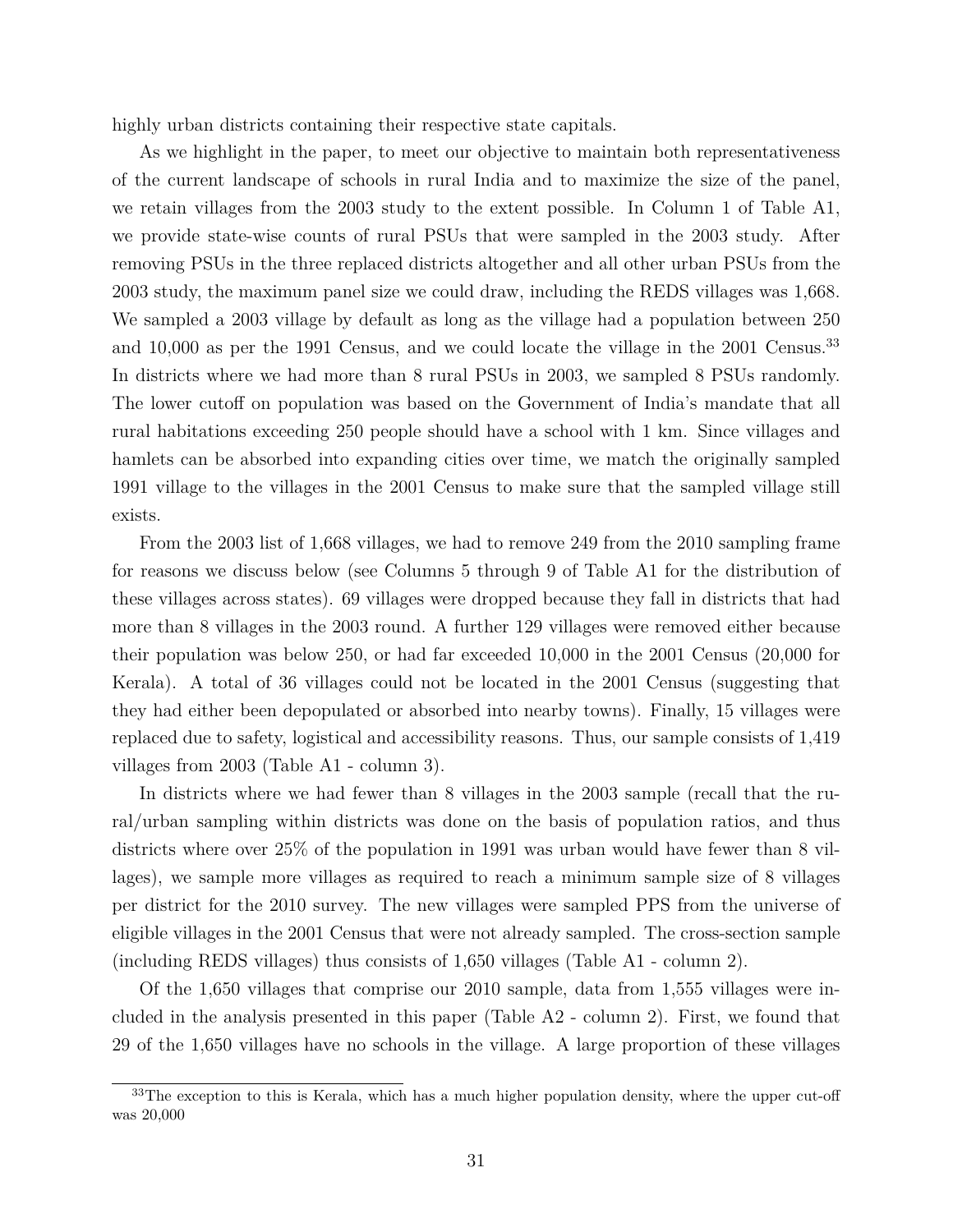(12 out of 29) are in Himachal Pradesh, which is a sparsely populated mountainous state, with many small habitations. Another 39 villages did not have a public school within the village, but did have a private school. Since this paper focuses on changes in public schools, these villages are not included in the analysis. In Kerala, we lose another 12 villages, because all schools in the village refused to be allowed to be surveyed.<sup>[34](#page-0-0)</sup> Finally, we drop 15 more villages from our analysis because in these villages, schools were either not functional or closed in all three visits, which means we were unable to complete surveys. A state-level breakdown of these 95 villages is provided in Columns 4-7 of Table A2. The decline in the cross-section sample size for reasons we discussed above, also reduces the number of villages for which we have panel data. After accounting for the above 95 villages and 53 villages in 2003 for which we have no data (for similar reasons as outlined for the 2010 survey round), our final panel size is 1,297 villages. These 1,297 villages form the core of our analysis.

To ensure a representative sample of schools, enumerators first conducted a full mapping of all public and private schools in each sampled village. Enumerators conducted "Participatory Resource Assessments" with households at multiple locations (at least three) within each village to obtain a list of all primary schools within the boundary of the village. All enumerated schools were administered a short survey that included questions on school administration such as management (public or private), enrollment, infrastructure etc. Enumerators also collected a list of all teachers in the school and their demographic characteristics. This school listing in each sampled village provided the frame for school sampling. We sampled up to three schools per village. If the village had three or fewer schools, all schools were sampled. If the village had more than three schools, we stratified the schools by management type and randomly sampled two public schools and one private school to the extent possible. In the event that there were only one public school and two or more private schools, one government and two private schools were sampled. Table A3 provides the state-level breakdown of the number of schools and teachers in the final (public school) sample used in this paper (both cross section and panel).

## **B A Decision-Theoretic Case for Scale-Ups of Monitoring with an RCT**

Formally, consider a simple binary policy regarding the number of supervisors to be hired that can take the values  $\{0,1\}$ , where the current policy is  $\{0\}$  and  $\{1\}$  represents a 'new' policy of hiring enough supervisors to ensure that all schools are inspected once in three months. The costs of the new policy are the additional salary and operational costs of hiring

<sup>34</sup>Permission to survey was refused in spite of the survey team possessing the required permission documents. Kerala has a history of strong unions and it was not possible for the field teams to overcome this opposition.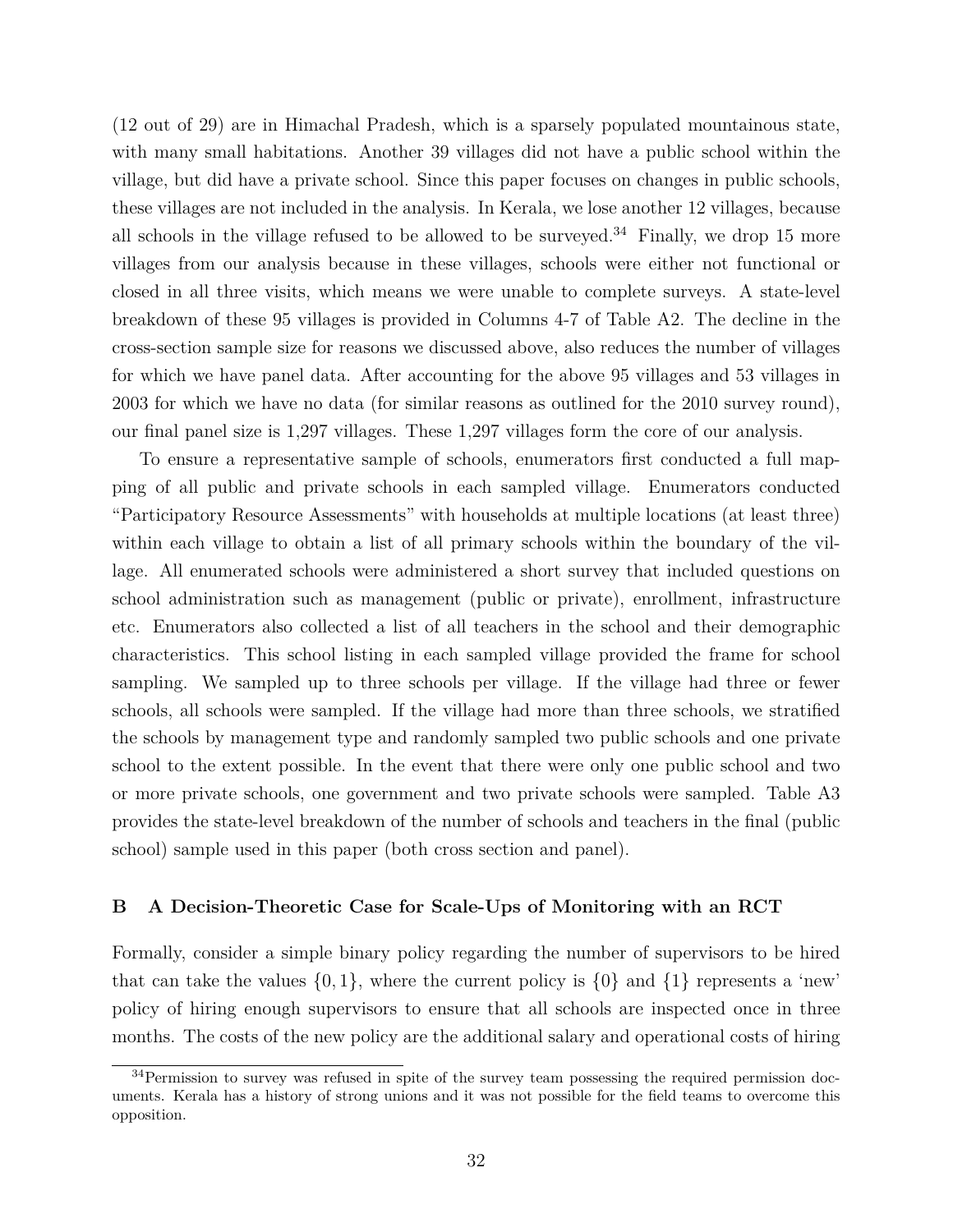supervisors, and the benefits are the reduced fiscal cost of teacher absence. Denote these by *C*{1} and *B*{1} respectively, and assume that it is optimal to implement the policy if  $B\{1\}$  >  $C\{1\}$ . However, while  $C\{1\}$  is known, there is uncertainty around  $B\{1\}$  and a randomized controlled trial (RCT) in the context of a policy movement towards {1} would reduce the uncertainty around *B*{1}.

Suppose that after the trial, the likelihood that the optimal policy switches from {0} to {1} is *p* and that the expected per-period net benefit of such a switch is *q*. Let cost of data collection and analysis of a trial be *C*{*data*} and the discount rate be *r*. Let the period of the trial be one year and the fraction of the population participating in the trial be *N*. Half of those in the trial are allocated to a treatment group and the other half to a control group. Since data collection will be based on a representative sample of trial sites, we assume that *C*{*data*} does not vary with the size of the trial. The one period cost of the trial is then  $C\{data\} + (N/2) * C\{1\}$ . The benefits of the trial are the expected one-period benefit of the new policy (during the trial) and the discounted benefits of switching to a new policy (in perpetuity), weighted by the probability that the trial will lead to a switch in the policy. Thus, the trial should be conducted as long as:

$$
C\{data\} + (N/2) * C\{1\} < (N/2) * B\{1\} + \frac{pq}{r} * \frac{1}{1+r}
$$

To focus on the benefits of learning if the optimal policy should be  $\{1\}$  instead of  $\{0\}$ , we abstract away from the benefit of the policy during the trial period and the one-period delay in implementing the new policy (if found to be optimal), in which case the trial should be conducted as long as:

$$
C\{data\}+(N/2)*C\{1\}<\frac{pq}{r}
$$

Using our results to calibrate these quantities, it is straightforward to see that the expected benefits of a trial are very large even under extremely conservative assumptions. The estimates in Table 10 suggest that the marginal cost of {1} would be \$33 million and that the marginal benefit would be \$331 million (using our panel data estimates).[35](#page-0-0) Thus, if our estimates are true, *q* would be around \$300 million/year, and using a discount rate of 10%, the net present value of moving to  $\{1\}$  would be \$3 billion. Now suppose there is only a 1% chance that the causal impacts of inspections on teacher absence are as great as the panel

<sup>35</sup>The estimates in Table 10 are based on hiring enough supervisors to increase the probability of a school being inspected in the previous 3 months by 10 percentage points. Since the current probability of a school being inspected in the previous 3 months is 56 percent (Table 1), we scale up the estimates in Table 10 by a factor of 4.4 since moving to {1} would imply that the other 44 percent of schools should also be inspected. We use an exchange rate of  $\text{USS1} = 60$  Indian Rupees.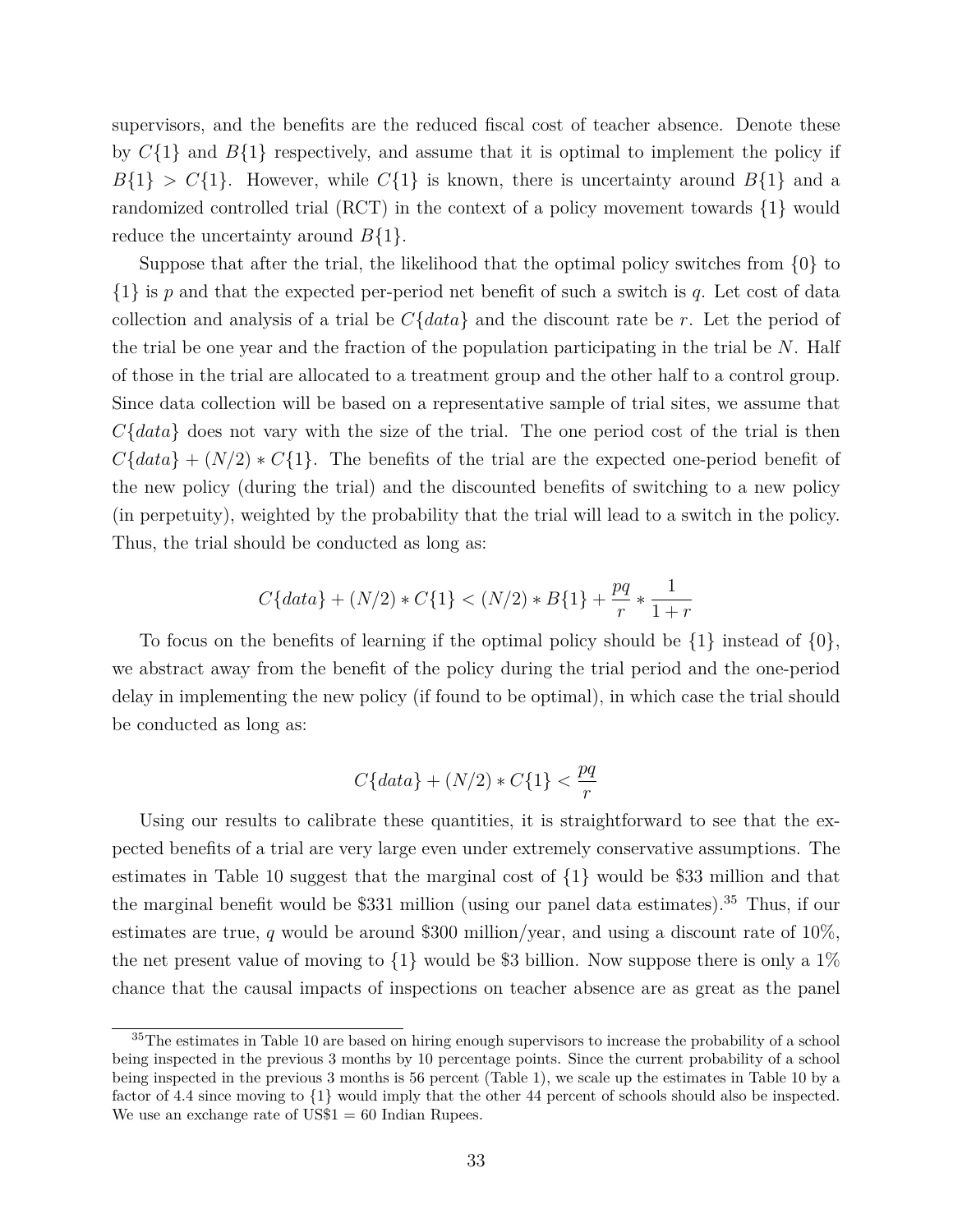data estimates presented here and that there is a 99% chance that the causal impacts of inspection are not significantly different from zero (i.e.  $p = 0.01$ ). Even then, we see that  $\left[\frac{q}{(1+q)}\right]$  $\frac{q}{(1+r)} * pq$  is \$30 million.

On the cost side, we conservatively estimate (using data from our own field costs) that a highly-powered trial would have *C*{*data*} in the range of \$1 million. A trial with an N of 0.06 would be a very large trial and could cover a nationally-representative sample across all major Indian states, but would only cost \$1 million/year.<sup>[36](#page-0-0)</sup> Thus, even including all costs of data collection, the upper bound of the costs of such a trial would be \$2 million compared to a likely lower-bound expected benefit of \$30 million.<sup>[37](#page-0-0)</sup> An expansion of school inspections in the context of an experimental evaluation would therefore make sense even if there was only a 1% chance of the true effects being the same as our panel-data estimates.

If we use a medical ethics perspective in this setting, we also need to consider the costs of *not* providing a treatment that is known (or highly likely) to be effective. In this case, that would be the foregone one-period benefit of scaling up the treatment immediately (which we estimate to be around \$300 million). Thus, depending on their prior beliefs, and the extent to which our panel data estimates shift these priors, some policy makers may choose to switch the policy regime from {0} to {1} immediately. However, the point of our exercise above is to show that policy makers, depending on their beliefs, should either implement {1} immediately or do a large expansion in the context of an RCT as described above, but it would only be under an extreme set of beliefs (that there is less than a 1% chance of our panel-data estimates being truly causal) that a policy maker would do nothing based on our results.

 $36$ India has around 600,000 villages,  $44\%$  of which would be 264,000 villages. An N of 0.06 with half the sample getting the treatment would imply that an additional 7900 villages would be treated (3% of 264,000), which would be a very large trial by the standards of most experiments. Since covering all the remaining 264,000 villages is estimated to cost \$33 million, the cost of covering 3 of the villages would be \$1 million.

<sup>&</sup>lt;sup>37</sup>Note that we use extremely conservative estimates for p assigning only a 1% probability of true estimates as large as our panel-data based estimates and assigning the rest of the 99% probability to finding a zero effect. If we were to assign a uniform distribution of likely point estimates between zero and our panel-data estimates (this is also conservative because we would not assign any probability to the true estimate being larger than the panel-data estimate), the expected benefit would be even larger.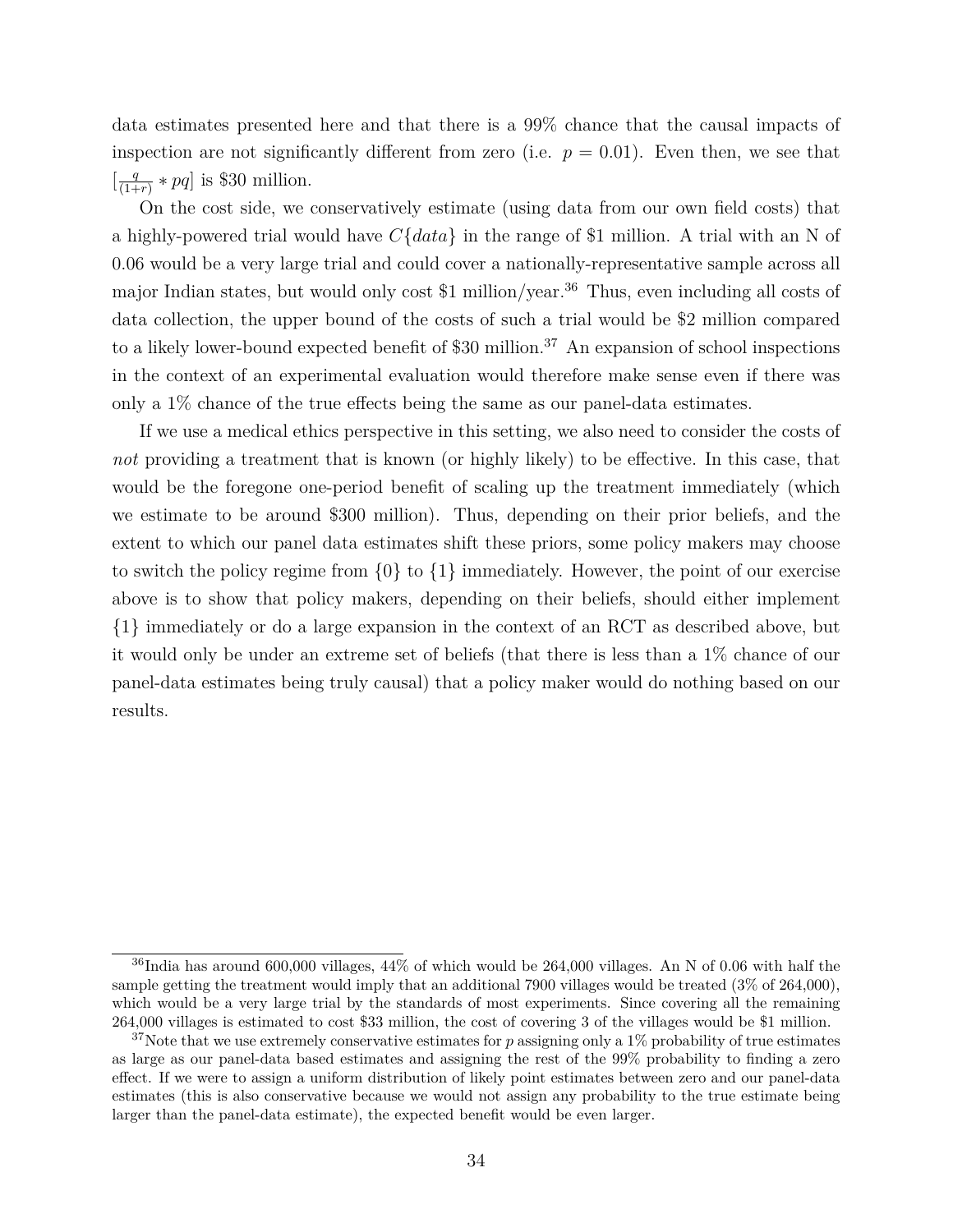# **Appendix Tables**

|                         | Table A1: Description of Sample: Panel Construction |                           |       |                                   |                                              |                                        |                                              |                                        |               |  |  |  |
|-------------------------|-----------------------------------------------------|---------------------------|-------|-----------------------------------|----------------------------------------------|----------------------------------------|----------------------------------------------|----------------------------------------|---------------|--|--|--|
|                         | (1)                                                 | (2)                       | (3)   | (4)                               | (5)                                          | (6)                                    | (7)                                          | (8)                                    | (9)           |  |  |  |
|                         |                                                     | <b>Number of Villages</b> |       |                                   |                                              |                                        | Reasons for Reduction in Panel Size          |                                        |               |  |  |  |
|                         |                                                     | Year 2003 Year 2010       | Panel | Reduction in<br><b>Panel Size</b> | More than 8<br>panel villages<br>in district | Village<br>population<br>less than 250 | Village<br>population<br>more than<br>10,000 | Village not<br>found in<br>Census 2001 | Other reasons |  |  |  |
| Andhra Pradesh          | 81                                                  | 87                        | 73    | $8\,$                             | $\mathfrak{Z}$                               | $\overline{0}$                         | $\overline{4}$                               | $\mathbf{1}$                           | $\Omega$      |  |  |  |
| Assam                   | 98                                                  | 87                        | 77    | 21                                | 5                                            | 3                                      | $\theta$                                     | 10                                     |               |  |  |  |
| <b>Bihar</b>            | 94                                                  | 84                        | 84    | 10                                | 10                                           | 0                                      | $\Omega$                                     | $\Omega$                               |               |  |  |  |
| Chattisgarh             | 85                                                  | 80                        | 76    | 9                                 | 1                                            | 0                                      |                                              | 2                                      | $\mathcal{L}$ |  |  |  |
| Gujarat                 | 82                                                  | 88                        | 74    | 8                                 | 2                                            | 2                                      | 2                                            | $\Omega$                               | 2             |  |  |  |
| Haryana                 | 81                                                  | 81                        | 75    | 6                                 | 3                                            |                                        |                                              |                                        |               |  |  |  |
| <b>Himachal Pradesh</b> | 89                                                  | 80                        | 60    | 29                                | 2                                            | 22                                     | $\Omega$                                     |                                        |               |  |  |  |
| Jharkhand               | 87                                                  | 84                        | 73    | 14                                | 7                                            | 4                                      | $\Omega$                                     |                                        | 2             |  |  |  |
| Karnataka               | 91                                                  | 89                        | 84    | 7                                 | 2                                            | 3                                      | 2                                            | $\Omega$                               |               |  |  |  |
| Kerala                  | 83                                                  | 83                        | 43    | 40                                | $\Omega$                                     | 0                                      | 40                                           | $\Omega$                               |               |  |  |  |
| Madhya Pradesh          | 88                                                  | 90                        | 81    | 7                                 | 3                                            |                                        | $\overline{2}$                               |                                        |               |  |  |  |
| Maharastra              | 85                                                  | 91                        | 80    | 5                                 | 2                                            | 0                                      | 3                                            | $\Omega$                               |               |  |  |  |
| Orissa                  | 92                                                  | 87                        | 79    | 13                                | 4                                            | 5                                      |                                              | 3                                      |               |  |  |  |
| Punjab                  | 78                                                  | 82                        | 75    | 3                                 | $\theta$                                     | 0                                      |                                              | 2                                      |               |  |  |  |
| Rajasthan               | 91                                                  | 98                        | 85    | 6                                 |                                              |                                        | $\Omega$                                     |                                        |               |  |  |  |
| Tamilnadu               | 84                                                  | 87                        | 69    | 15                                | 5                                            |                                        | 6                                            | 4                                      |               |  |  |  |
| <b>Uttar Pradesh</b>    | 114                                                 | 113                       | 104   | 10                                | 9                                            |                                        | $\Omega$                                     | $\Omega$                               |               |  |  |  |
| Uttaranchal             | 80                                                  | 72                        | 57    | 23                                | 6                                            | 14                                     |                                              | $\overline{c}$                         |               |  |  |  |
| <b>West Bengal</b>      | 85                                                  | 87                        | 70    | 15                                | 4                                            | 3                                      | 5                                            |                                        | 2             |  |  |  |
| India                   | 1,668                                               | 1,650                     | 1,419 | 249                               | 69                                           | 60                                     | 69                                           | 36                                     | 15            |  |  |  |

*Source* : Authors' calculations. *Notes* : The upper population cutoff for all states was 10,000 as per the 1991 census, except Kerala where the cutoff was 20,000. The category others include: replaced because high Naxalite activity (6 villages), replaced because duplicate in 2003 sample (2 villages), replaced because district was replaced (2 villages) replaced because village too remote (1 village), replaced because name missing in 2003 list (1 village), replaced because of floods in village (2 village), replaced because village could not be located (1 village).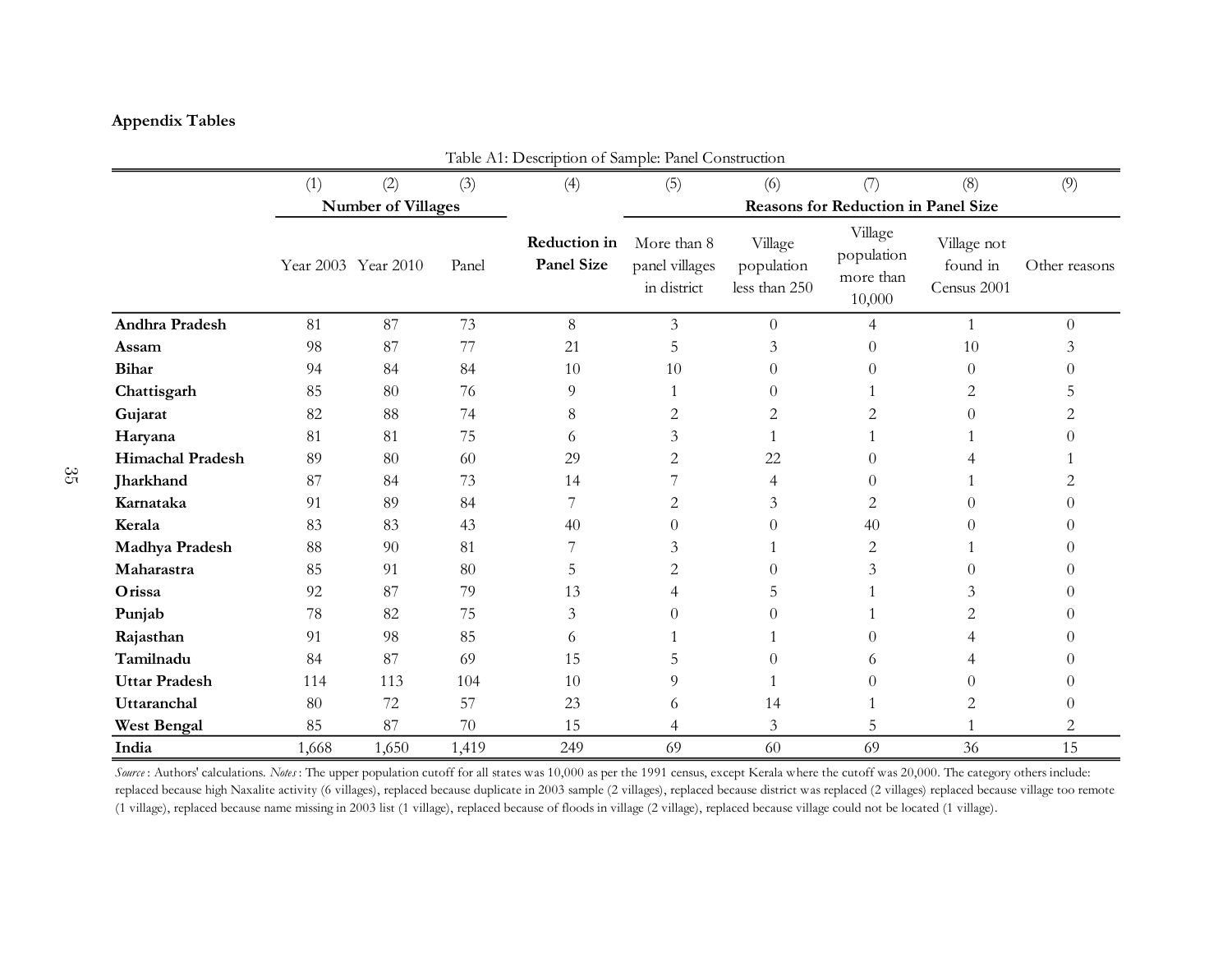|                         |         |                         |              | r abie <i>The.</i> Description or bampie. D'ata and Tuttituon |                                          |                                          |                  |         |                         |                |                             |                              |
|-------------------------|---------|-------------------------|--------------|---------------------------------------------------------------|------------------------------------------|------------------------------------------|------------------|---------|-------------------------|----------------|-----------------------------|------------------------------|
|                         | (1)     | (2)                     | (3)          | (4)                                                           | (5)                                      | (6)                                      | (7)              | (8)     | (9)                     | (10)           | (11)                        | (12)                         |
|                         |         | Year 2010 Sample        |              |                                                               |                                          | <b>Reasons for Attrition (Year 2010)</b> |                  |         | Panel Sample            |                |                             | <b>Reasons for Attrition</b> |
|                         | Sampled | Included in<br>Analysis | Attrition    | No school<br>in village                                       | No public<br>school in<br>$\it{village}$ | School(s)<br>refused to<br>survey        | Other<br>reasons | Sampled | Included in<br>Analysis | Attrition      | No data<br>for year<br>2010 | No data<br>for year<br>2003  |
| <b>Andhra Pradesh</b>   | 87      | 86                      | $\mathbf{1}$ | $\theta$                                                      | $\Omega$                                 | $\theta$                                 | $\mathbf{1}$     | 73      | 70                      | 3              |                             | 2                            |
| Assam                   | 87      | 83                      | 4            |                                                               | 3                                        | 0                                        | $\theta$         | 77      | 72                      | 5              | 3                           | 2                            |
| <b>Bihar</b>            | 84      | 81                      | 3            |                                                               |                                          | 0                                        |                  | 84      | 77                      |                | 3                           |                              |
| Chattisgarh             | 80      | 75                      | 5            |                                                               |                                          | 0                                        |                  | 76      | 69                      |                |                             |                              |
| Gujarat                 | 88      | 85                      | 3            | $\Omega$                                                      | 3                                        | 0                                        | $\Omega$         | 74      | 71                      | 3              | 3                           |                              |
| Haryana                 | 81      | 80                      |              | $\Omega$                                                      |                                          | 0                                        | $\Omega$         | 75      | 63                      | 12             | $\Omega$                    | 12                           |
| <b>Himachal Pradesh</b> | 80      | 59                      | 21           | 16                                                            | 5                                        | $\theta$                                 | $\Omega$         | 60      | 43                      | 17             | 16                          |                              |
| Jharkhand               | 84      | 81                      | 3            | $\overline{c}$                                                |                                          | 0                                        | $\Omega$         | 73      | 58                      | 15             | 3                           | 12                           |
| Karnataka               | 89      | 88                      |              | $\theta$                                                      |                                          | $\theta$                                 | $\Omega$         | 84      | 82                      | $\overline{2}$ |                             |                              |
| Kerala                  | 83      | 65                      | 18           | $\Omega$                                                      | 5                                        | 12                                       |                  | 43      | 31                      | 12             | 8                           |                              |
| Madhya Pradesh          | $90\,$  | 88                      | 2            | $\Omega$                                                      |                                          | 0                                        |                  | 81      | 78                      | 3              | 2                           |                              |
| Maharastra              | 91      | 83                      | 8            |                                                               |                                          | 0                                        |                  | 80      | 73                      |                |                             |                              |
| Orissa                  | 87      | 83                      |              |                                                               |                                          | 0                                        |                  | 79      | 73                      | 6              |                             |                              |
| Punjab                  | 82      | 80                      |              |                                                               |                                          | 0                                        | 0                | 75      | 71                      |                | 2                           |                              |
| Rajasthan               | 98      | 94                      |              |                                                               |                                          | 0                                        |                  | 85      | 83                      |                | $\overline{2}$              |                              |
| Tamilnadu               | 87      | 79                      | 8            |                                                               | 5                                        | 0                                        | 2                | 69      | 62                      |                | 5                           |                              |
| <b>Uttar Pradesh</b>    | 113     | 111                     |              |                                                               | 2                                        | 0                                        | $\Omega$         | 104     | 100                     |                |                             |                              |
| Uttaranchal             | 72      | 67                      | 5            |                                                               | 3                                        | $\Omega$                                 |                  | 57      | 52                      | 5              | 4                           |                              |
| <b>West Bengal</b>      | 87      | 87                      | $\theta$     | $\theta$                                                      | $\Omega$                                 | $\theta$                                 | $\overline{0}$   | 70      | 69                      |                | $\Omega$                    |                              |
| India                   | 1,650   | 1,555                   | 95           | 29                                                            | 39                                       | 12                                       | 15               | 1,419   | 1,297                   | 122            | 69                          | 53                           |

Table A2: Description of Sample: Data and Attrition

Source: Authors' calculations. Notes: The category others include: high Naxalite activity, village not reachable, schools not functional, and schools closed in all three visits. In 2003, if a village did not have any schools, surveyors went to the neighboring village. In 2010, the village was simply recorded as having no school.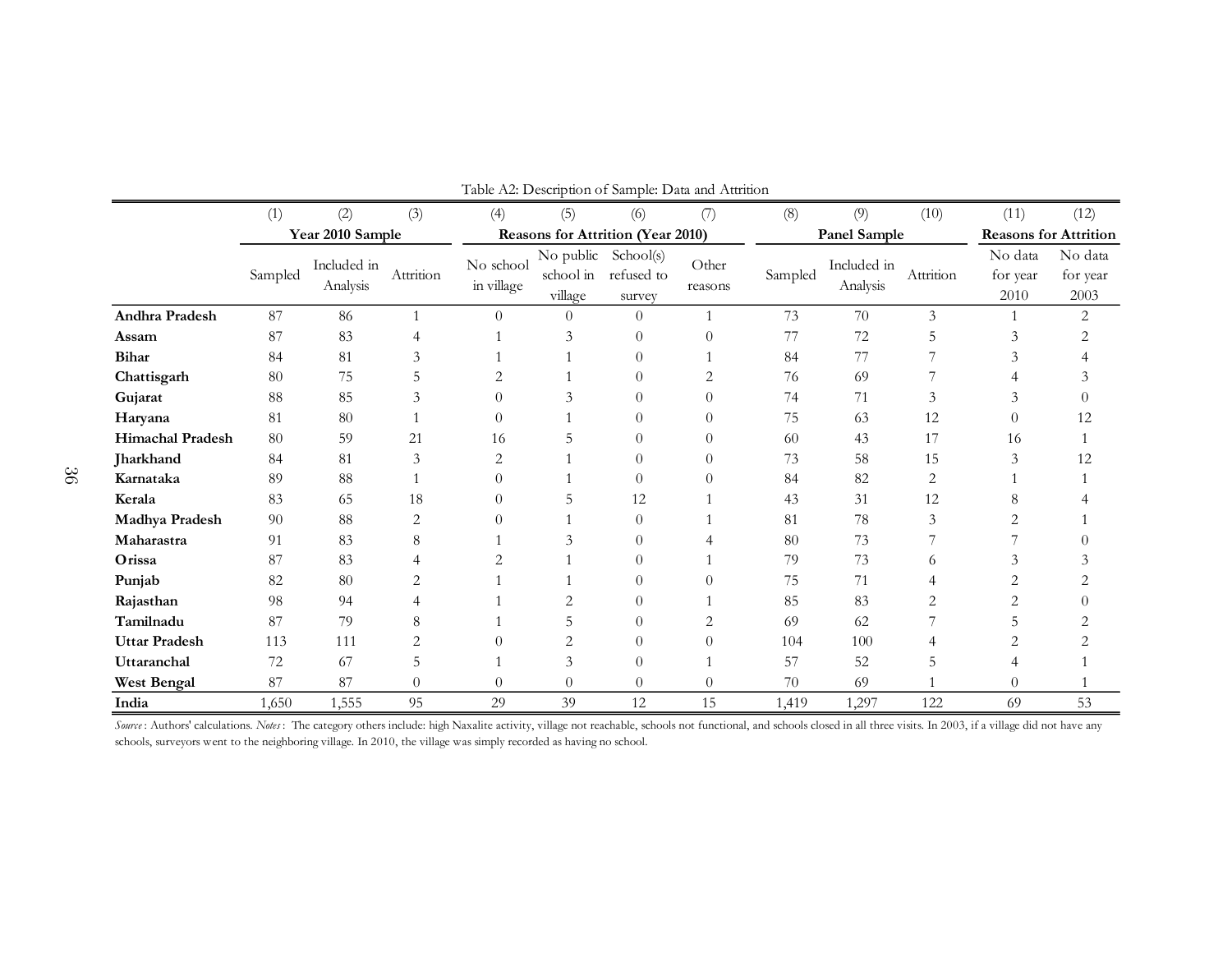|                         | Table A3: Description of Sample: Final Sample |                      |                       |                       |                                 |                           |                                  |                                  |  |  |  |  |
|-------------------------|-----------------------------------------------|----------------------|-----------------------|-----------------------|---------------------------------|---------------------------|----------------------------------|----------------------------------|--|--|--|--|
|                         | (1)                                           | (2)                  | (3)                   | (4)                   | (5)                             | (6)                       | (7)                              | (8)                              |  |  |  |  |
|                         |                                               | Year 2010 Sample     |                       |                       |                                 | Panel                     |                                  |                                  |  |  |  |  |
|                         | Number of<br>villages                         | Number of<br>schools | Number of<br>teachers | Number of<br>villages | Number of<br>schools in<br>2003 | Number of<br>schools 2010 | Number of<br>Teachers in<br>2003 | Number of<br>Teachers in<br>2010 |  |  |  |  |
| Andhra Pradesh          | 86                                            | 130                  | 509                   | 70                    | 107                             | 107                       | 372                              | 405                              |  |  |  |  |
| Assam                   | 83                                            | 150                  | 525                   | 72                    | 122                             | 134                       | 437                              | 473                              |  |  |  |  |
| <b>Bihar</b>            | 81                                            | 124                  | 757                   | 77                    | 112                             | 119                       | 341                              | 731                              |  |  |  |  |
| Chattisgarh             | 75                                            | 100                  | 450                   | 69                    | 94                              | 92                        | 259                              | 412                              |  |  |  |  |
| Gujarat                 | 85                                            | 119                  | 944                   | 71                    | 101                             | 98                        | 419                              | 798                              |  |  |  |  |
| Haryana                 | 80                                            | 105                  | 520                   | 63                    | 85                              | 83                        | 386                              | 395                              |  |  |  |  |
| <b>Himachal Pradesh</b> | 59                                            | 70                   | 270                   | 43                    | 44                              | 51                        | 172                              | 205                              |  |  |  |  |
| <b>Jharkhand</b>        | 81                                            | 132                  | 493                   | 58                    | 76                              | 94                        | 244                              | 374                              |  |  |  |  |
| Karnataka               | 88                                            | 120                  | 572                   | 82                    | 117                             | 112                       | 598                              | 530                              |  |  |  |  |
| Kerala                  | 65                                            | 105                  | 608                   | 31                    | 57                              | 50                        | 353                              | 307                              |  |  |  |  |
| Madhya Pradesh          | 88                                            | 146                  | 476                   | 78                    | 116                             | 133                       | 367                              | 427                              |  |  |  |  |
| Maharastra              | 83                                            | 98                   | 495                   | 73                    | 96                              | 88                        | 441                              | 451                              |  |  |  |  |
| Orissa                  | 83                                            | 114                  | 483                   | 73                    | 88                              | 101                       | 295                              | 439                              |  |  |  |  |
| Punjab                  | 80                                            | 88                   | 469                   | 71                    | 75                              | 76                        | 355                              | 417                              |  |  |  |  |
| Rajasthan               | 94                                            | 141                  | 671                   | 83                    | 132                             | 121                       | 497                              | 565                              |  |  |  |  |
| Tamilnadu               | 79                                            | 96                   | 445                   | 62                    | 124                             | 75                        | 455                              | 363                              |  |  |  |  |
| <b>Uttar Pradesh</b>    | 111                                           | 135                  | 616                   | 100                   | 131                             | 119                       | 442                              | 542                              |  |  |  |  |
| Uttaranchal             | 67                                            | 73                   | 207                   | 52                    | 61                              | 57                        | 177                              | 151                              |  |  |  |  |
| <b>West Bengal</b>      | 87                                            | 151                  | 668                   | 69                    | 108                             | 121                       | 331                              | 531                              |  |  |  |  |
| India                   | 1,555                                         | 2,197                | 10,178                | 1,297                 | 1,846                           | 1,831                     | 6,941                            | 8,516                            |  |  |  |  |

*Source* : Authors' calculations.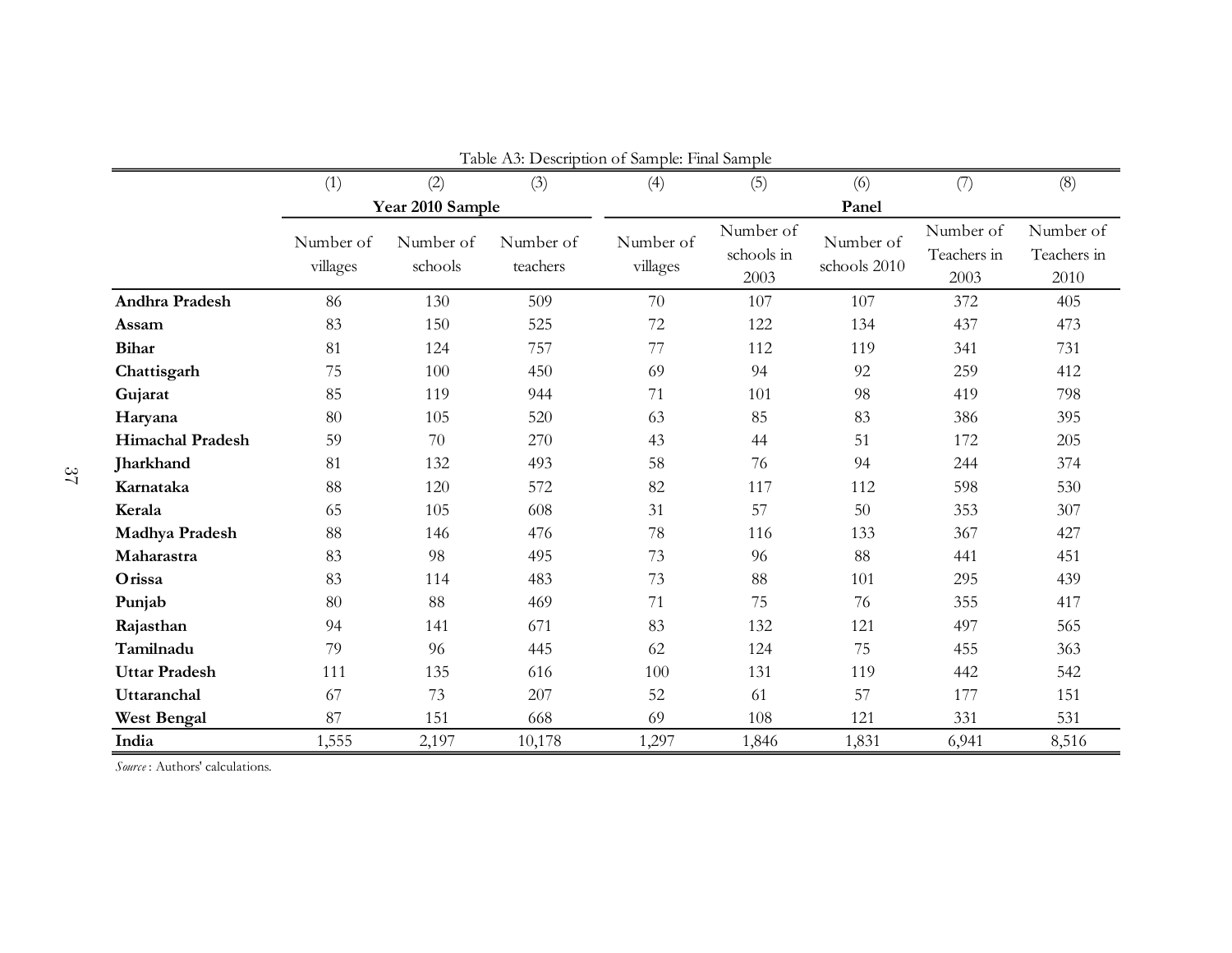|                                                                                                                                                                                                              | (1)       | (2)               | (3)         | (4)       | (5)                          | (6)         | (7)       | (8)                                    | (9)                 |
|--------------------------------------------------------------------------------------------------------------------------------------------------------------------------------------------------------------|-----------|-------------------|-------------|-----------|------------------------------|-------------|-----------|----------------------------------------|---------------------|
|                                                                                                                                                                                                              |           | Absence Rates (%) |             |           | <b>Student-Teacher Ratio</b> |             |           | <b>Effective Student-Teacher Ratio</b> |                     |
|                                                                                                                                                                                                              | Year 2003 | Year 2010         | Change      | Year 2003 | Year 2010                    | Change      | Year 2003 | Year 2010                              | Change <sup>+</sup> |
| <b>Andhra Pradesh</b>                                                                                                                                                                                        | 23.38     | 21.48             | $-1.90$     | 27.51     | 25.79                        | $-1.71$     | 35.90     | 32.85                                  | $-3.05$             |
| Assam                                                                                                                                                                                                        | 36.15     | 26.26             | $-9.89***$  | 28.21     | 36.07                        | 7.86***     | 44.18     | 48.92                                  | 4.74                |
| <b>Bihar</b>                                                                                                                                                                                                 | 39.42     | 28.69             | $-10.73***$ | 72.44     | 69.01                        | $-3.43$     | 119.57    | 96.78                                  | $-22.79$            |
| Chattisgarh                                                                                                                                                                                                  | 30.47     | 14.20             | $-16.28***$ | 42.12     | 33.05                        | $-9.07***$  | 60.59     | 38.52                                  | $-22.07$            |
| Gujarat                                                                                                                                                                                                      | 17.92     | 16.14             | $-1.77*$    | 40.42     | 31.94                        | $-8.48***$  | 49.24     | 38.09                                  | $-11.15$            |
| Haryana                                                                                                                                                                                                      | 21.07     | 17.75             | $-3.31**$   | 34.40     | 36.34                        | 1.94        | 43.58     | 44.18                                  | 0.60                |
| <b>Himachal Pradesh</b>                                                                                                                                                                                      | 22.67     | 30.74             | $8.07***$   | 18.04     | 21.73                        | $3.69**$    | 23.33     | 31.38                                  | 8.04                |
| Jharkhand                                                                                                                                                                                                    | 43.50     | 45.84             | 2.34        | 52.30     | 42.84                        | $-9.47***$  | 92.57     | 79.09                                  | $-13.48$            |
| Karnataka                                                                                                                                                                                                    | 22.60     | 23.93             | 1.33        | 29.07     | 23.62                        | $-5.45***$  | 37.56     | 31.05                                  | $-6.51$             |
| Kerala                                                                                                                                                                                                       | 19.60     | 15.79             | $-3.81***$  | 24.84     | 24.49                        | $-0.36$     | 30.90     | 29.08                                  | $-1.82$             |
| Madhya Pradesh                                                                                                                                                                                               | 18.19     | 26.34             | $8.16***$   | 37.19     | 46.57                        | 9.39***     | 45.45     | 63.23                                  | 17.78               |
| Maharastra                                                                                                                                                                                                   | 15.43     | 14.12             | $-1.31$     | 34.54     | 28.66                        | $-5.88***$  | 40.84     | 33.38                                  | $-7.47$             |
| Orissa                                                                                                                                                                                                       | 21.69     | 14.24             | $-7.46***$  | 47.01     | 36.63                        | $-10.38***$ | 60.04     | 42.72                                  | $-17.32$            |
| Punjab                                                                                                                                                                                                       | 36.66     | 13.54             | $-23.13***$ | 30.80     | 31.43                        | 0.63        | 48.63     | 36.36                                  | $-12.28$            |
| Rajasthan                                                                                                                                                                                                    | 25.13     | 22.72             | $-2.42*$    | 38.91     | 32.05                        | $-6.86***$  | 51.97     | 41.47                                  | $-10.50$            |
| Tamilnadu                                                                                                                                                                                                    | 20.43     | 12.92             | $-7.51***$  | 29.56     | 25.85                        | $-3.71**$   | 37.15     | 29.69                                  | $-7.47$             |
| <b>Uttar Pradesh</b>                                                                                                                                                                                         | 26.72     | 31.21             | 4.49***     | 69.37     | 47.40                        | $-21.97***$ | 94.66     | 68.90                                  | $-25.76$            |
| Uttaranchal                                                                                                                                                                                                  | 32.29     | 21.02             | $-11.27***$ | 24.49     | 31.02                        | $6.54***$   | 36.17     | 39.28                                  | 3.12                |
| <b>West Bengal</b>                                                                                                                                                                                           | 26.41     | 20.97             | $-5.44***$  | 58.23     | 41.61                        | $-16.62***$ | 79.12     | 52.65                                  | $-26.47$            |
| India                                                                                                                                                                                                        | 26.29     | 23.64             | $-2.64***$  | 47.19     | 39.80                        | $-7.39***$  | 64.02     | 52.13                                  | $-11.89$            |
| Source: Authors' calculations; DISE Notes: All figures are weighted by SCR's rural population. Absence figures for 2003 differ from the figures in the Kremer et al. (2005) paper. This is because the urban |           |                   |             |           |                              |             |           |                                        |                     |

Table A4: Absence Rate of Teachers & Student-Teacher Ratios in Rural Public Schools by State by Year

schools are removed from the sample. We do not conduct inference on the changes in "Effective Student-Teacher Ratio" because the data on total number of teachers are obtained from administrative (DISE) data.

 † We do not conduct inference on the changes in "Effective Student-Teacher Ratio" because the data on total number of teachers are obtained from administrative (DISE) data. \*\*\* significant at 1%, \*\* significant at 5%, \* significant at 10%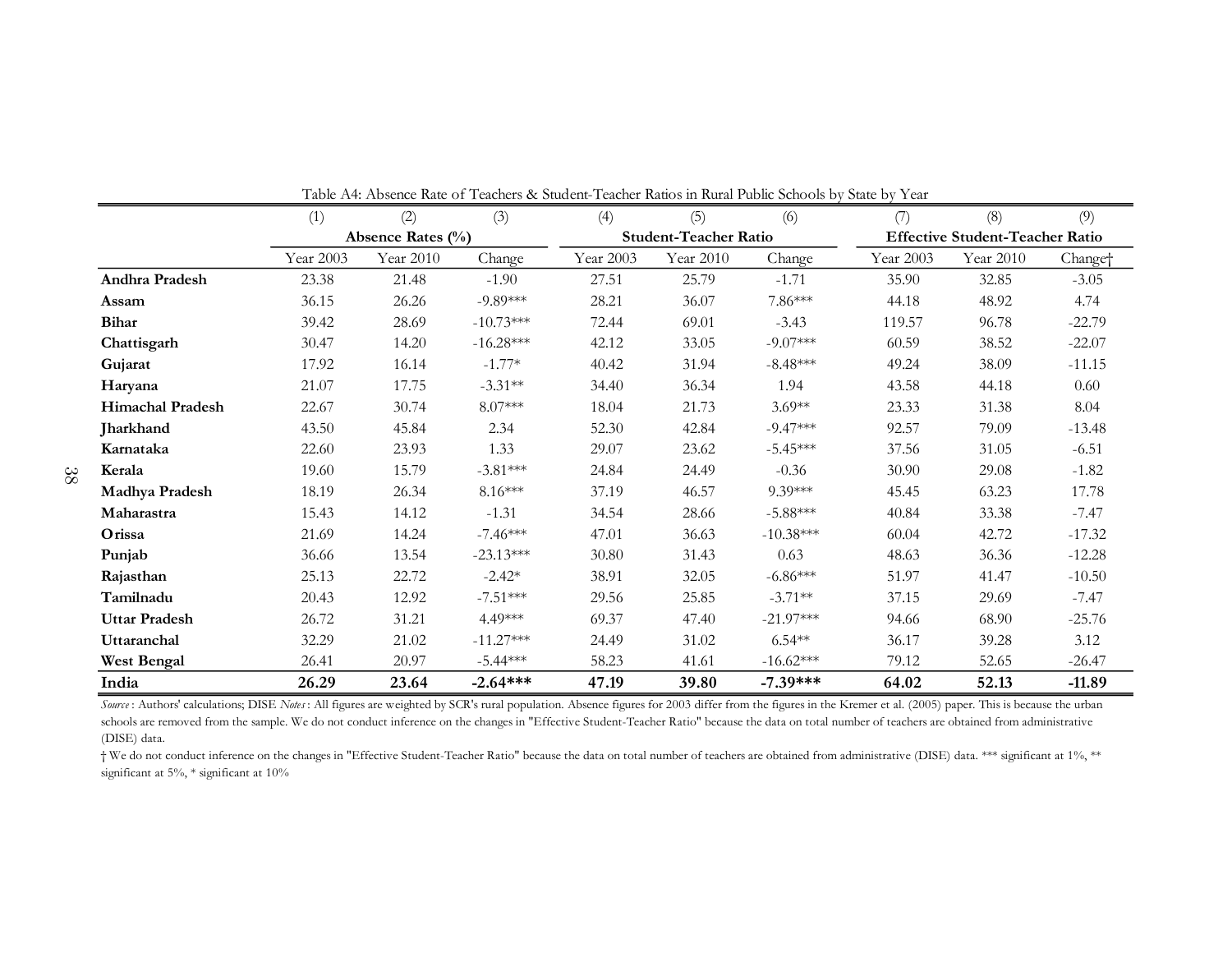| Summary<br><b>Individual regressions</b><br>Multiple regressions<br>statistics<br>no fixed<br>w/ district<br>no fixed<br>w/ district<br>w/ state<br>$w/$ state<br>Year 2010<br>fixed effects fixed effects<br>fixed effects fixed effects<br>effects<br>effects<br>Have bachelors degree<br>0.58<br>$-1.03$<br>$-6.20***$<br>$-1.96$<br>$-5.78**$<br>$-7.51***$<br>$-6.84***$<br>(1.76)<br>(0.32)<br>(1.94)<br>(2.39)<br>(2.57)<br>(2.45)<br>(2.59)<br>Have teacher training<br>0.68<br>$-11.95***$<br>$-3.48$<br>$-2.92$<br>$-2.39$<br>$-2.43$<br>$-2.09$<br>(0.31)<br>(2.39)<br>(2.73)<br>(2.81)<br>(2.69)<br>(2.87)<br>(2.38)<br>0.30<br>10.97***<br>$-2.25$<br>Are contract teachers<br>0.46<br>$-1.12$<br>$-0.27$<br>$-2.32$<br>(2.97)<br>(2.83)<br>(2.71)<br>(3.21)<br>(0.30)<br>(2.37)<br>(2.48)<br>0.78<br>$-7.72***$<br>$-1.24$<br>$-2.53$<br>Are paid regularly<br>$-1.51$<br>$-1.10$<br>$-0.60$<br>(0.39)<br>(1.95)<br>(1.92)<br>(2.20)<br>(2.00)<br>(1.95)<br>(2.17)<br>Recognition scheme exists<br>0.81<br>$-6.53***$<br>$-1.72$<br>$-2.25$<br>$-0.19$<br>$-0.94$<br>$-1.43$<br>(2.07)<br>(2.01)<br>(0.37)<br>(2.12)<br>(1.86)<br>(2.08)<br>(1.81)<br>$-3.70***$<br>9.25<br>$-0.58$<br>$-0.30$<br>0.43<br>$-0.18$<br>$-0.15$<br>Log of salary<br>(0.96)<br>(0.99)<br>(0.62)<br>(1.08)<br>(0.88)<br>(1.01)<br>(0.94)<br>Log student-teacher ratio<br>3.50<br>1.88<br>$-2.31**$<br>$-4.07***$<br>$-2.42**$<br>$-1.65*$<br>$-3.29***$<br>(0.59)<br>(1.26)<br>(0.99)<br>(1.15)<br>(1.40)<br>(1.10)<br>(1.24)<br>0.79<br>0.77<br>0.57<br>2.62<br>2.01<br>Mid-day meals<br>0.49<br>0.47<br>(0.38)<br>(1.74)<br>(1.80)<br>(2.07)<br>(1.70)<br>(1.77)<br>(2.03)<br>Infrastructure index (0-4)<br>3.35<br>$-3.44***$<br>$-0.23$<br>$-0.31$<br>$-0.89$<br>0.07<br>0.07<br>(1.30)<br>(0.70)<br>(0.80)<br>(0.77)<br>(0.56)<br>(0.68)<br>(0.69)<br>0.26<br>0.76<br>0.04<br>0.58<br>0.19<br>0.17<br>0.14<br>Remoteness index (normalized)<br>(0.68)<br>(0.95)<br>(0.59)<br>(0.64)<br>(0.64)<br>(0.61)<br>(0.65)<br>Monitoring and community variables<br>Probability of inspection in last 3 months<br>0.56<br>$-10.47***$<br>$-7.87***$<br>$-7.63***$<br>$-6.64***$<br>$-6.32***$<br>$-6.20***$<br>(0.29)<br>(2.39)<br>(2.04)<br>(2.37)<br>(2.07)<br>(2.08)<br>(1.90)<br>$-6.72***$<br>$-3.22**$<br>Probability of PTA meeting in last 3 months<br>0.45<br>$-2.80**$<br>$-2.59*$<br>$-1.77$<br>$-2.13$<br>(0.48)<br>(1.51)<br>(1.32)<br>(1.13)<br>(1.32)<br>(1.17)<br>(1.33)<br>2.43<br>$-3.16***$<br>0.37<br>$-0.46$<br>$-0.90$<br>0.64<br>$-0.82$<br>Mean parental education (1-7 scale)<br>(0.97)<br>(1.08)<br>(1.07)<br>(0.74)<br>(1.00)<br>(1.00)<br>(0.95)<br>3.29<br>$-11.01***$<br>$-9.27***$<br>Log state per-capita GDP<br>(0.49)<br>(1.51)<br>(2.50)<br><b>Regression statistics</b><br>74.58***<br>Constant<br>(11.76)<br>0.139<br>0.231<br>0.394<br>R-squared<br>0.211<br>0.273<br>Adjusted R-squared<br>0.126<br>$F$ -statistic (Inspected = PTA met)<br>3.186*<br>$3.450*$<br>2.024 |                         | (1) | (2) | (3) | (4) | (5) | (6) | (7) |
|-----------------------------------------------------------------------------------------------------------------------------------------------------------------------------------------------------------------------------------------------------------------------------------------------------------------------------------------------------------------------------------------------------------------------------------------------------------------------------------------------------------------------------------------------------------------------------------------------------------------------------------------------------------------------------------------------------------------------------------------------------------------------------------------------------------------------------------------------------------------------------------------------------------------------------------------------------------------------------------------------------------------------------------------------------------------------------------------------------------------------------------------------------------------------------------------------------------------------------------------------------------------------------------------------------------------------------------------------------------------------------------------------------------------------------------------------------------------------------------------------------------------------------------------------------------------------------------------------------------------------------------------------------------------------------------------------------------------------------------------------------------------------------------------------------------------------------------------------------------------------------------------------------------------------------------------------------------------------------------------------------------------------------------------------------------------------------------------------------------------------------------------------------------------------------------------------------------------------------------------------------------------------------------------------------------------------------------------------------------------------------------------------------------------------------------------------------------------------------------------------------------------------------------------------------------------------------------------------------------------------------------------------------------------------------------------------------------------------------------------------------------------------------------------------------------------------------------------------------------------------------------------------------------------------------------------------------------------------------------------------------|-------------------------|-----|-----|-----|-----|-----|-----|-----|
|                                                                                                                                                                                                                                                                                                                                                                                                                                                                                                                                                                                                                                                                                                                                                                                                                                                                                                                                                                                                                                                                                                                                                                                                                                                                                                                                                                                                                                                                                                                                                                                                                                                                                                                                                                                                                                                                                                                                                                                                                                                                                                                                                                                                                                                                                                                                                                                                                                                                                                                                                                                                                                                                                                                                                                                                                                                                                                                                                                                                     |                         |     |     |     |     |     |     |     |
|                                                                                                                                                                                                                                                                                                                                                                                                                                                                                                                                                                                                                                                                                                                                                                                                                                                                                                                                                                                                                                                                                                                                                                                                                                                                                                                                                                                                                                                                                                                                                                                                                                                                                                                                                                                                                                                                                                                                                                                                                                                                                                                                                                                                                                                                                                                                                                                                                                                                                                                                                                                                                                                                                                                                                                                                                                                                                                                                                                                                     |                         |     |     |     |     |     |     |     |
|                                                                                                                                                                                                                                                                                                                                                                                                                                                                                                                                                                                                                                                                                                                                                                                                                                                                                                                                                                                                                                                                                                                                                                                                                                                                                                                                                                                                                                                                                                                                                                                                                                                                                                                                                                                                                                                                                                                                                                                                                                                                                                                                                                                                                                                                                                                                                                                                                                                                                                                                                                                                                                                                                                                                                                                                                                                                                                                                                                                                     | Teacher variables       |     |     |     |     |     |     |     |
|                                                                                                                                                                                                                                                                                                                                                                                                                                                                                                                                                                                                                                                                                                                                                                                                                                                                                                                                                                                                                                                                                                                                                                                                                                                                                                                                                                                                                                                                                                                                                                                                                                                                                                                                                                                                                                                                                                                                                                                                                                                                                                                                                                                                                                                                                                                                                                                                                                                                                                                                                                                                                                                                                                                                                                                                                                                                                                                                                                                                     |                         |     |     |     |     |     |     |     |
|                                                                                                                                                                                                                                                                                                                                                                                                                                                                                                                                                                                                                                                                                                                                                                                                                                                                                                                                                                                                                                                                                                                                                                                                                                                                                                                                                                                                                                                                                                                                                                                                                                                                                                                                                                                                                                                                                                                                                                                                                                                                                                                                                                                                                                                                                                                                                                                                                                                                                                                                                                                                                                                                                                                                                                                                                                                                                                                                                                                                     |                         |     |     |     |     |     |     |     |
|                                                                                                                                                                                                                                                                                                                                                                                                                                                                                                                                                                                                                                                                                                                                                                                                                                                                                                                                                                                                                                                                                                                                                                                                                                                                                                                                                                                                                                                                                                                                                                                                                                                                                                                                                                                                                                                                                                                                                                                                                                                                                                                                                                                                                                                                                                                                                                                                                                                                                                                                                                                                                                                                                                                                                                                                                                                                                                                                                                                                     |                         |     |     |     |     |     |     |     |
|                                                                                                                                                                                                                                                                                                                                                                                                                                                                                                                                                                                                                                                                                                                                                                                                                                                                                                                                                                                                                                                                                                                                                                                                                                                                                                                                                                                                                                                                                                                                                                                                                                                                                                                                                                                                                                                                                                                                                                                                                                                                                                                                                                                                                                                                                                                                                                                                                                                                                                                                                                                                                                                                                                                                                                                                                                                                                                                                                                                                     |                         |     |     |     |     |     |     |     |
|                                                                                                                                                                                                                                                                                                                                                                                                                                                                                                                                                                                                                                                                                                                                                                                                                                                                                                                                                                                                                                                                                                                                                                                                                                                                                                                                                                                                                                                                                                                                                                                                                                                                                                                                                                                                                                                                                                                                                                                                                                                                                                                                                                                                                                                                                                                                                                                                                                                                                                                                                                                                                                                                                                                                                                                                                                                                                                                                                                                                     |                         |     |     |     |     |     |     |     |
|                                                                                                                                                                                                                                                                                                                                                                                                                                                                                                                                                                                                                                                                                                                                                                                                                                                                                                                                                                                                                                                                                                                                                                                                                                                                                                                                                                                                                                                                                                                                                                                                                                                                                                                                                                                                                                                                                                                                                                                                                                                                                                                                                                                                                                                                                                                                                                                                                                                                                                                                                                                                                                                                                                                                                                                                                                                                                                                                                                                                     |                         |     |     |     |     |     |     |     |
|                                                                                                                                                                                                                                                                                                                                                                                                                                                                                                                                                                                                                                                                                                                                                                                                                                                                                                                                                                                                                                                                                                                                                                                                                                                                                                                                                                                                                                                                                                                                                                                                                                                                                                                                                                                                                                                                                                                                                                                                                                                                                                                                                                                                                                                                                                                                                                                                                                                                                                                                                                                                                                                                                                                                                                                                                                                                                                                                                                                                     |                         |     |     |     |     |     |     |     |
|                                                                                                                                                                                                                                                                                                                                                                                                                                                                                                                                                                                                                                                                                                                                                                                                                                                                                                                                                                                                                                                                                                                                                                                                                                                                                                                                                                                                                                                                                                                                                                                                                                                                                                                                                                                                                                                                                                                                                                                                                                                                                                                                                                                                                                                                                                                                                                                                                                                                                                                                                                                                                                                                                                                                                                                                                                                                                                                                                                                                     |                         |     |     |     |     |     |     |     |
|                                                                                                                                                                                                                                                                                                                                                                                                                                                                                                                                                                                                                                                                                                                                                                                                                                                                                                                                                                                                                                                                                                                                                                                                                                                                                                                                                                                                                                                                                                                                                                                                                                                                                                                                                                                                                                                                                                                                                                                                                                                                                                                                                                                                                                                                                                                                                                                                                                                                                                                                                                                                                                                                                                                                                                                                                                                                                                                                                                                                     |                         |     |     |     |     |     |     |     |
|                                                                                                                                                                                                                                                                                                                                                                                                                                                                                                                                                                                                                                                                                                                                                                                                                                                                                                                                                                                                                                                                                                                                                                                                                                                                                                                                                                                                                                                                                                                                                                                                                                                                                                                                                                                                                                                                                                                                                                                                                                                                                                                                                                                                                                                                                                                                                                                                                                                                                                                                                                                                                                                                                                                                                                                                                                                                                                                                                                                                     |                         |     |     |     |     |     |     |     |
|                                                                                                                                                                                                                                                                                                                                                                                                                                                                                                                                                                                                                                                                                                                                                                                                                                                                                                                                                                                                                                                                                                                                                                                                                                                                                                                                                                                                                                                                                                                                                                                                                                                                                                                                                                                                                                                                                                                                                                                                                                                                                                                                                                                                                                                                                                                                                                                                                                                                                                                                                                                                                                                                                                                                                                                                                                                                                                                                                                                                     |                         |     |     |     |     |     |     |     |
|                                                                                                                                                                                                                                                                                                                                                                                                                                                                                                                                                                                                                                                                                                                                                                                                                                                                                                                                                                                                                                                                                                                                                                                                                                                                                                                                                                                                                                                                                                                                                                                                                                                                                                                                                                                                                                                                                                                                                                                                                                                                                                                                                                                                                                                                                                                                                                                                                                                                                                                                                                                                                                                                                                                                                                                                                                                                                                                                                                                                     |                         |     |     |     |     |     |     |     |
|                                                                                                                                                                                                                                                                                                                                                                                                                                                                                                                                                                                                                                                                                                                                                                                                                                                                                                                                                                                                                                                                                                                                                                                                                                                                                                                                                                                                                                                                                                                                                                                                                                                                                                                                                                                                                                                                                                                                                                                                                                                                                                                                                                                                                                                                                                                                                                                                                                                                                                                                                                                                                                                                                                                                                                                                                                                                                                                                                                                                     | <b>School variables</b> |     |     |     |     |     |     |     |
|                                                                                                                                                                                                                                                                                                                                                                                                                                                                                                                                                                                                                                                                                                                                                                                                                                                                                                                                                                                                                                                                                                                                                                                                                                                                                                                                                                                                                                                                                                                                                                                                                                                                                                                                                                                                                                                                                                                                                                                                                                                                                                                                                                                                                                                                                                                                                                                                                                                                                                                                                                                                                                                                                                                                                                                                                                                                                                                                                                                                     |                         |     |     |     |     |     |     |     |
|                                                                                                                                                                                                                                                                                                                                                                                                                                                                                                                                                                                                                                                                                                                                                                                                                                                                                                                                                                                                                                                                                                                                                                                                                                                                                                                                                                                                                                                                                                                                                                                                                                                                                                                                                                                                                                                                                                                                                                                                                                                                                                                                                                                                                                                                                                                                                                                                                                                                                                                                                                                                                                                                                                                                                                                                                                                                                                                                                                                                     |                         |     |     |     |     |     |     |     |
|                                                                                                                                                                                                                                                                                                                                                                                                                                                                                                                                                                                                                                                                                                                                                                                                                                                                                                                                                                                                                                                                                                                                                                                                                                                                                                                                                                                                                                                                                                                                                                                                                                                                                                                                                                                                                                                                                                                                                                                                                                                                                                                                                                                                                                                                                                                                                                                                                                                                                                                                                                                                                                                                                                                                                                                                                                                                                                                                                                                                     |                         |     |     |     |     |     |     |     |
|                                                                                                                                                                                                                                                                                                                                                                                                                                                                                                                                                                                                                                                                                                                                                                                                                                                                                                                                                                                                                                                                                                                                                                                                                                                                                                                                                                                                                                                                                                                                                                                                                                                                                                                                                                                                                                                                                                                                                                                                                                                                                                                                                                                                                                                                                                                                                                                                                                                                                                                                                                                                                                                                                                                                                                                                                                                                                                                                                                                                     |                         |     |     |     |     |     |     |     |
|                                                                                                                                                                                                                                                                                                                                                                                                                                                                                                                                                                                                                                                                                                                                                                                                                                                                                                                                                                                                                                                                                                                                                                                                                                                                                                                                                                                                                                                                                                                                                                                                                                                                                                                                                                                                                                                                                                                                                                                                                                                                                                                                                                                                                                                                                                                                                                                                                                                                                                                                                                                                                                                                                                                                                                                                                                                                                                                                                                                                     |                         |     |     |     |     |     |     |     |
|                                                                                                                                                                                                                                                                                                                                                                                                                                                                                                                                                                                                                                                                                                                                                                                                                                                                                                                                                                                                                                                                                                                                                                                                                                                                                                                                                                                                                                                                                                                                                                                                                                                                                                                                                                                                                                                                                                                                                                                                                                                                                                                                                                                                                                                                                                                                                                                                                                                                                                                                                                                                                                                                                                                                                                                                                                                                                                                                                                                                     |                         |     |     |     |     |     |     |     |
|                                                                                                                                                                                                                                                                                                                                                                                                                                                                                                                                                                                                                                                                                                                                                                                                                                                                                                                                                                                                                                                                                                                                                                                                                                                                                                                                                                                                                                                                                                                                                                                                                                                                                                                                                                                                                                                                                                                                                                                                                                                                                                                                                                                                                                                                                                                                                                                                                                                                                                                                                                                                                                                                                                                                                                                                                                                                                                                                                                                                     |                         |     |     |     |     |     |     |     |
|                                                                                                                                                                                                                                                                                                                                                                                                                                                                                                                                                                                                                                                                                                                                                                                                                                                                                                                                                                                                                                                                                                                                                                                                                                                                                                                                                                                                                                                                                                                                                                                                                                                                                                                                                                                                                                                                                                                                                                                                                                                                                                                                                                                                                                                                                                                                                                                                                                                                                                                                                                                                                                                                                                                                                                                                                                                                                                                                                                                                     |                         |     |     |     |     |     |     |     |
|                                                                                                                                                                                                                                                                                                                                                                                                                                                                                                                                                                                                                                                                                                                                                                                                                                                                                                                                                                                                                                                                                                                                                                                                                                                                                                                                                                                                                                                                                                                                                                                                                                                                                                                                                                                                                                                                                                                                                                                                                                                                                                                                                                                                                                                                                                                                                                                                                                                                                                                                                                                                                                                                                                                                                                                                                                                                                                                                                                                                     |                         |     |     |     |     |     |     |     |
|                                                                                                                                                                                                                                                                                                                                                                                                                                                                                                                                                                                                                                                                                                                                                                                                                                                                                                                                                                                                                                                                                                                                                                                                                                                                                                                                                                                                                                                                                                                                                                                                                                                                                                                                                                                                                                                                                                                                                                                                                                                                                                                                                                                                                                                                                                                                                                                                                                                                                                                                                                                                                                                                                                                                                                                                                                                                                                                                                                                                     |                         |     |     |     |     |     |     |     |
|                                                                                                                                                                                                                                                                                                                                                                                                                                                                                                                                                                                                                                                                                                                                                                                                                                                                                                                                                                                                                                                                                                                                                                                                                                                                                                                                                                                                                                                                                                                                                                                                                                                                                                                                                                                                                                                                                                                                                                                                                                                                                                                                                                                                                                                                                                                                                                                                                                                                                                                                                                                                                                                                                                                                                                                                                                                                                                                                                                                                     |                         |     |     |     |     |     |     |     |
|                                                                                                                                                                                                                                                                                                                                                                                                                                                                                                                                                                                                                                                                                                                                                                                                                                                                                                                                                                                                                                                                                                                                                                                                                                                                                                                                                                                                                                                                                                                                                                                                                                                                                                                                                                                                                                                                                                                                                                                                                                                                                                                                                                                                                                                                                                                                                                                                                                                                                                                                                                                                                                                                                                                                                                                                                                                                                                                                                                                                     |                         |     |     |     |     |     |     |     |
|                                                                                                                                                                                                                                                                                                                                                                                                                                                                                                                                                                                                                                                                                                                                                                                                                                                                                                                                                                                                                                                                                                                                                                                                                                                                                                                                                                                                                                                                                                                                                                                                                                                                                                                                                                                                                                                                                                                                                                                                                                                                                                                                                                                                                                                                                                                                                                                                                                                                                                                                                                                                                                                                                                                                                                                                                                                                                                                                                                                                     |                         |     |     |     |     |     |     |     |
|                                                                                                                                                                                                                                                                                                                                                                                                                                                                                                                                                                                                                                                                                                                                                                                                                                                                                                                                                                                                                                                                                                                                                                                                                                                                                                                                                                                                                                                                                                                                                                                                                                                                                                                                                                                                                                                                                                                                                                                                                                                                                                                                                                                                                                                                                                                                                                                                                                                                                                                                                                                                                                                                                                                                                                                                                                                                                                                                                                                                     |                         |     |     |     |     |     |     |     |
|                                                                                                                                                                                                                                                                                                                                                                                                                                                                                                                                                                                                                                                                                                                                                                                                                                                                                                                                                                                                                                                                                                                                                                                                                                                                                                                                                                                                                                                                                                                                                                                                                                                                                                                                                                                                                                                                                                                                                                                                                                                                                                                                                                                                                                                                                                                                                                                                                                                                                                                                                                                                                                                                                                                                                                                                                                                                                                                                                                                                     |                         |     |     |     |     |     |     |     |
|                                                                                                                                                                                                                                                                                                                                                                                                                                                                                                                                                                                                                                                                                                                                                                                                                                                                                                                                                                                                                                                                                                                                                                                                                                                                                                                                                                                                                                                                                                                                                                                                                                                                                                                                                                                                                                                                                                                                                                                                                                                                                                                                                                                                                                                                                                                                                                                                                                                                                                                                                                                                                                                                                                                                                                                                                                                                                                                                                                                                     |                         |     |     |     |     |     |     |     |
|                                                                                                                                                                                                                                                                                                                                                                                                                                                                                                                                                                                                                                                                                                                                                                                                                                                                                                                                                                                                                                                                                                                                                                                                                                                                                                                                                                                                                                                                                                                                                                                                                                                                                                                                                                                                                                                                                                                                                                                                                                                                                                                                                                                                                                                                                                                                                                                                                                                                                                                                                                                                                                                                                                                                                                                                                                                                                                                                                                                                     |                         |     |     |     |     |     |     |     |
|                                                                                                                                                                                                                                                                                                                                                                                                                                                                                                                                                                                                                                                                                                                                                                                                                                                                                                                                                                                                                                                                                                                                                                                                                                                                                                                                                                                                                                                                                                                                                                                                                                                                                                                                                                                                                                                                                                                                                                                                                                                                                                                                                                                                                                                                                                                                                                                                                                                                                                                                                                                                                                                                                                                                                                                                                                                                                                                                                                                                     |                         |     |     |     |     |     |     |     |
|                                                                                                                                                                                                                                                                                                                                                                                                                                                                                                                                                                                                                                                                                                                                                                                                                                                                                                                                                                                                                                                                                                                                                                                                                                                                                                                                                                                                                                                                                                                                                                                                                                                                                                                                                                                                                                                                                                                                                                                                                                                                                                                                                                                                                                                                                                                                                                                                                                                                                                                                                                                                                                                                                                                                                                                                                                                                                                                                                                                                     |                         |     |     |     |     |     |     |     |
|                                                                                                                                                                                                                                                                                                                                                                                                                                                                                                                                                                                                                                                                                                                                                                                                                                                                                                                                                                                                                                                                                                                                                                                                                                                                                                                                                                                                                                                                                                                                                                                                                                                                                                                                                                                                                                                                                                                                                                                                                                                                                                                                                                                                                                                                                                                                                                                                                                                                                                                                                                                                                                                                                                                                                                                                                                                                                                                                                                                                     |                         |     |     |     |     |     |     |     |
|                                                                                                                                                                                                                                                                                                                                                                                                                                                                                                                                                                                                                                                                                                                                                                                                                                                                                                                                                                                                                                                                                                                                                                                                                                                                                                                                                                                                                                                                                                                                                                                                                                                                                                                                                                                                                                                                                                                                                                                                                                                                                                                                                                                                                                                                                                                                                                                                                                                                                                                                                                                                                                                                                                                                                                                                                                                                                                                                                                                                     |                         |     |     |     |     |     |     |     |
|                                                                                                                                                                                                                                                                                                                                                                                                                                                                                                                                                                                                                                                                                                                                                                                                                                                                                                                                                                                                                                                                                                                                                                                                                                                                                                                                                                                                                                                                                                                                                                                                                                                                                                                                                                                                                                                                                                                                                                                                                                                                                                                                                                                                                                                                                                                                                                                                                                                                                                                                                                                                                                                                                                                                                                                                                                                                                                                                                                                                     |                         |     |     |     |     |     |     |     |
|                                                                                                                                                                                                                                                                                                                                                                                                                                                                                                                                                                                                                                                                                                                                                                                                                                                                                                                                                                                                                                                                                                                                                                                                                                                                                                                                                                                                                                                                                                                                                                                                                                                                                                                                                                                                                                                                                                                                                                                                                                                                                                                                                                                                                                                                                                                                                                                                                                                                                                                                                                                                                                                                                                                                                                                                                                                                                                                                                                                                     |                         |     |     |     |     |     |     |     |
| 1,555<br>1,555<br>1,555                                                                                                                                                                                                                                                                                                                                                                                                                                                                                                                                                                                                                                                                                                                                                                                                                                                                                                                                                                                                                                                                                                                                                                                                                                                                                                                                                                                                                                                                                                                                                                                                                                                                                                                                                                                                                                                                                                                                                                                                                                                                                                                                                                                                                                                                                                                                                                                                                                                                                                                                                                                                                                                                                                                                                                                                                                                                                                                                                                             | Number of villages      |     |     |     |     |     |     |     |

Table A5: Cross-section OLS Regressions Results, Village Level, 2010 Data (Dependent Variable: Teacher Absence Rate (%))

*Source* : Authors' calculations. *Notes* : In summary statistics, standard deviations are in parentheses; in bivariate and multiple regressions, robust standard errors clustered at the district-level are in parentheses. In individual regressions (Columns 2-4), each cell is a separate regression of the row variables with the dependent variable being the change in teacher absence rate in percentage points at the village-level. In multiple regressions (Columns 5-7), each column is a single regression on all row variables. Infrastructure index variable uses availability of four items (drinking water, toilets, electricity, and library) with higher values representing better infrastructure; similarly remoteness index uses distances to nine sets of facilities, with higher values representing more remote villages. Summary statistics and regressions are weighted by SCR's population. \*\*\* significant at 1%, \*\* significant at 5%, \* significant at 10%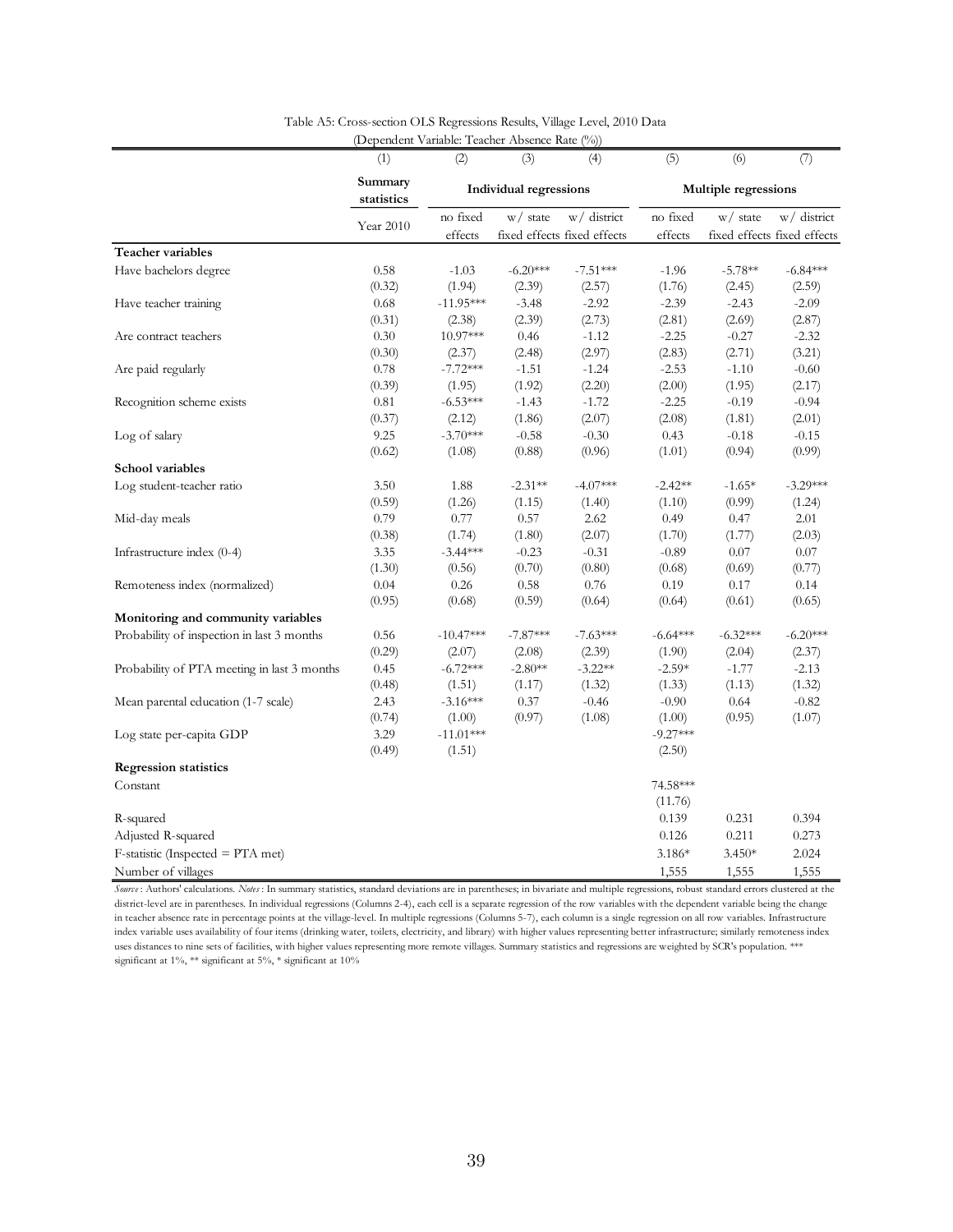|                                               | (1)                    | (2)           | (3)           | (4)       | (5)                  | (6)           |  |
|-----------------------------------------------|------------------------|---------------|---------------|-----------|----------------------|---------------|--|
|                                               | Individual regressions |               |               |           | Multiple regressions |               |  |
|                                               | no fixed               | $w/$ state    | w/ district   | no fixed  | $w/$ state           | w/district    |  |
|                                               | effects                | fixed effects | fixed effects | effects   | fixed effects        | fixed effects |  |
| Changes in teacher variables                  |                        |               |               |           |                      |               |  |
| Have bachelors degree                         | $-0.003$               | 0.042         | 0.039         | 0.006     | 0.037                | 0.030         |  |
|                                               | (0.046)                | (0.053)       | (0.050)       | (0.046)   | (0.051)              | (0.055)       |  |
| Have teacher training                         | 0.041                  | 0.054         | 0.085         | 0.029     | 0.046                | 0.064         |  |
|                                               | (0.056)                | (0.057)       | (0.054)       | (0.053)   | (0.055)              | (0.061)       |  |
| Are contract teachers                         | 0.055                  | 0.063         | $-0.040$      | $0.108*$  | 0.088                | $-0.009$      |  |
|                                               | (0.053)                | (0.073)       | (0.069)       | (0.059)   | (0.070)              | (0.082)       |  |
| Are paid regularly                            | $-0.036$               | $-0.010$      | $-0.010$      | $-0.037$  | $-0.005$             | $-0.004$      |  |
|                                               | (0.030)                | (0.035)       | (0.035)       | (0.031)   | (0.035)              | (0.041)       |  |
| Recognition scheme exists                     | $0.069**$              | $0.062**$     | 0.020         | $0.067**$ | $0.060*$             | 0.023         |  |
|                                               | (0.028)                | (0.031)       | (0.032)       | (0.028)   | (0.031)              | (0.037)       |  |
| Changes in school variables                   |                        |               |               |           |                      |               |  |
| Log student-teacher ratio                     | $0.055*$               | 0.032         | 0.029         | 0.049     | 0.024                | 0.012         |  |
|                                               | (0.031)                | (0.032)       | (0.034)       | (0.030)   | (0.031)              | (0.037)       |  |
| Mid-day meals                                 | 0.007                  | $-0.008$      | $-0.024$      | 0.018     | $-0.008$             | $-0.017$      |  |
|                                               | (0.032)                | (0.041)       | (0.046)       | (0.034)   | (0.042)              | (0.050)       |  |
| Infrastructure index (0-4)                    | 0.010                  | 0.011         | 0.005         | 0.006     | 0.011                | 0.004         |  |
|                                               | (0.012)                | (0.013)       | (0.015)       | (0.013)   | (0.013)              | (0.015)       |  |
| Remoteness index (normalized)                 | $-0.023$               | $-0.026$      | $-0.032$      | $-0.024$  | $-0.024$             | $-0.028$      |  |
|                                               | (0.022)                | (0.022)       | (0.020)       | (0.021)   | (0.021)              | (0.024)       |  |
| Changes in monitoring and community variables |                        |               |               |           |                      |               |  |
| Probability of PTA meeting in last 3 months   | 0.018                  | $0.052**$     | $0.068**$     | 0.033     | $0.053**$            | $0.070**$     |  |
|                                               | (0.023)                | (0.024)       | (0.029)       | (0.023)   | (0.024)              | (0.027)       |  |
| Mean parental education (1-7 scale)           | $-0.03$                | $-0.04$       | $-0.04**$     | $-0.04$   | $-0.04*$             | $-0.05**$     |  |
|                                               | (0.026)                | (0.026)       | (0.022)       | (0.023)   | (0.024)              | (0.025)       |  |
| Log state per-capita GDP                      | $-4.69$                |               |               | $0.40**$  |                      |               |  |
|                                               | (7.392)                |               |               | (0.167)   |                      |               |  |
| <b>Regression statistics</b>                  |                        |               |               |           |                      |               |  |
| Constant                                      |                        |               |               | $-0.13$   |                      |               |  |
|                                               |                        |               |               | (0.138)   |                      |               |  |
| R-squared                                     |                        |               |               | 0.051     | 0.093                | 0.315         |  |
| Adjusted R-squared                            |                        |               |               | 0.034     | 0.065                | 0.152         |  |
| Number of villages                            |                        |               |               | 1,300     | 1,300                | 1,300         |  |

| Table A6: Panel OLS Regression Results, Village-Level                      |  |
|----------------------------------------------------------------------------|--|
| (Dependent Variable: Change in Probability of Inspection in Past 3 Months) |  |

*Source* : Authors' calculations. *Notes* : Robust standard errors clustered at the district-level are in parentheses. Infrastructure index variable uses availability of four items (drinking water, toilets, electricity, and library) with higher values representing better infrastructure; similarly remoteness index uses distances to nine sets of facilities, with higher values representing more remote villages. Regressions are weighted by SCR's population. \*\*\* significant at 1%, \*\* significant at 5%, \* significant at 10%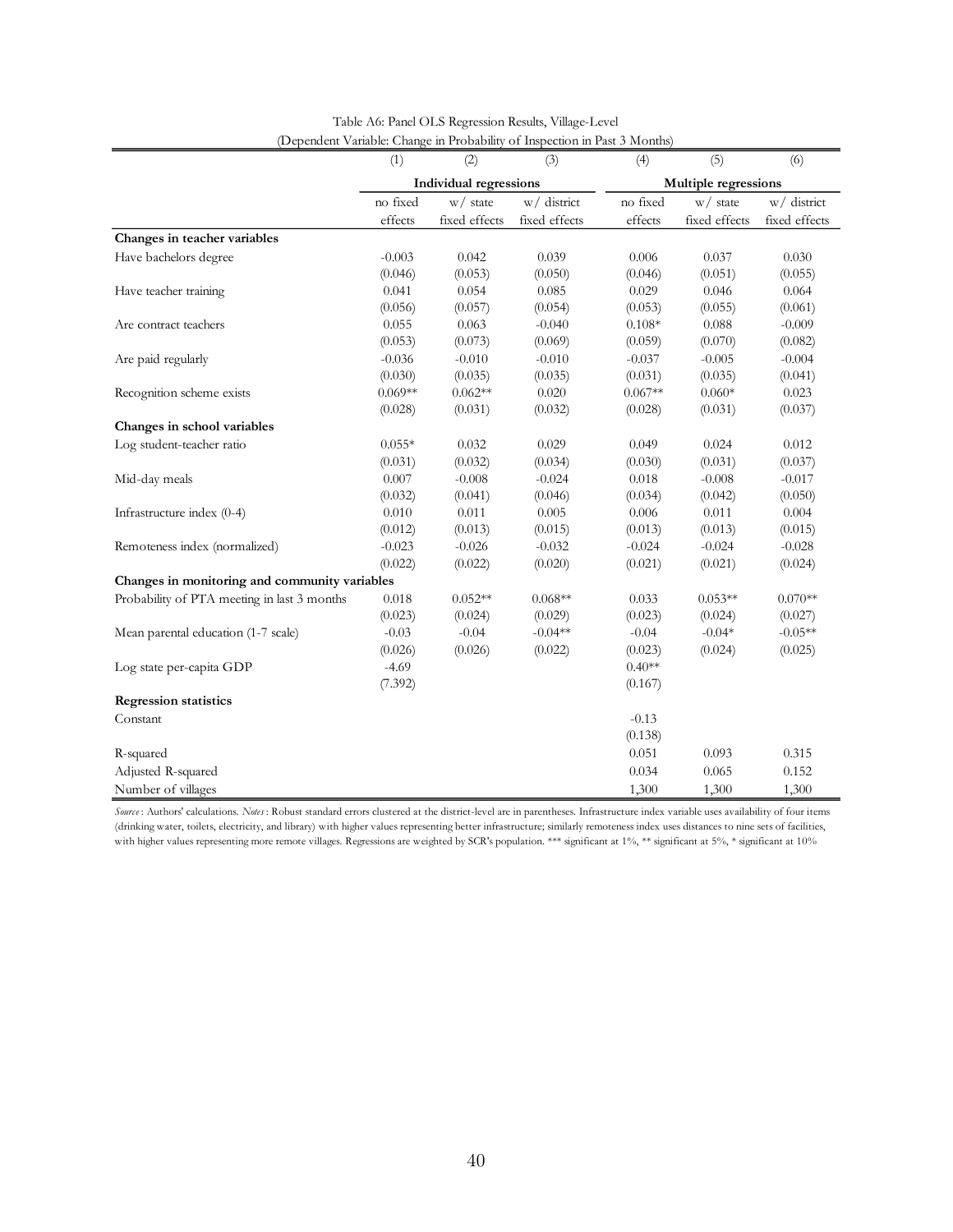|                                       | (1)                          | (2)                                                    | (3)                        |  |  |
|---------------------------------------|------------------------------|--------------------------------------------------------|----------------------------|--|--|
|                                       |                              | Dependent Variable: Percentage Change in Absence       |                            |  |  |
|                                       |                              | Treatment Variable: Increase in Inspection Probability |                            |  |  |
| Coefficient on treatment              | Unconstrained<br>coefficient | Estimate of bias                                       | Implied ratio<br>[(1)/(2)] |  |  |
| Base specification (no fixed effects) | $-5.560***$                  | $-2.298$                                               | 2.598                      |  |  |
|                                       | (1.551)                      |                                                        |                            |  |  |
| State fixed effects                   | $-5.343***$                  | $-0.856$                                               | 6.176                      |  |  |
|                                       | (1.499)                      |                                                        |                            |  |  |
| District fixed effects                | $-5.118***$                  | $-0.502$                                               | 10.189                     |  |  |
|                                       | (1.765)                      |                                                        |                            |  |  |

# Table A7: Selection on Observables and Selection on Unobservables (An application of Altonji, Elder and Taber (2005))

*Source:* Authors' calculations. *Notes:* Robust standard errors clustered at the district-level are in parenthesis. Regressions include full set of controls as Table 3, coefficients not shown for brevity. We discretize the main variable of interest - Change in probability of inspection. Villages where inspection rates increased between 2003 and 2010 are coded as 1, and 0 otherwise. 52 percent of villages experienced an increase in inspection, and inspection rates fell or did not change in the remaining 48 percent. \*\*\* significant at 1%, \*\* significant at 5%, \* significant at 10%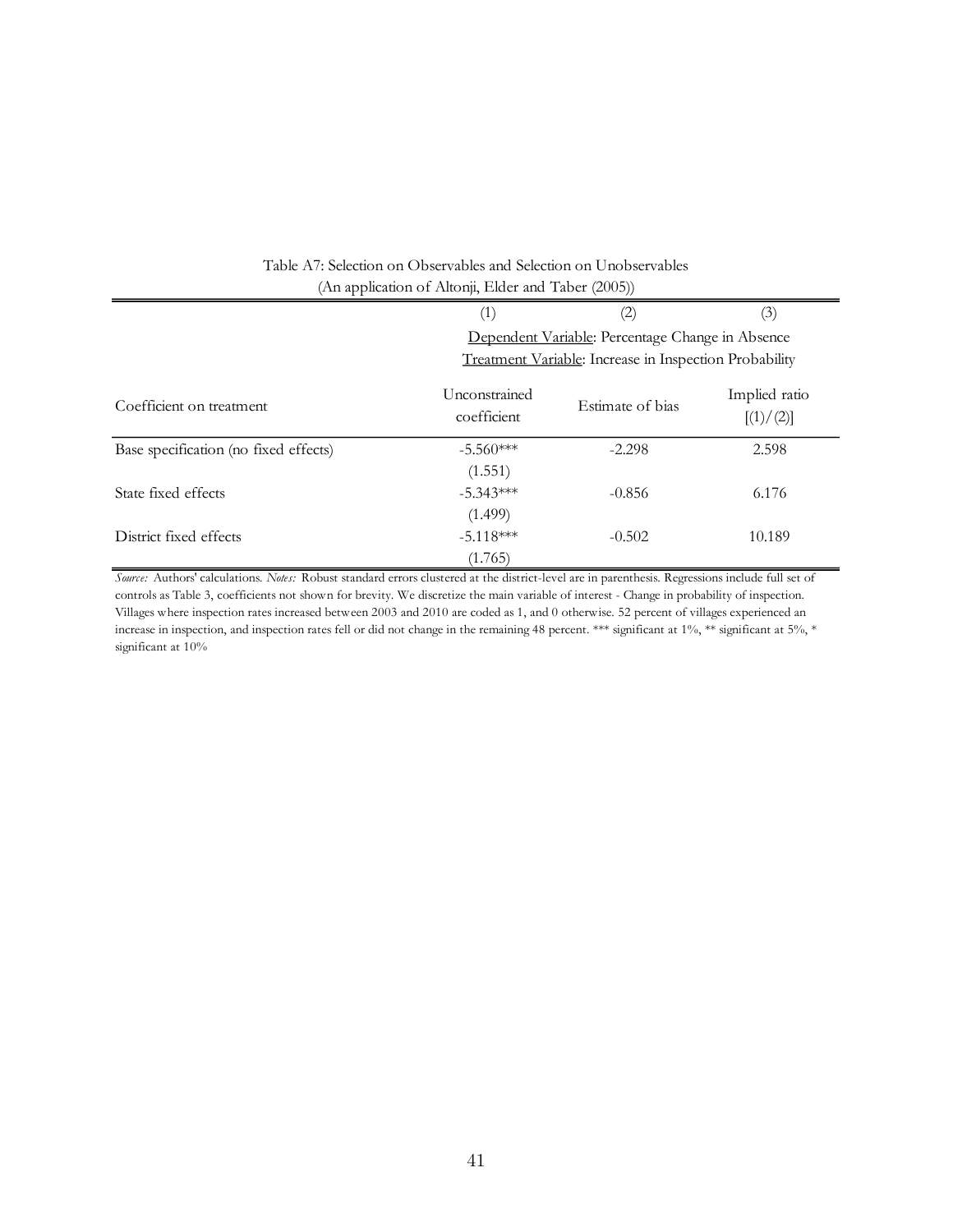| Table A8: The Fiscal Cost of Absence (Year 2010) |                        |                                                          |        |                                                    |        |  |
|--------------------------------------------------|------------------------|----------------------------------------------------------|--------|----------------------------------------------------|--------|--|
|                                                  | (1)                    | (2)                                                      | (3)    | (4)                                                | (5)    |  |
|                                                  | <b>Average Monthly</b> | Total Loss Due to Absence (millions of Rs.)<br>Number of |        |                                                    |        |  |
|                                                  | Teacher Salary (Rs.)   | <b>Teachers</b>                                          |        | Allowed Absence: Allowed Absence: Allowed Absence: |        |  |
|                                                  |                        |                                                          | 8%     | 9%                                                 | 10%    |  |
| <b>Andhra Pradesh</b>                            | 10,299                 | 347,875                                                  | 6,374  | 5,901                                              | 5,428  |  |
| Assam                                            | 9,567                  | 167,161                                                  | 3,855  | 3,644                                              | 3,433  |  |
| Bihar                                            | 8,645                  | 336,359                                                  | 7,942  | 7,559                                              | 7,175  |  |
| Chattisgarh                                      | 8,290                  | 155,573                                                  | 1,055  | 885                                                | 715    |  |
| Gujarat                                          | 15,804                 | 198,584                                                  | 3,374  | 2,960                                              | 2,546  |  |
| Haryana                                          | 16,236                 | 77,980                                                   | 1,630  | 1,463                                              | 1,296  |  |
| <b>Himachal Pradesh</b>                          | 12,199                 | 48,507                                                   | 1,776  | 1,698                                              | 1,620  |  |
| <b>Jharkhand</b>                                 | 9,734                  | 135,690                                                  | 6,598  | 6,423                                              | 6,249  |  |
| Karnataka                                        | 10,897                 | 195,929                                                  | 4,489  | 4,207                                              | 3,925  |  |
| Kerala                                           | 10,751                 | 54,976                                                   | 608    | 529                                                | 451    |  |
| Madhya Pradesh                                   | 9,294                  | 267,846                                                  | 6,027  | 5,698                                              | 5,370  |  |
| Maharastra                                       | 17,246                 | 288,914                                                  | 4,025  | 3,367                                              | 2,710  |  |
| Orissa                                           | 9,382                  | 192,119                                                  | 1,484  | 1,246                                              | 1,008  |  |
| Punjab                                           | 12,654                 | 105,930                                                  | 980    | 803                                                | 626    |  |
| Rajasthan                                        | 14,165                 | 271,205                                                  | 7,463  | 6,956                                              | 6,448  |  |
| Tamilnadu                                        | 18,489                 | 150,820                                                  | 1,811  | 1,443                                              | 1,075  |  |
| <b>Uttar Pradesh</b>                             | 10,370                 | 491,455                                                  | 15,615 | 14,942                                             | 14,269 |  |
| Uttaranchal                                      | 17,155                 | 45,782                                                   | 1,350  | 1,246                                              | 1,143  |  |
| West Bengal                                      | 10,555                 | 416,633                                                  | 7,527  | 6,946                                              | 6,366  |  |
| India                                            | 11,368                 | 3,949,338                                                | 92,699 | 86,773                                             | 80,847 |  |

*Source* : Authors' calculations; DISE. *Notes* : 2010 teacher salaries are from Teacher Long and School Census Data. Data on total number of teachers are from DISE State Report Cards. All figures are in 2010 prices.